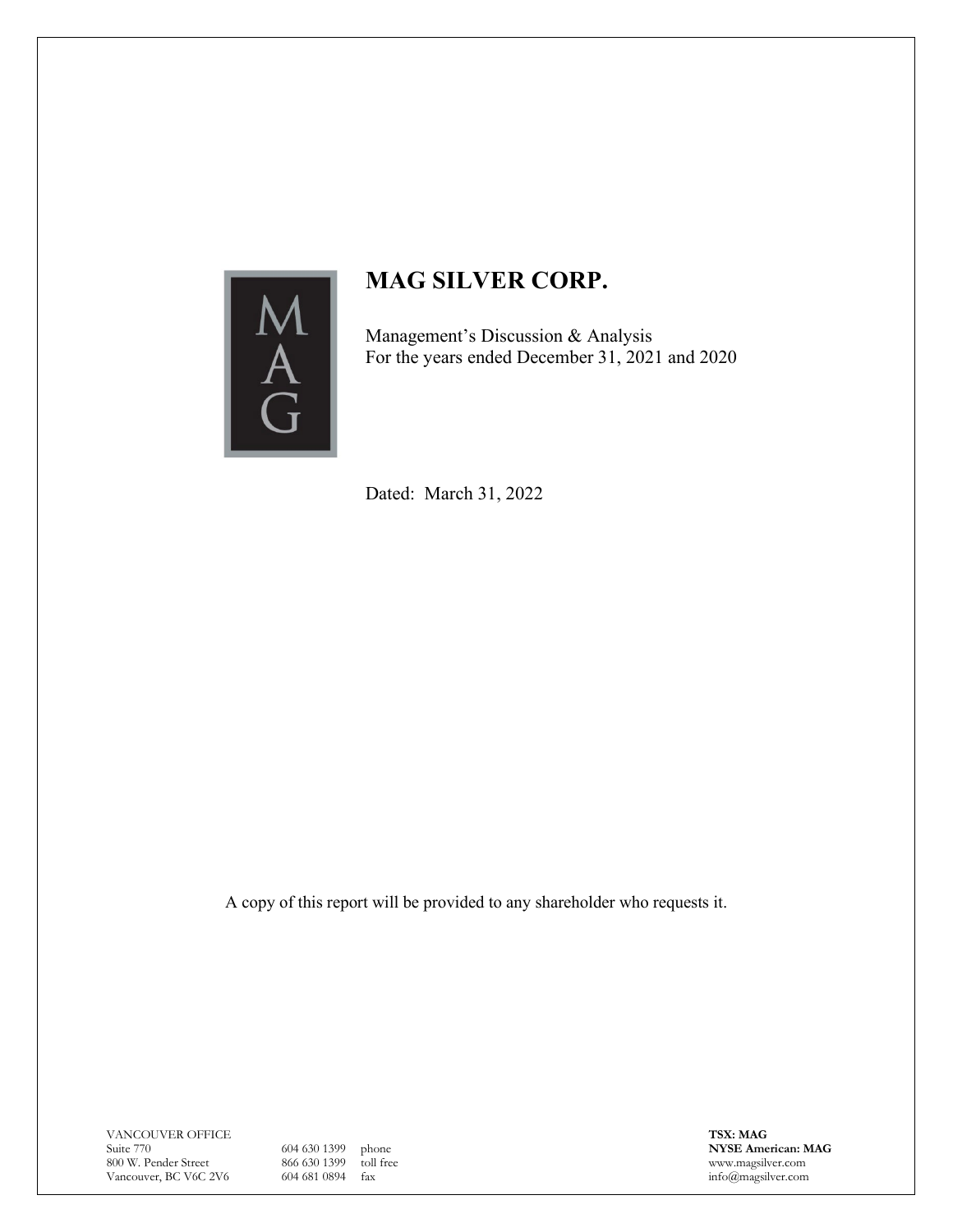**Management's Discussion & Analysis**

**For the years ended December 31, 2021 and 2020**

*(expressed in thousands of US dollars except as otherwise noted)*

# **TABLE OF CONTENTS**

| 1.  |                                                               |  |
|-----|---------------------------------------------------------------|--|
| 2.  |                                                               |  |
| 3.  | HIGHLIGHTS - DECEMBER 31, 2021 & SUBSEQUENT TO THE YEAR END 8 |  |
| 4.  |                                                               |  |
| 5.  |                                                               |  |
| 6.  |                                                               |  |
| 7.  |                                                               |  |
| 8.  |                                                               |  |
| 9.  |                                                               |  |
| 10  |                                                               |  |
| 11. |                                                               |  |
| 12  |                                                               |  |
| 13. |                                                               |  |
| 14. |                                                               |  |
| 15. |                                                               |  |
| 16. |                                                               |  |
| 17. |                                                               |  |
| 18. |                                                               |  |
| 19. |                                                               |  |
| 20. |                                                               |  |
| 21. |                                                               |  |
| 22. |                                                               |  |
| 23. |                                                               |  |
| 24. |                                                               |  |
| 25. |                                                               |  |
| 26. |                                                               |  |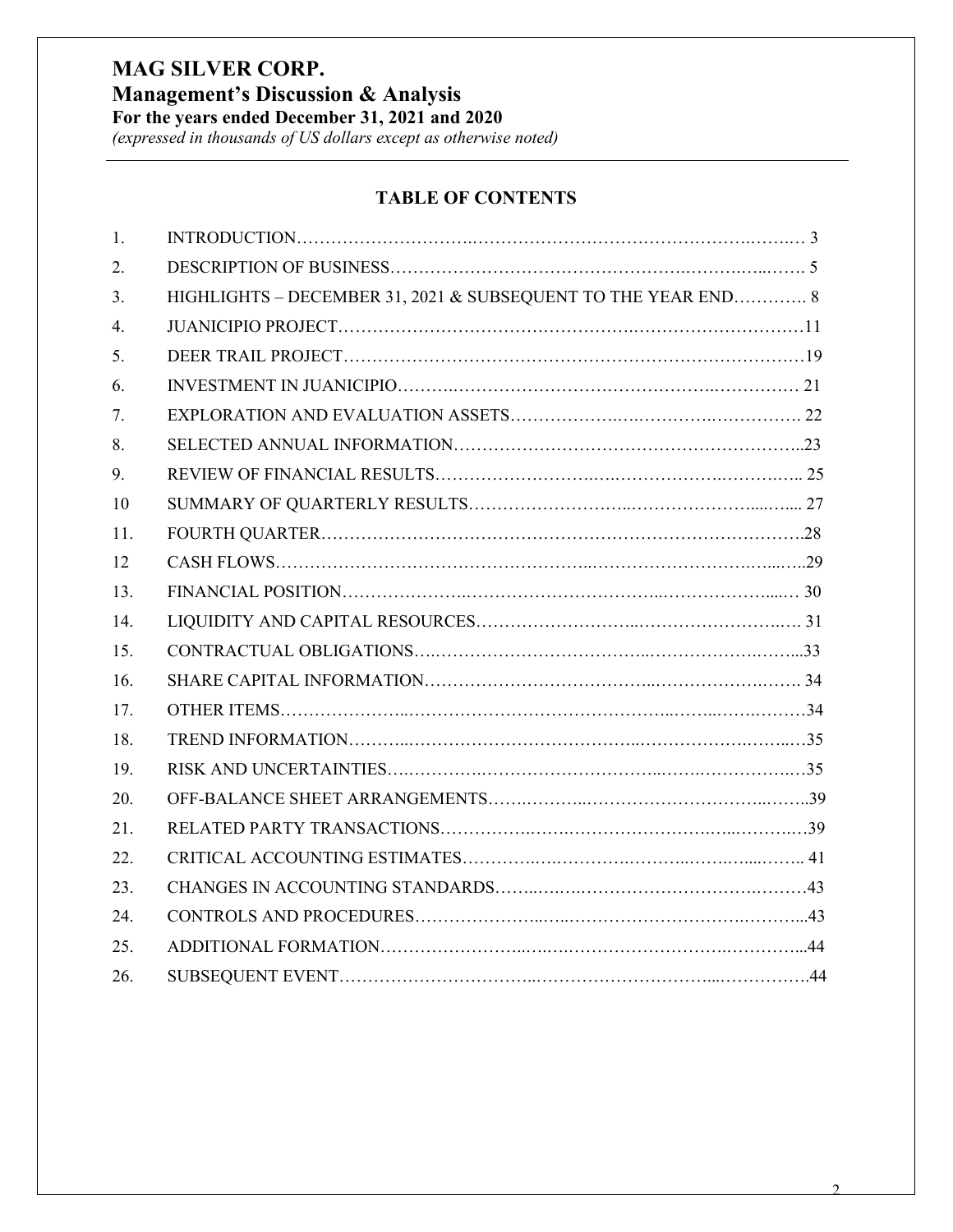**Management's Discussion & Analysis For the years ended December 31, 2021 and 2020**

*(expressed in thousands of US dollars except as otherwise noted)*

#### **1. INTRODUCTION**

The following Management's Discussion and Analysis ("MD&A") focuses on the financial condition and results of operations of MAG Silver Corp. ("MAG", "MAG Silver" or the "Company") for the years ended December 31, 2021 and 2020. It is prepared as of March 31, 2022 and should be read in conjunction with the audited consolidated financial statements of the Company for the year ended December 31, 2021, together with the notes thereto which are available on SEDAR and EDGAR or on the Company's website at [www.magsilver.com.](http://www.magsilver.com/)

**All dollar amounts referred to in this MD&A are expressed in thousands of United States dollars ("US\$") unless otherwise stated.** The functional currency of the parent, its subsidiaries and its investment in Juanicipio, is the US\$.

The common shares of the Company trade on the Toronto Stock Exchange and on the NYSE American Stock Exchange both under the ticker symbol MAG. MAG Silver is a reporting issuer in each of the provinces and territories of Canada and is a reporting "foreign issuer" in the United States of America. Effective as of the 2020 fiscal year, MAG believes that it would no longer be classified as a Passive Foreign Investment Company ("PFIC"), as that term is defined in Section 1297 of the U.S. Internal Revenue Code of 1986, as amended. This information is provided for shareholders who are U.S. taxpayers. It may not be relevant for other persons. The U.S. tax rules regarding PFICs are very complex and investors are strongly urged to consult their own tax advisor regarding the U.S. tax consequences of the PFIC rules to your investment in MAG.

#### **Qualified Person**

Unless otherwise specifically noted herein, all scientific or technical information in this MD&A, including assay results and Mineral Resource estimates, if applicable, is based upon information prepared by or under the supervision of, or has been approved by Dr. Peter Megaw, Ph.D., C.P.G., a Certified Professional Geologist who is a "Qualified Person" for purposes of National Instrument 43-101, *Standards of Disclosure for Mineral Projects* ("National Instrument 43-101" or "NI 43-101"). Dr. Megaw is not independent as he is an officer and a paid consultant of MAG Silver (see '*Related Party Transactions'* below).

#### **Cautionary Note Regarding Forward-Looking Statements**

Certain information contained in this MD&A, including any information relating to MAG's future oriented financial information are forward-looking statements within the meaning of the US Private Securities Litigation Reform Act of 1995 and applicable Canadian securities laws (collectively "forward-looking statements"). All statements in this MD&A, other than statements of historical facts are forward-looking statements, including: statements regarding the anticipated time and capital schedule to production; anticipated electrical hook-up of the processing plant and impact on commissioning; estimated project economics, including but not limited to, plant or mill recoveries, payable metals produced, underground mining rates; production rates, payback time, capital and operating and other costs, internal rate of return ("IRR"), anticipated life of mine, and mine plan; expected upside from additional exploration; expected capital requirements and adequacy of current working capital for the next year; and other future events or developments. Forward-looking statements are often, but not always, identified by the use of words such as "seek", "anticipate", "plan", "continue", "estimate", "expect", "may", "will", "project", "predict", "potential", "targeting", "intend", "could", "might", "should", "believe" and similar expressions. These forward-looking statements involve known and unknown risks, uncertainties and other factors that may cause actual results or events to differ materially from results projected in such forward-looking statements.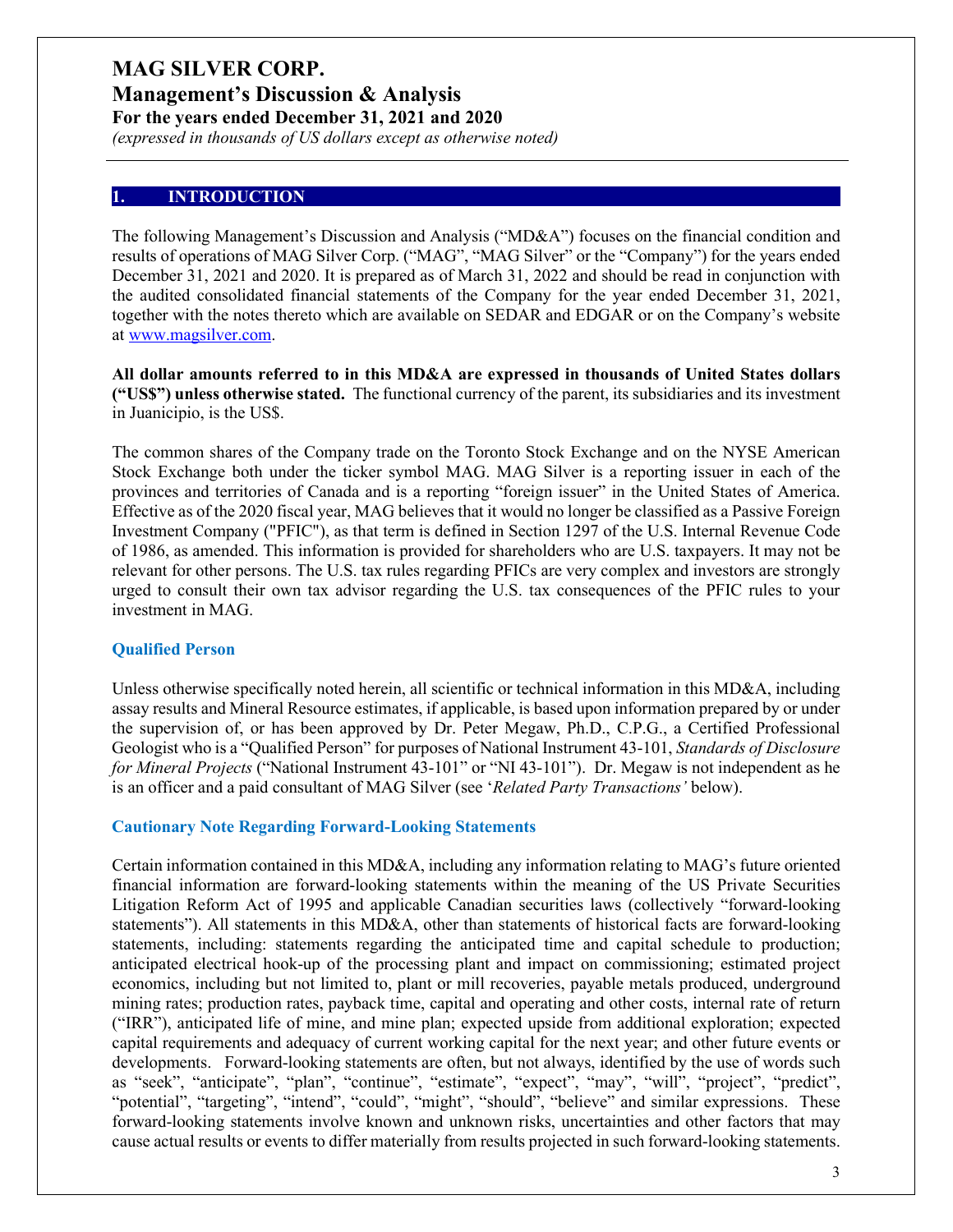*(expressed in thousands of US dollars except as otherwise noted)*

Although MAG believes the expectations expressed in such forward-looking statements are based on reasonable assumptions, such statements are not guarantees of future performance and actual results or developments may differ materially from those in the forward-looking statements. Factors that could cause actual results to differ materially from those in forward-looking statements including, but not limited to, commodities prices; changes in expected mineral production performance; unexpected increases in capital costs or cost overruns; exploitation and exploration results; continued availability of capital and financing; risks related to holding a minority investment interest in the Juanicipio Property; and general economic, market or business conditions. In addition, forward-looking statements are subject to various risks, including but not limited to operational risk; environmental risk; pandemic risks (and COVID-19); political risk; currency risk; capital cost inflation risk; construction delays; that data is incomplete or inaccurate; the limitations and assumptions within drilling, engineering and socio-economic studies relied upon in preparing the 2017 PEA (as defined herein); and market risks. The reader is referred to the Company's filings with the U.S. Securities and Exchange Commission's ("SEC") and Canadian securities regulators for disclosure regarding these and other risk factors. There is no certainty that any forward-looking statement will come to pass and investors should not place undue reliance upon forward-looking statements. MAG Silver does not undertake to provide updates to any of the forward-looking statements in this MD&A, except as required by law.

Assumptions have been made including, but not limited to, MAG's ability to carry on its various exploration and development activities including project development timelines, the timely receipt of required approvals and permits, the price of the minerals produced, the costs of operating, exploration and development expenditures, the impact on operations of the Mexican Tax Regime, MAG's ability to obtain adequate financing, outbreaks or threat of an outbreak of a virus or other contagions or epidemic disease will be adequately responded to locally, nationally, regionally and internationally. MAG Silver cannot assure you that actual events, performance or results will be consistent with these forward-looking statements, and management's assumptions may prove to be incorrect. The forward-looking statements in this MD&A speak only as of the date hereof and we do not assume any obligation to update forward-looking statements if circumstances or management's beliefs, expectations or opinions should change other than as required by applicable law. There is no certainty that any forward-looking statement will come to pass and investors should not place undue reliance upon forward-looking statements.

#### **Note regarding Non-GAAP Measures**

This MD&A references a technical report which presents certain financial performance measures, including all in sustaining costs ("AISC"), cash cost and total cash cost that are not recognized or standardized measures under International Financial Reporting Standards ("IFRS") as issued by the International Accounting Standards Board ("IASB"), and therefore may not be comparable to data presented by other silver producers and other industry peers. MAG believes that these generally accepted industry measures are relevant indicators of potential operating performance. Non-GAAP financial performance measures should be considered together with other data prepared in accordance with IFRS. This MD&A contains non-GAAP financial performance measure information for a project under development incorporating estimated cost, pricing and other information that will vary over time as the project is developed and mined. It is therefore not practicable to reconcile these forward-looking non-GAAP financial performance measures to GAAP measures.

More information about the Company including its annual information form ("AIF") and recent financial reports is available on the Canadian Securities Administrator's System for Electronic Document Analysis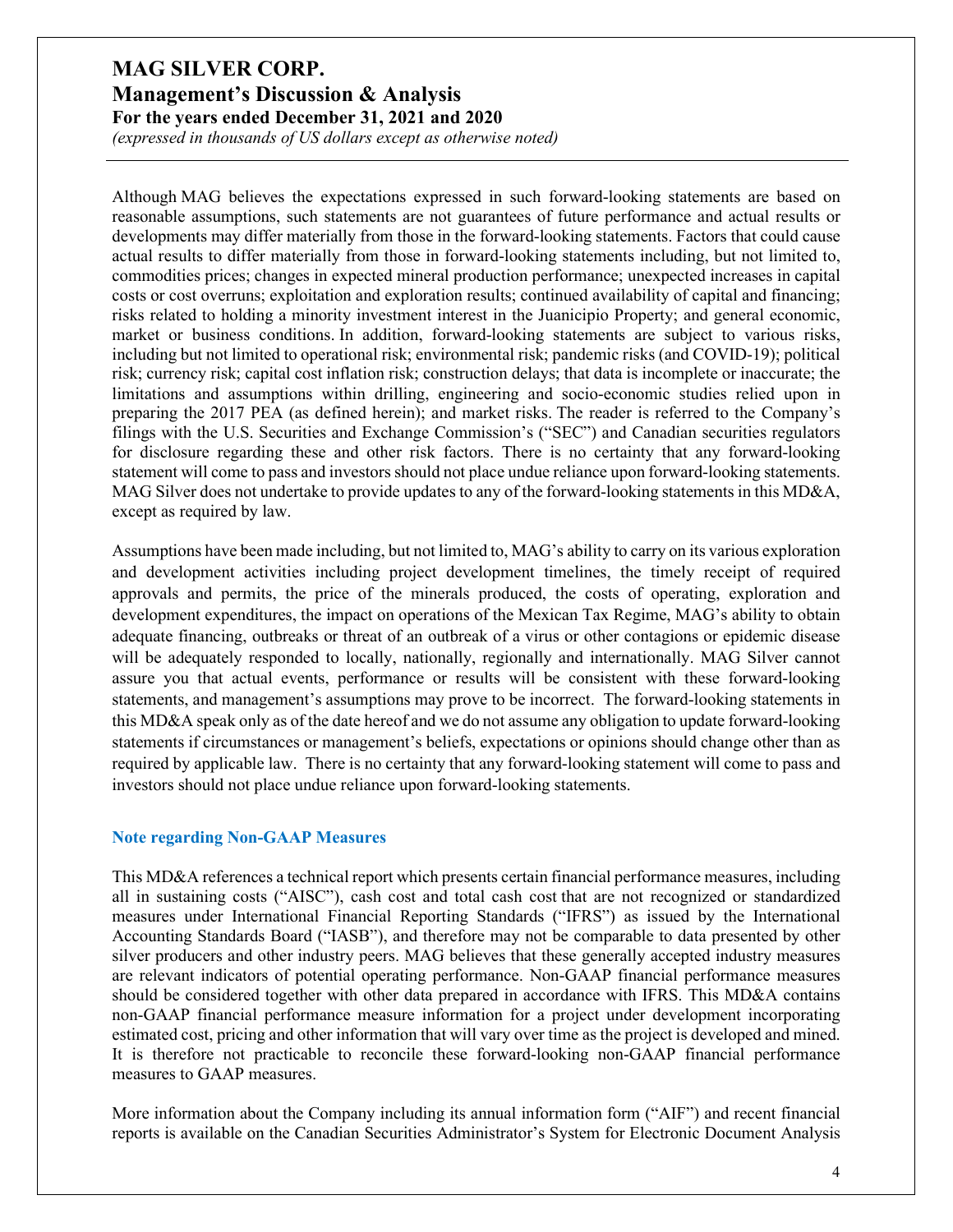**Management's Discussion & Analysis For the years ended December 31, 2021 and 2020**

*(expressed in thousands of US dollars except as otherwise noted)*

and Retrieval ("SEDAR") at [www.sedar.com](http://www.sedar.com/) and on the U.S. Securities and Exchange Commission's ("SEC") EDGAR website at [www.sec.gov.](http://www.sec.gov/)

#### **Cautionary Note to Investors Concerning Estimates of Indicated and Inferred Mineral Resources**

This MD&A uses the terms "Indicated Mineral Resources" and "Inferred Mineral Resources". MAG advises investors that these terms as recognized and required by Canadian regulations (under National Instrument 43-101 Standards of Disclosure for Mineral Projects), differ from the standards for such terms adopted by the SEC and therefore any Mineral Resources reported in accordance with NI 43-101 may not qualify as such under SEC rules. Investors are cautioned not to assume that any part or all of the mineral deposits in these categories will ever be converted into Mineral Reserves. In addition, "Inferred Mineral Resources" are Mineral Resources for which quantity and grade or quality are estimated on the basis of limited geological evidence and sampling. Geological evidence is sufficient to imply but not verify geological and grade or quality continuity. "Inferred Mineral Resources" are based on limited information and have a great amount of uncertainty as to their existence and great uncertainty as to their economic and legal feasibility. An Inferred Mineral Resource has a lower level of confidence than that applying to an Indicated Mineral Resource and must not be converted to a Mineral Reserve. It is reasonably expected that the majority of "Inferred Mineral Resources" could be upgraded to "Indicated Mineral Resources" with continued exploration. Under Canadian rules, estimates of Inferred Mineral Resources are considered too geologically speculative to have the economic considerations applied to them to enable them to be categorized as Mineral Reserves and, accordingly, "Inferred Mineral Resources" must not be included in the economic analysis, production schedules, or estimated mine life in publicly disclosed feasibility or prefeasibility studies, or in the life of mine plans and cash flow models of developed mines. "Inferred Mineral Resources" can only be used in economic studies as provided under NI 43-101. **Investors are cautioned not to assume that part or all of an Inferred Mineral Resource exists, or is economically mineable.**

Currently, there are no Mineral Reserves (within the meaning of NI 43-101) on any of the properties in which the Company has an interest. Only those mineral deposits that the Company can economically and legally extract or produce, based on a comprehensive evaluation of cost, grade, recovery and other factors, are considered Mineral Reserves. Although Fresnillo plc ("Fresnillo") has made statements that "Mineral Reserves" exist at Juanicipio Project, they are not "Mineral Reserves" within the meaning of NI 43-101, and as such, no reliance should exist that they will in fact become "Mineral Reserves" within with meaning of NI 43-101.

#### **2. DESCRIPTION OF BUSINESS**

MAG is an advanced stage development and exploration company focused on the acquisition, exploration and development of high-grade, high-margin, district-scale projects located in the Americas. MAG's principal asset is a 44% interest in the Juanicipio project (the "Juanicipio Project") located in Zacatecas state, Mexico, with Fresnillo plc ("Fresnillo"), the project operator, owning the remaining 56%. MAG also has the right to earn a 100% interest in the Deer Trail Carbonate Replacement-Porphyry Project in central Utah, USA.

### **Juanicipio Project**

MAG owns 44% of Minera Juanicipio S.A. de C.V., a company incorporated under the laws of Mexico, which owns the high-grade silver Juanicipio Project located in the Fresnillo District, Zacatecas State, Mexico. Fresnillo is the project operator and holds the remaining 56% of Minera Juanicipio. On December 27, 2021 for various business reasons, the Company and Fresnillo created Equipos Chaparral, S.A. de C.V.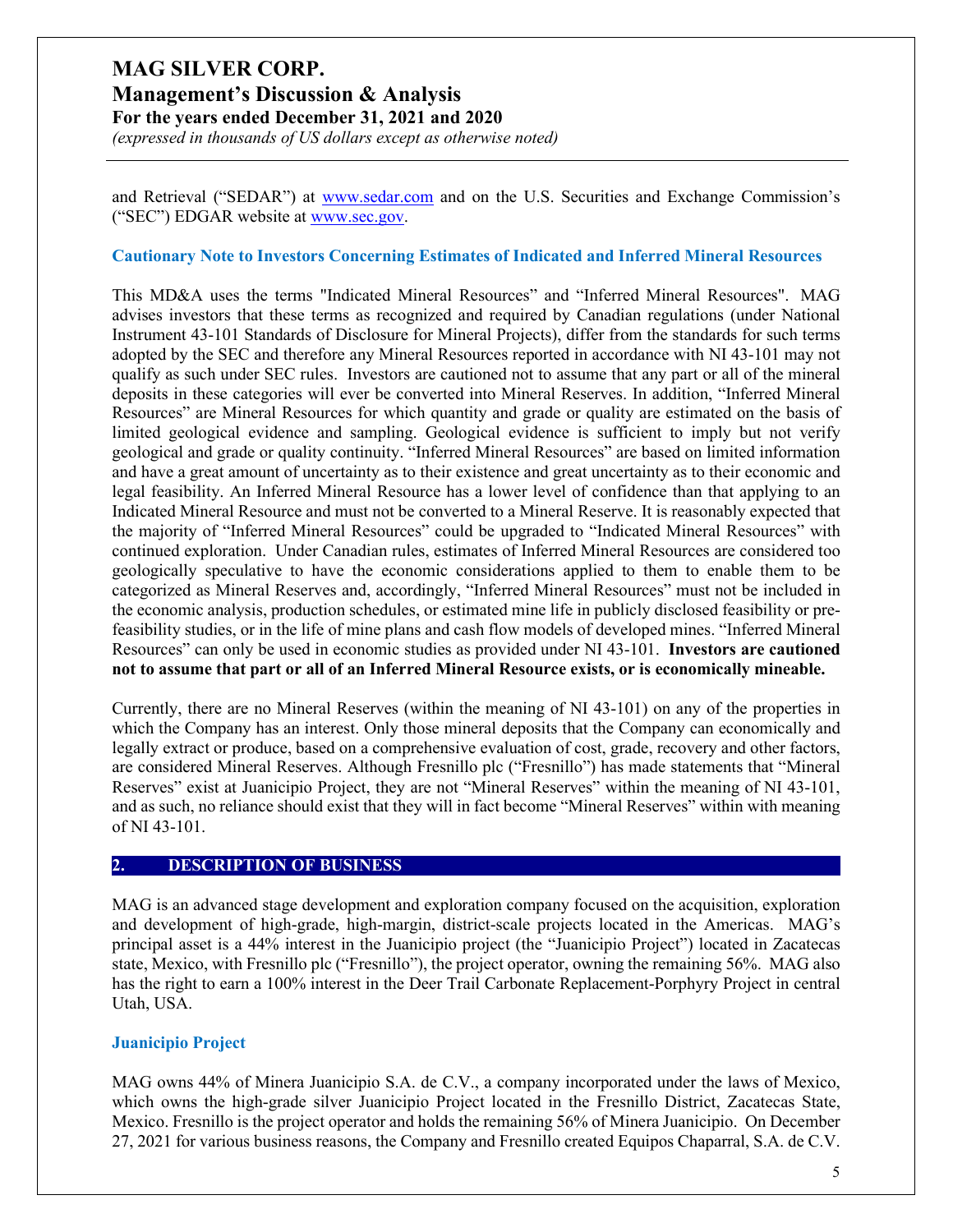**Management's Discussion & Analysis For the years ended December 31, 2021 and 2020**

*(expressed in thousands of US dollars except as otherwise noted)*

("Equipos Chaparral") in the same ownership proportions as Minera Juanicipio S.A. de C.V. (Fresnillo 56% / MAG 44%) for the purpose of holding the Juanicipio plant and mining equipment, to be leased to Minera Juanicipio S.A. de C.V.. As MAG has a 44% interest in each, Minera Juanicipio S.A. de C.V. and Equipos Chaparral have been collectively referred to herein as "Minera Juanicipio" for ease of reference to the operations.

As shareholders of Minera Juanicipio, Fresnillo and MAG jointly approved project mine development on April 11, 2019, and project construction commenced immediately thereafter. A 4,000 tonnes per day ("tpd") processing facility has been constructed and is planned to commence commissioning in Q2-2022 subject to the electrical tie-in to the national power grid (see '*Processing Plant Construction – Juanicipio Project*' below). Starting August 2020, mineralized development material and more recently initial stope material from the underground mine is being processed at Fresnillo's nearby processing plants, originally at a targeted average nominal rate of 16,000 tonnes per month. This processing rate increased to an average of 37,983 tonnes per month in Q4 2021 and an average of 44,963 tones in the first two months of 2022. This processing at the Fresnillo plants is expected to continue until the Juanicipio plant is commissioned later this year (see '*Underground Mine Production– Juanicipio Project*' below).

The mineralization on the Juanicipio Project consists of high-grade silver-gold-lead-zinc epithermal vein deposits. The principal vein, the Valdecañas Vein, has dilatant zones (bulges) at its east and west extremes and several en echelon vein splays and cross-veins – the term "Valdecañas Vein" is used to refer to this combined vein system. In addition, exploration continues both on the Valdecañas Vein system and on other prospective targets within the Juanicipio mining concession (see '*Juanicipio Project'* below for a detailed current project update).

Development, production and exploration of the Juanicipio Project are both being carried out by the project operator, Fresnillo, with MAG participating in all Minera Juanicipio board and technical committee meetings as well as ad-hoc meetings when required. Construction and commissioning of the processing plant is under the guidance of an Engineering, Procurement and Construction Management ("EPCM") contract entered into with an affiliate of Fresnillo. MAG's share of project costs is currently being funded by cashflow from underground mine production, by cash calls through its 44% interest in Minera Juanicipio and, to a lesser extent, incurred directly by MAG to cover expenses related to its own commissioned technical studies and analyses, as well as direct project oversight. Minera Juanicipio is governed by a shareholders' agreement and corporate by-laws, pursuant to which each shareholder is to provide funding pro-rata to its ownership interest, and if either party does not fund pro-rata, their ownership interest will be diluted in accordance with the shareholders' agreement.

In 2017, MAG commissioned AMC Mining Consultants (Canada) Ltd. to prepare a Resource Estimate and Preliminary Economic Assessment for the Juanicipio Project (collectively, the "2017 PEA"), which was completed according to the NI 43-101 *Standards of Disclosure for Mineral Projects* and announced by the Company on November 7, 2017 (see *Press Release* of said date), with the MAG Silver Juanicipio NI 43- 101 Technical Report (Amended and Restated) filed on SEDAR and on EDGAR on January 19, 2018.

The 2017 PEA incorporates major overall project upgrades over prior assessments, highlighted by the delineation and provision for mining of greatly expanded Indicated and Inferred Mineral Resources discovered in the Deep Zone, as defined in the 2017 PEA. The independent estimates of the Mineral Resources of the Juanicipio Project in the 2017 PEA were compiled using exploration data available up to December 31, 2016 and do not include the results of drilling programs undertaken since then (2017-2021) designed to further expand and infill the Deep Zone and define the upper limits of the Bonanza Zone (see *Exploration – Juanicipio Project* below). The volume of the base metal-rich Deep Zone Mineral Resources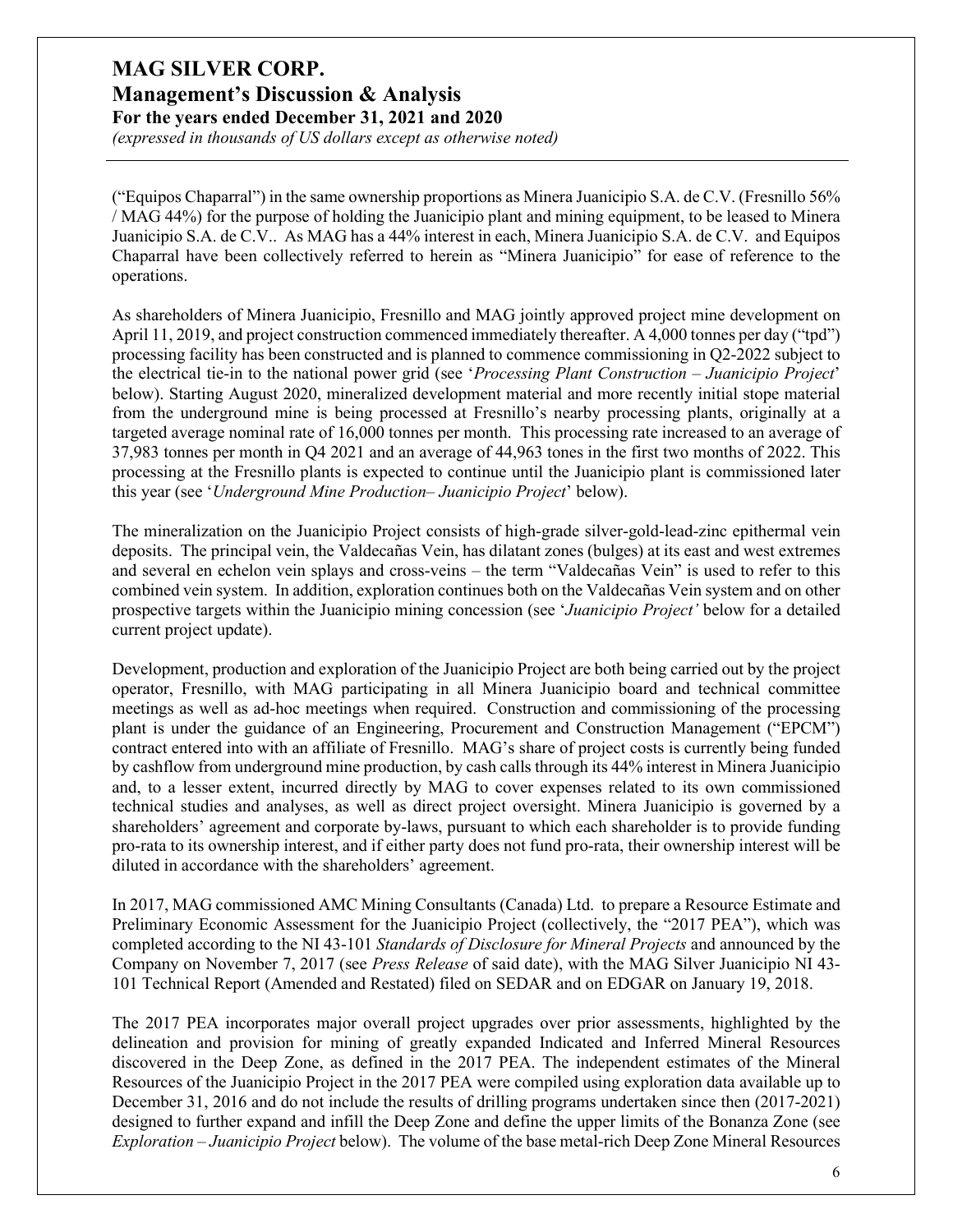*(expressed in thousands of US dollars except as otherwise noted)*

identified in the 2017 PEA contributed to a significant expansion of project scope and enhancements to most aspects of the mine design. Truck haulage, shaft hoisting, and underground conveying, along with underground crushing of the mineralized rock are all projected to be utilized for delivering the mineralized material to the surface processing plant. As envisioned in the 2017 PEA, the process plant has a planned production rate of 4,000 tpd, and will include a semi-autogenous grinding ("SAG")/ball mill comminution circuit followed first by a gravity concentrator and then sequential selective flotation to produce a silverrich lead concentrate, a zinc concentrate and a gold-rich pyrite concentrate. The plant and the associated tailings storage facilities have been built on open and flat Minera Juanicipio owned land just north of the conveyor ramp portal.

Based on the 2017 PEA, MAG views the Juanicipio Project as a robust, high-grade, high-margin underground silver project exhibiting low development risks. While the results of the 2017 PEA are promising, by definition, a Preliminary Economic Assessment is preliminary in nature and includes Inferred Mineral Resources that are considered too geologically speculative to have the economic considerations applied to them that would enable them to be categorized as Mineral Reserves. Mineral Resources that are not Mineral Reserves do not have demonstrated economic viability and there is no certainty that Mineral Resources will ever become Mineral Reserves. There can therefore be no certainty that the results in the 2017 PEA will be realized. In addition, the 2017 PEA was commissioned independently by MAG, and not by Minera Juanicipio. Fresnillo is the project operator and the actual development plan and timeline may be materially different from the scope, design and results envisaged in the 2017 PEA (see *Juanicipio Project* and *Risks and Uncertainties* below).

### **Deer Trail Project**

MAG executed an earn-in agreement (the "Agreement") effective December 20<sup>th</sup>, 2018 to consolidate and acquire 100% of the historic Deer Trail mine and surrounding Alunite Ridge area in Piute County, Utah USA (the "Deer Trail Project"). The Deer Trail Project includes a mixture of patented and unpatented claims totaling approximately 5,600 Ha. The counterparties to the Agreement (the "Parties") contributed their respective Deer Trail claims and property rights to a newly formed company for a 99% interest in the company, with MAG holding the other 1% interest. MAG is the project operator and has the right to earn a 100% interest in the company and the Deer Trail Project, with the Parties retaining a 2% net smelter returns ("NSR") royalty. In order to earn in 100%, MAG must make a total of \$30,000 in escalating annual expenditures (\$9,509 expended to December 31, 2021) and \$2,000 in royalty payments (\$450 paid to December 31, 2021), both over the 10-year term of the agreement by 2028. The combined optional annual commitments do not exceed \$2,500/year until after 2025, and all minimum obligatory commitments under the Agreement have been satisfied (see *Exploration and Evaluation Assets* below).

Deer Trail is a silver-rich Carbonate Replacement Deposit ("CRD") project potentially related to a Molybdenum-Copper Porphyry system or systems immediately to the west. Consolidating the property package allows MAG to apply its integrated district scale exploration model and apply new technology to the search for an entire suite of mineralization styles expected to occur on the property.

The combined property package came with decades of information generated through prior exploration programs focused on the historic Deer Trail mine itself, the inferred Porphyry centres and veins scattered throughout the property. These data include: extensive surface and underground geological maps; geochemical sampling results; logs, core and chips from over 20,000 meters of historic drilling; a districtwide airborne magnetic survey; 15 line kilometers of Audio Magneto-Telluric ("AMT") geophysics; 2.5 kilometres ("km") of U.S. Mine Safety and Health Administration ("MSHA") certified underground workings; and a mining permit. Infrastructure and access to the property are excellent. Pre-existing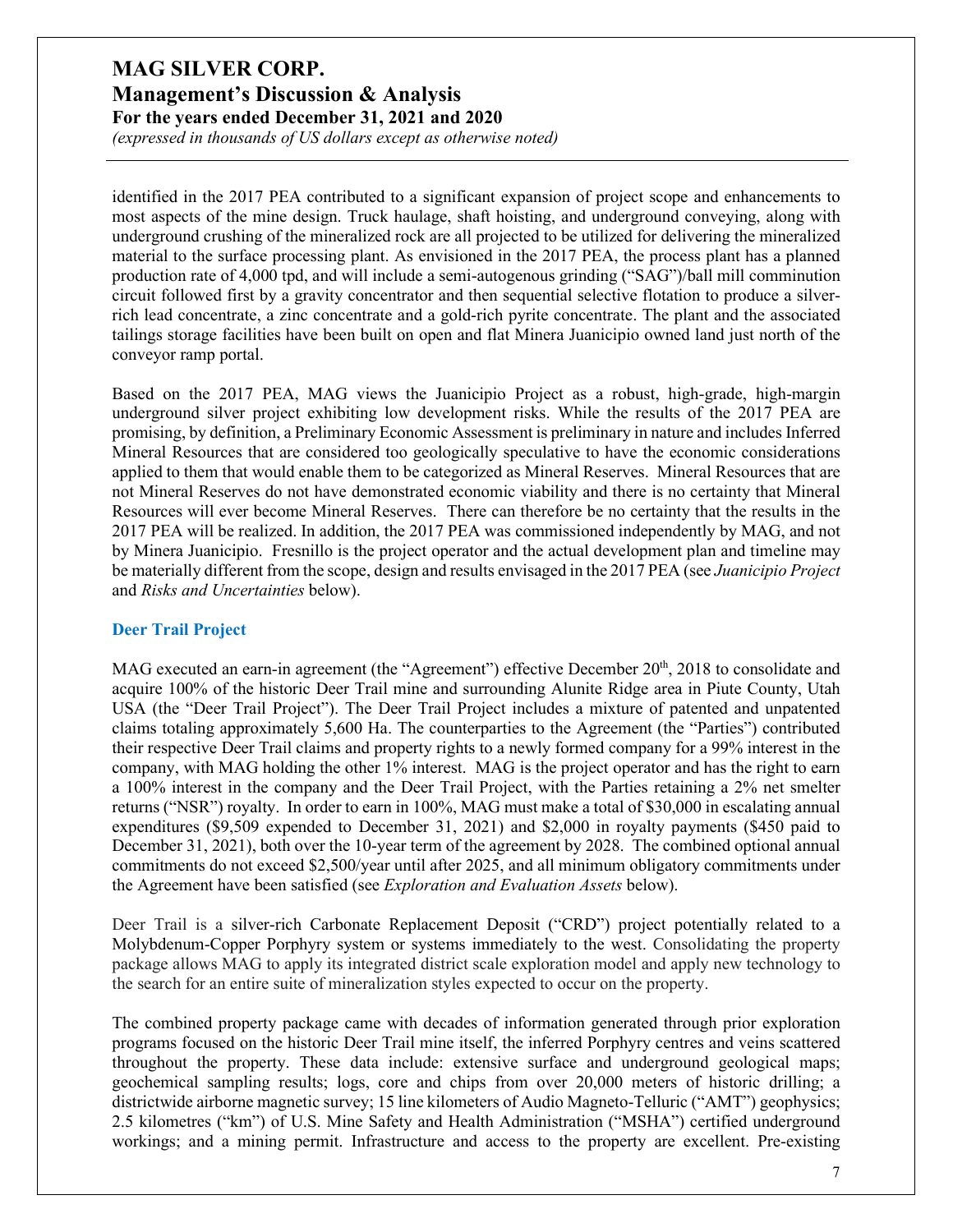## **Management's Discussion & Analysis**

**For the years ended December 31, 2021 and 2020**

*(expressed in thousands of US dollars except as otherwise noted)*

disturbances identified by MAG have been proactively addressed by MAG and reviewed by governmental regulators, leaving no significant environmental legacy issues.

See the '*Deer Trail Project'* below for a project exploration update on Phase I and Phase II drill programs.

### **Cinco de Mayo Project**

A full impairment was recognized on the Cinco de Mayo property in Mexico in prior years, although the concessions are still maintained in good standing.

#### **3. HIGHLIGHTS – DECEMBER 31, 2021 & SUBSEQUENT TO THE YEAR END**

### **OPERATIONAL**

- $\checkmark$  Significant progress was achieved during the year ended December 31, 2021 on the construction of the 4,000 tpd Juanicipio processing plant as the Juanicipio project team delivered the project for plant commissioning late in the fourth quarter of 2021.
- $\checkmark$  The plant commissioning timeline was extended, however, by approximately six months until the regulatory approval to tie into the national power grid is obtained. The plant commissioning timeline is now expected to commence in Q2 2022.
- $\checkmark$  As reported by the operator Fresnillo, the Juanicipio Project is expected to come in on budget with the processing plant expected to be ramped up to 85% to 90% of plant capacity by the end of 2022.
- $\checkmark$  A regularly updated photo gallery of construction progress at Juanicipio is available at [https://magsilver.com/projects/photo-gallery/#photo-gallery.](https://magsilver.com/projects/photo-gallery/#photo-gallery%20y)
- $\checkmark$  Campaign processing of mineralized material from development headings continues through the nearby Fresnillo plant and starting in Q4 2021 mineralized material also began to be processed at Fresnillo's Saucito plant. Saucito's flowsheet better resembles that of the Juanicipio plant and will provide further valuable metallurgical benefits as production commences at Juanicipio.
- $\checkmark$  The campaign processing rate originally targeted at 16,000 tonnes per month increased to an average of 37,983 tonnes per month in Q4 2021 and to an average of 44,963 tonnes per month for the first two months of 2022.
- $\checkmark$  Processing at the Fresnillo plants is expected to continue until the Juanicipio plant is commissioned, with Fresnillo making available any unused plant capacity at its Minera Fresnillo and Minera Saucito operations, and if possible matching commissioning and ramp up tonnages that were previously expected at Juanicipio.
- $\checkmark$  For the three months ended December 31, 2021, on a 100% basis:
	- 113,950 tonnes of mineralized material were campaign processed through the Fresnillo and Saucito plants, with 1,519,027 payable silver ounces, 3,641 payable gold ounces, 563 tonnes of lead and 800 tonnes of zinc produced and sold;
	- Average silver head grade was 542 grams per tonne (" $g/t$ "); and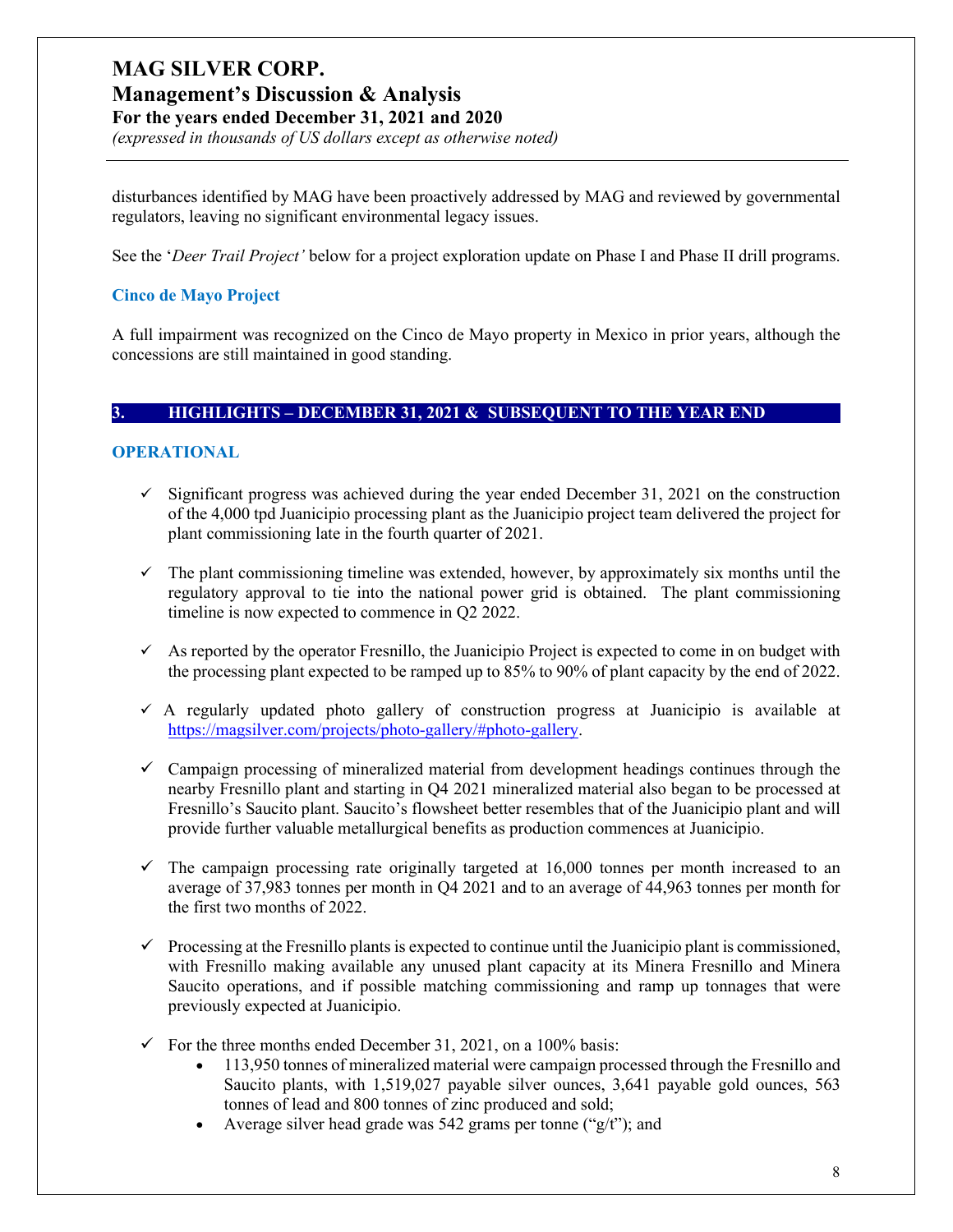### **Management's Discussion & Analysis For the years ended December 31, 2021 and 2020**

*(expressed in thousands of US dollars except as otherwise noted)*

- Pre-commercial production sales totaled \$39,368 for the quarter (net of treatment and processing costs), less \$7,593 in mining and transportation costs, netting \$31,775 in gross profit by Minera Juanicipio in the quarter.
- $\checkmark$  For the year ended December 31, 2021, on a 100% basis:
	- 251,907 tonnes of mineralized material were campaign processed through Fresnillo's plants, with 2,974,524 payable silver ounces, 5,975 payable gold ounces, 1,065 tonnes of lead and 1,519 tonnes of zinc produced and sold;
	- Average silver head grade was 470  $g/t$ ; and
	- Pre-commercial production sales of \$75,393 (net of treatment and processing costs) less \$15,329 in mining and transportation costs, netting \$60,064 gross profit in Minera Juanicipio for the year.
- $\checkmark$  Since commencing campaign processing of Juanicipio mineralized material from development headings in August of 2020 through February 2022, a total of 413,691 tonnes of mineralized development material have been processed through the nearby Fresnillo plant and starting in December 2021 in the Saucito plant:
	- contributing cash-flow to offset some of the initial project capital; and
	- de-risking Juanicipio's metallurgical performance, which is expected to significantly speed up project ramp-up.
- $\checkmark$  A further 89,925 tonnes of mineralized development material with a silver head grade of 529 g/t were processed in January and February 2022 through the Fresnillo and Saucito plants.

## **EXPLORATION**

- Results of the Juanicipio 2020 exploration program were reported in the third quarter (see *Press Release dated August 5, 2021*), and the program successfully:
	- Confirms, and allows modeling with greater detail and confidence of the high-grade silver resource within the upper parts of the Valdecañas Bonanza Zone (as defined in the 2017 PEA) where the first several years of mining is expected to occur;
	- Confirms, expands, and allows improved modeling of the continuous wide mineralization of the Valdecañas Deep Zone (as defined in the 2017 PEA); and
	- Confirms, expands, and allows improved modeling of the ever-growing Anticipada Vein.
- $\checkmark$  The Juanicipio 2021 exploration program was completed in Q4 2021 with \$6,296 spent on a 100% basis and was focused on continued step-out and infill drilling of the Valdecañas Vein System (including independent targeting of the Venadas Vein family and the Anticipada Vein).
- $\checkmark$  The Juanicipio 2022 exploration program is currently in process, with five drill rigs presently on surface running concurrently with continued underground definition and geotechnical drilling, and one rig testing the new Cesantoni target in the northwest part of the Juanicipio concession.
- $\checkmark$  Deer Trail Project in Utah:
	- Assays were released in Q3 2021 for the Phase I drill program (see *Press Release dated September 7, 2021*), which successfully fulfilled all three of its planned objectives by:
		- Confirming the presence of a thick section of more favorable carbonate host rocks (the predicted "Redwall Limestone" or "Redwall") below the Deer Trail mine;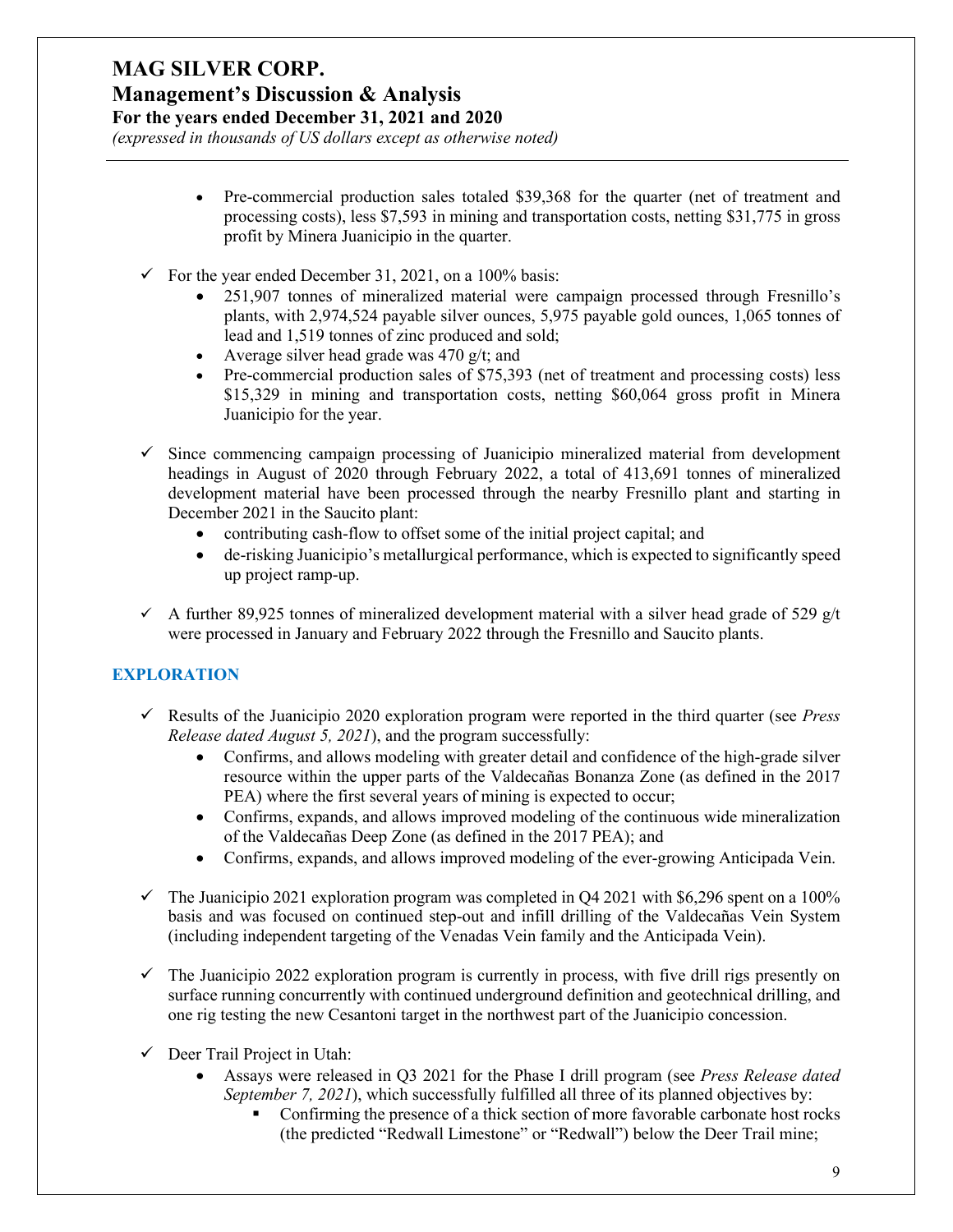# **Management's Discussion & Analysis**

**For the years ended December 31, 2021 and 2020**

*(expressed in thousands of US dollars except as otherwise noted)*

- **Confirming and projecting two suspected mineralization feeder structures to depth;** and
- Intercepting high-grade mineralization related to those structures in host rocks below what was historically known.
- A follow up 5 hole/5,000 metre Phase II drill program commenced in Q3 2021 and is in process with all assays pending.
- $\checkmark$  Subsequent to the year end, the Company entered into a Definitive Arrangement Agreement with Gatling Exploration Inc. (TSXV:GTR, OTCOB:GATGF) ("Gatling") pursuant to which the Company will acquire all of the issued and outstanding common shares of Gatling in an all-share transaction. The Company and Gatling have also entered into a loan agreement pursuant to which the Company has agreed to provide Gatling with a C\$3 million secured convertible bridge loan to finance Gatling's accounts payable and operating expenses.

### **LIQUIDITY AND CAPITAL RESOURCES**

- $\checkmark$  As at December 31, 2021, MAG held cash of \$56,748 while Minera Juanicipio had cash on hand of \$18,972 on a 100% basis.
- $\checkmark$  According to the operator Fresnillo, the Juanicipio Project construction is expected to be delivered on budget of \$440,000.
- $\checkmark$  With the current ramp up of underground mine production and given hiring restrictions on contractors arising from new 2021 labour reform legislation, the timing of various sustaining capital expenditures has been brought forward:
	- These sustaining capital costs are included in current Juanicipio development costs but are not considered by the operator as part of the \$440,000 initial project capital; and
	- The costs incurred are expected to reduce future sustaining capital costs and totaled approximately \$41,388 on a 100% basis in the second half of 2021 in preparation for the legislation to come into effect.
- $\checkmark$  The expected cash flow from the ongoing campaign processing until the Juanicipio plant is commissioned, along with the cash held by Minera Juanicipio at December 31, 2021 of \$18,972, are projected to substantially fund the remaining capital expenditures in the \$440,000 initial capex (a cash call has not been needed since mid-December 2021 which was \$21,000 on a 100% basis).
- $\checkmark$  Should there be additional funding requirements in excess of the cashflow generated, related to further commissioning delays or to additional sustaining capital that is being brought forward prior to attaining commercial production, there may still be further cash calls required from Fresnillo and MAG.
- $\checkmark$  In Q4 2021, MAG closed a bought deal share offering and issued 2,691,000 common shares, including 15,700 common shares issued to an officer and two directors of MAG and 351,000 common shares issued upon the full exercise of the over-allotment option, at \$17.15 per share for gross proceeds of \$46,151. The Company paid commission of \$2,301 to the underwriters and legal and filing costs totaled an additional \$608 resulting in net proceeds of \$43,242.

### **COVID-19**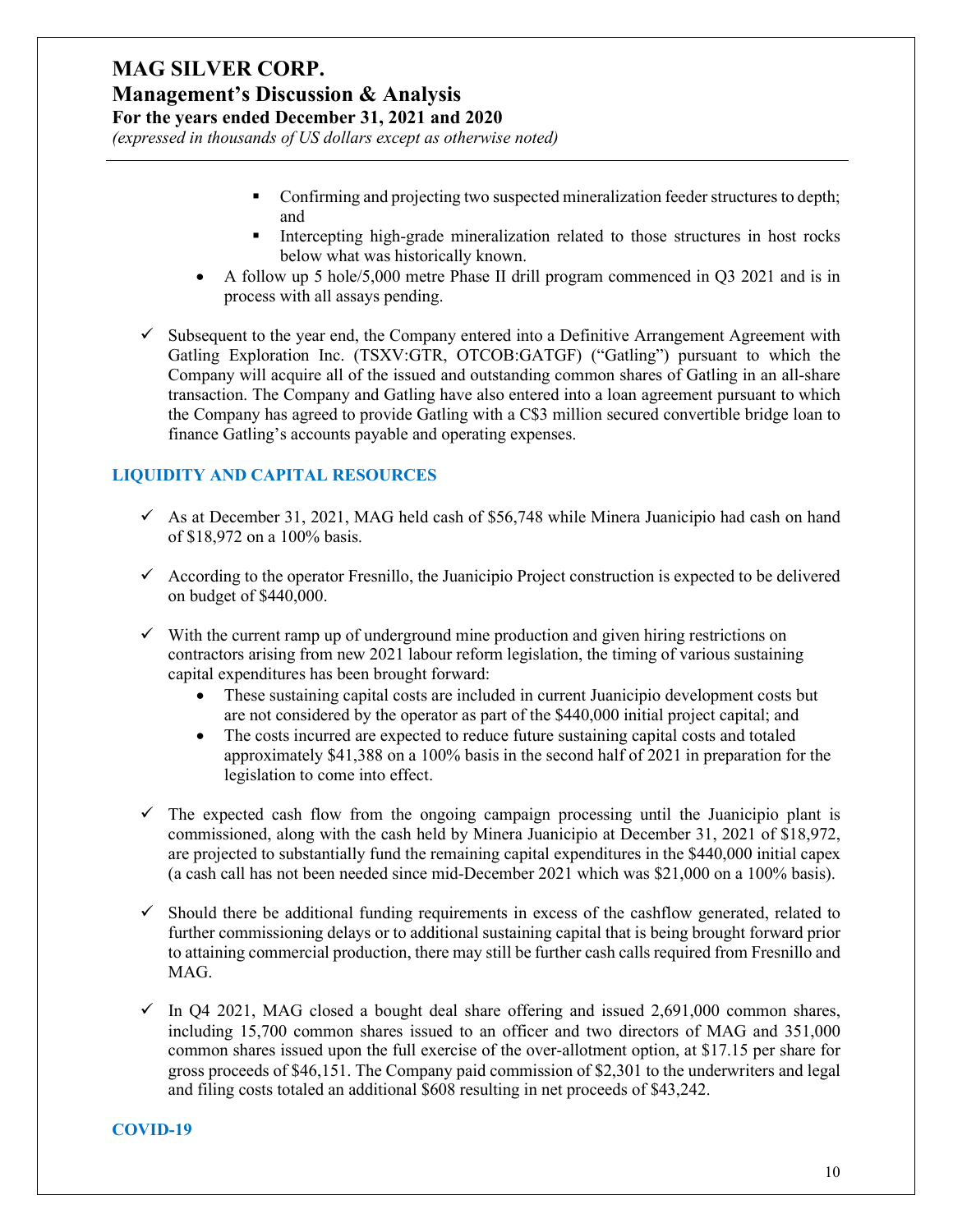# **Management's Discussion & Analysis**

**For the years ended December 31, 2021 and 2020**

*(expressed in thousands of US dollars except as otherwise noted)*

- $\checkmark$  Fresnillo, the Juanicipio operator implemented a range of safety measures and monitoring procedures, consistent with World Health Organization and Mexican Government COVID-19 directives.
- $\checkmark$  COVID-19 had an impact on the Juanicipio plant commissioning timeline however during the course of the year:
	- In Q1 2021, Fresnillo, as operator, reported that commissioning was pushed out a few months to Q4 2021 as some infrastructure contracts were delayed related to COVID-19; and,
	- In Q4 2021, approval to complete the tie-in to the national power grid was extended as noted above related to knock-on effects of the pandemic

### **CORPORATE**

- $\checkmark$  MAG continued to refresh its board during the year with three new appointments:
	- Ms. Susan Mathieu was appointed to the board on January 13, 2021 increasing the size of the board to eight members;
	- Mr. Tim Baker was appointed to the board on March 31, 2021 replacing Mr. Richard Clark who resigned from the board to focus on other professional responsibilities; and,
	- Mr. Dale Peniuk was appointed to the board on August 3, 2021 replacing Mr. Derek White who did not stand for re-election at the Company's Annual General and Special Meeting on June 21, 2021.
- $\checkmark$  On October 16, 2021 MAG announced that Mr. W.J. (Jim) Mallory joined the Company as its Chief Sustainability Officer ("CSO") highlighting the Company's commitment to environmental, social, governance ("ESG") betterment.
- $\checkmark$  On March 28, 2022, MAG announced the appointment of Fausto Di Trapani as Chief Financial Officer ("CFO") effective May 20, 2022. Mr. Di Trapani is a finance executive with experience in the natural resources sector spanning two decades, most recently having served as the Chief Financial Officer at Galiano Gold Inc. Mr. Di Trapani replaces Mr. Larry Taddei, who, after 12 years of service with the Company, will step down from the CFO role to pursue other opportunities. Mr. Taddei will assist in the orderly transition of his duties following Mr. Di Trapani's appointment.

### **4. JUANICIPIO PROJECT**

Total Juanicipio Project expenditures incurred and capitalized by Minera Juanicipio (on a 100% basis) for the three months and year ended December 31, 2021 amounted to approximately \$89,532 and \$254,830 respectively (December 31, 2020: \$40,270 and \$120,757 respectively). Of the total expenditures incurred in the year ended December 31, 2021, \$244,255 (year ended December 31, 2020: \$115,937) are development expenditures, \$6,296 (year ended December 31, 2020: \$4,820) are exploration expenditures, and the remaining \$4,279 is capitalized shareholder loan interest (year ended December 31, 2020: \$1,298). Gross profit (sales less cost of sales) from processing Juanicipio mineralized development material at the Fresnillo plants for the three months and year ended December 31, 2021 totaled \$31,775 and \$60,064, respectively (for the three months and year ended December 31, 2020: \$3,468 and \$11,462, respectively) on a 100% basis (see '*Underground Mine Production – Juanicipio Project*' below).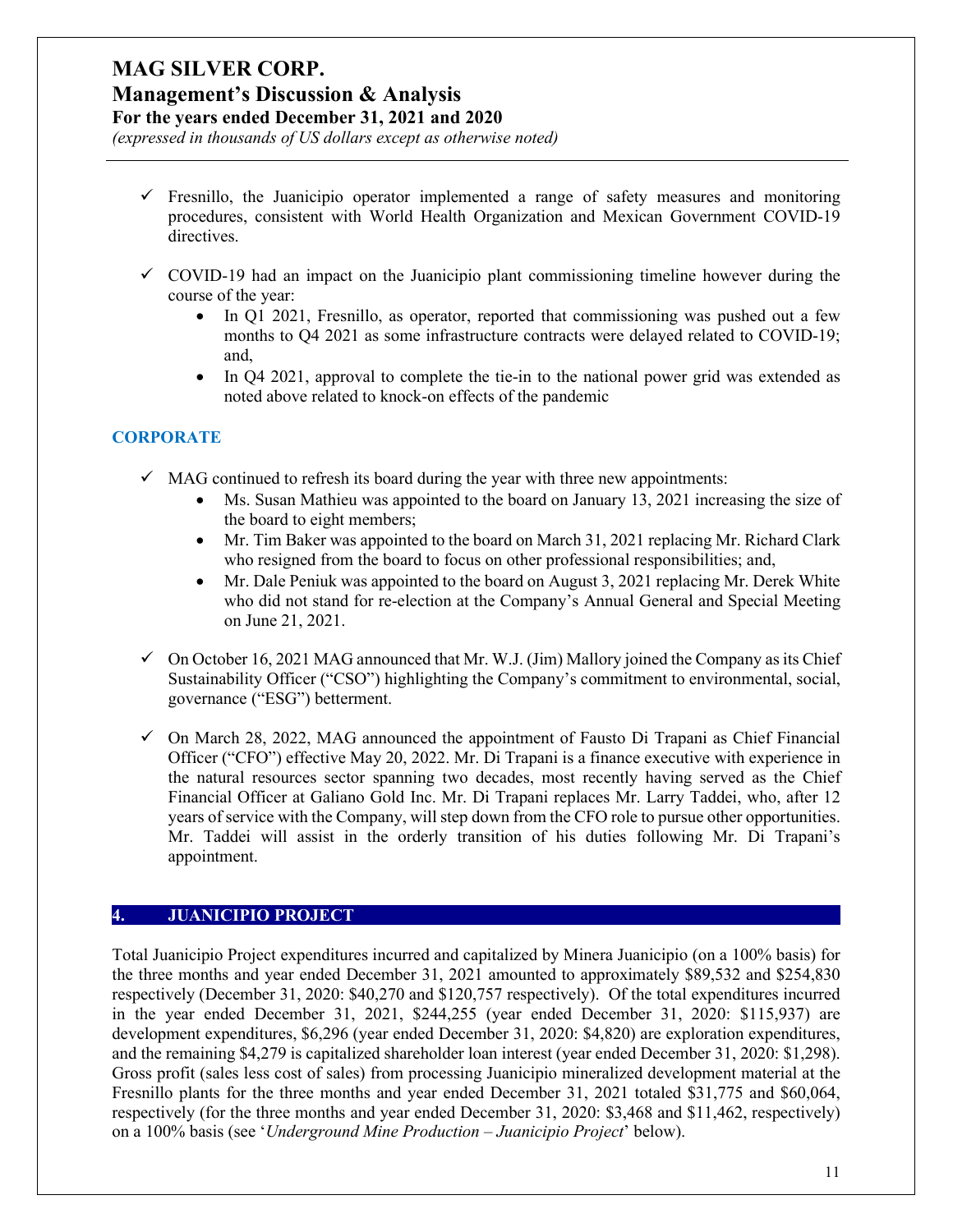**Management's Discussion & Analysis**

**For the years ended December 31, 2021 and 2020**

*(expressed in thousands of US dollars except as otherwise noted)*

### **UNDERGROUND MINE PRODUCTION – Juanicipio Project**

As of August 2020, mineralized development material from the Juanicipio Project is being campaign processed, refined and sold on commercial terms at a targeted rate through Q3 2021 of 16,000 tonnes per month at the nearby Fresnillo plant twelve km away. The processing rate increased to an average of 37,983 tonnes per month in Q4 2021 and subsequent to the year end to an average of 44,963 tonnes per month for the first two months of 2022. In December 2021 for the first time 8,725 tonnes were processed at Fresnillo's Saucito beneficiation plant (also 100% owned by Fresnillo). The Saucito plant flowsheet better resembles that of the Juanicipio plant and will provide further valuable metallurgical benefits as production commences at Juanicipio. The resulting concentrates are treated in Torreón, Coahuila, Mexico. This preproduction toll processing of Juanicipio mineralized development material plus some initial stope production is expected to continue until the Juanicipio plant is commissioned (see *Processing Plant Construction* below).

In the three months and year ended December 31, 2021, 113,950 and 251,907 tonnes of mineralized development material respectively, were processed through the Fresnillo plants, realizing commercial and operational de-risking opportunities for the Juanicipio Project. The resulting payable metals sold and processing details on a 100% basis are summarized in **Table 1** (three months ended December 31, 2021) and in **Table 2** (year ended December 31, 2021) below. The sales and treatment charges for tonnes processed in Q4 2021 were recorded on a provisional basis and will be adjusted in Q1 2022 based on final assay and pricing adjustments in accordance with the offtake contracts.

| Three Months Ended December 31, 2021 (113,950 tonnes processed) |                                                                     |                 |          |         |  |
|-----------------------------------------------------------------|---------------------------------------------------------------------|-----------------|----------|---------|--|
| <b>Payable Metals</b>                                           | Average Per Unit <sup>(1)</sup><br>Quantity<br><b>SAmount</b>       |                 |          |         |  |
| Silver                                                          | 1,519,027 ounces                                                    | $$22.96$ per oz | \$34,877 | \$5,866 |  |
| Gold<br>\$1,793.67 per oz<br>$3,641$ ounces                     |                                                                     | 6,531           | 876      |         |  |
| Lead                                                            | 563 tonnes                                                          | $$1.05$ per lb  | 1,300    | 80      |  |
| Zinc                                                            | $$1.55$ per lb<br>800 tonnes                                        |                 | 2,729    | 220     |  |
|                                                                 | Treatment and refining charges ("TCRCs") and other processing costs |                 | (6,069)  | (1,232) |  |
| Net Sales                                                       |                                                                     |                 | 39,368   | 5,810   |  |
| Mining and transportation costs                                 |                                                                     |                 | (7,593)  | (2,342) |  |
| <b>Gross Profit</b>                                             |                                                                     |                 | \$31,775 | \$3,468 |  |

#### **Table 1: Q4 2021 Development Material Processed at Fresnillo's Processing Plants (100% basis)**

(1) Ounces ("oz") for silver and gold and, pounds ("lb") for lead and zinc.

### **Table 2: Year 2021 Development Material Processed at Fresnillo's Processing Plants (100% basis)**

| Year Ended December 31, 2021 (251,907 tonnes processed) |                                                        |                   |                         |          |  |
|---------------------------------------------------------|--------------------------------------------------------|-------------------|-------------------------|----------|--|
| <b>Payable Metals</b>                                   | Quantity                                               | <b>SAmount</b>    | \$Amount <sup>(2)</sup> |          |  |
| Silver                                                  | 2,974,524 ounces                                       | \$23.99 per oz    | \$71,369                | \$15,403 |  |
| Gold                                                    | 5,975 ounces                                           | \$1,791.22 per oz | 10,702                  | 1,941    |  |
| Lead                                                    | $1,065$ tonnes                                         | $$1.02$ per lb    | 2,387                   | 301      |  |
| Zinc                                                    | $$1.45$ per lb<br>$1,519$ tonnes                       |                   | 4,849                   | 575      |  |
| TCRCs and other processing costs                        | (12,768)                                               | (2,885)           |                         |          |  |
|                                                         | Provisional sales adjustment related to 2020 sales (3) |                   | (1, 146)                |          |  |
| <b>Net Sales</b>                                        |                                                        |                   | 75,393                  | 15,335   |  |
| Mining and transportation costs                         |                                                        |                   | (15,329)                | (3,873)  |  |
| <b>Gross Profit</b>                                     | \$60,064                                               | \$11,462          |                         |          |  |

(1) Ounces ("oz") for silver and gold and, pounds ("lb") for lead and zinc.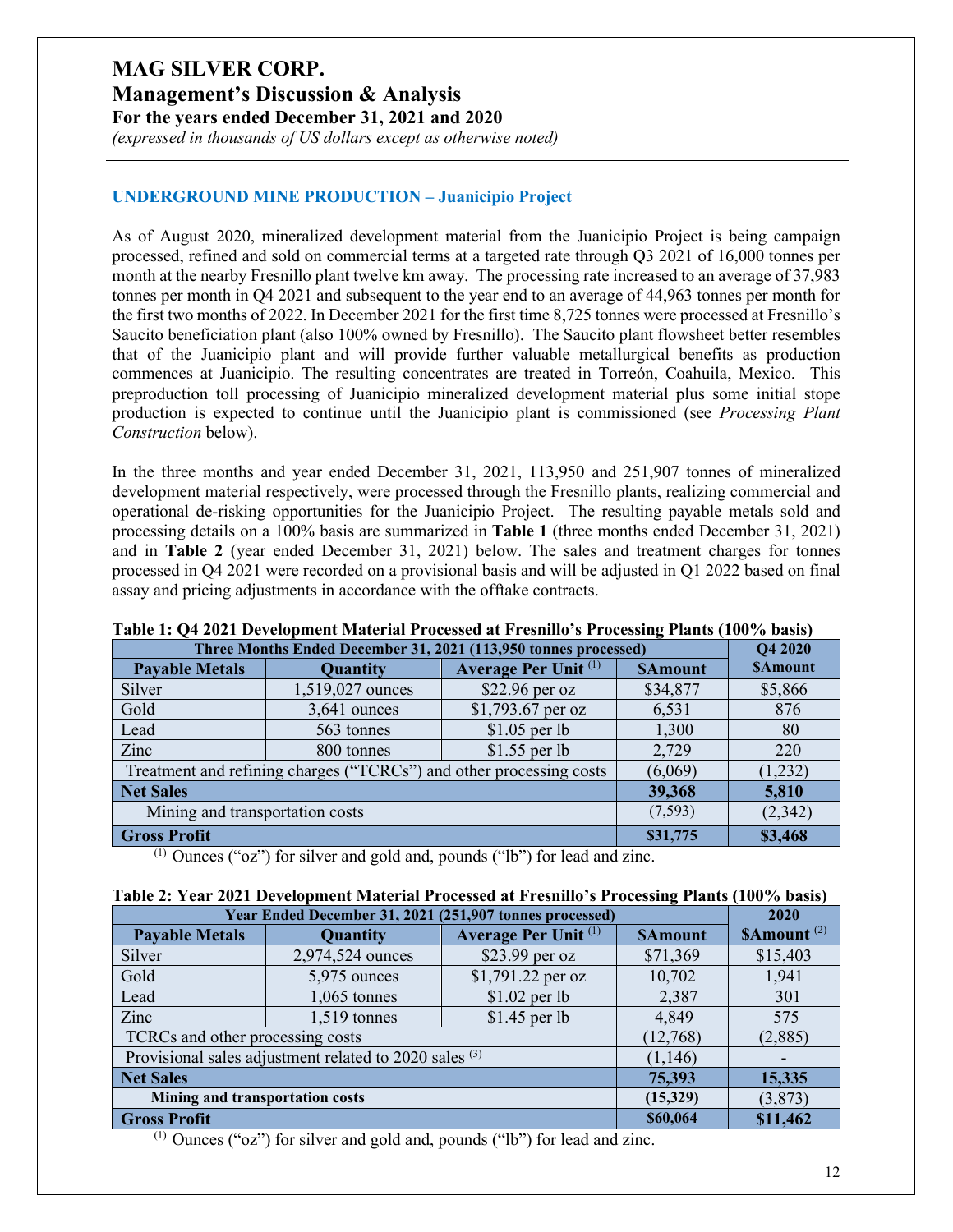# **Management's Discussion & Analysis**

**For the years ended December 31, 2021 and 2020**

*(expressed in thousands of US dollars except as otherwise noted)*

(2) Processing of Juanicipio mineralized development material at the Fresnillo plant commenced in August of 2020, with no prior processing.

 $^{(3)}$  Provisional sales for 2020 were finalized in Q1 2021 resulting in negative adjustment to net sales revenue of \$1,146.

The average silver head grade for the mineralized development material and initial stope material processed in the three months and year ended December 31, 2021 was 542  $g/t$  and 470  $g/t$  (three months and year ended December 31, 2020 was 300  $g/t$  and 328  $g/t$ ) respectively. This increased grade reflects less diluted development material and more stoped vein material being processed.

From August 2020 to December 31, 2021, a total of 323,766 tonnes of mineralized development material have been processed at the two Fresnillo processing plants. By bringing forward the start-up of the underground mine and processing mineralized development material at the Fresnillo plants in advance of commissioning the Juanicipio plant, MAG and Fresnillo expect to secure several positive outcomes for the Juanicipio Project:

- generating cash-flow from production to offset some of the cash requirements of the initial project capital;
- de-risking the flotation process through a better understanding of the metallurgical characteristics and response of the Juanicipio mineralization;
- increased certainty around the geological block model prior to start-up of the processing plant; and
- allowing a faster and more certain ramp-up to the nameplate 4,000 tpd plant design.

### **PROCESSING PLANT CONSTRUCTION – Juanicipio Project**

Construction plans for the 4,000 tpd processing plant commenced immediately after the formal project approval in April 2019. Development and construction of surface infrastructure facilities (interim power lines, access roads, auxiliary buildings, etc.) had already begun prior to the formal project approval. Construction activity for the year ended December 31, 2021 made good progress and included mechanical installation of the flotation cells and filters, installation of the SAG and ball mills other major components and pre-commissioning testing of key process plant systems.

In Q1 2021, Fresnillo, as operator, reported that commissioning of the Juanicipio processing plant was pushed out a few months to Q4 2021 as some infrastructure contracts were delayed due to COVID-19 and COVID-19-related preventive measures implemented at site. The Juanicipio project team did deliver the Project for plant commissioning in the fourth quarter of 2021. However, according to the operator Fresnillo, the state-owned electrical company (Comision Federal de Electricidad "CFE"), notified Fresnillo late in December 2021 that the regulatory approval to complete the tie-in to the national power grid could not yet be granted related to staffing effects related to the pandemic on the state-owned electric company, limiting its ability to oversee three key tasks: to review the existing installation; to supervise physical connection to the active power grid; and to approve required blackout prevention devices. The plant commissioning timeline has therefore been extended by approximately six months with commissioning of the Juanicipio processing plant expected to commence in Q2-2022, according to the operator Fresnillo (see *Outlook – Juanicipio Project* below).

In the interim, stoping and mineralized mine development at Juanicipio continues. In order to minimize any potential adverse economic effect of the revised commissioning timeline, Fresnillo has indicated it will make available unused plant capacity at its Minera Fresnillo and Minera Saucito operations to process mineralized material produced at Juanicipio during this period, and if possible match commissioning and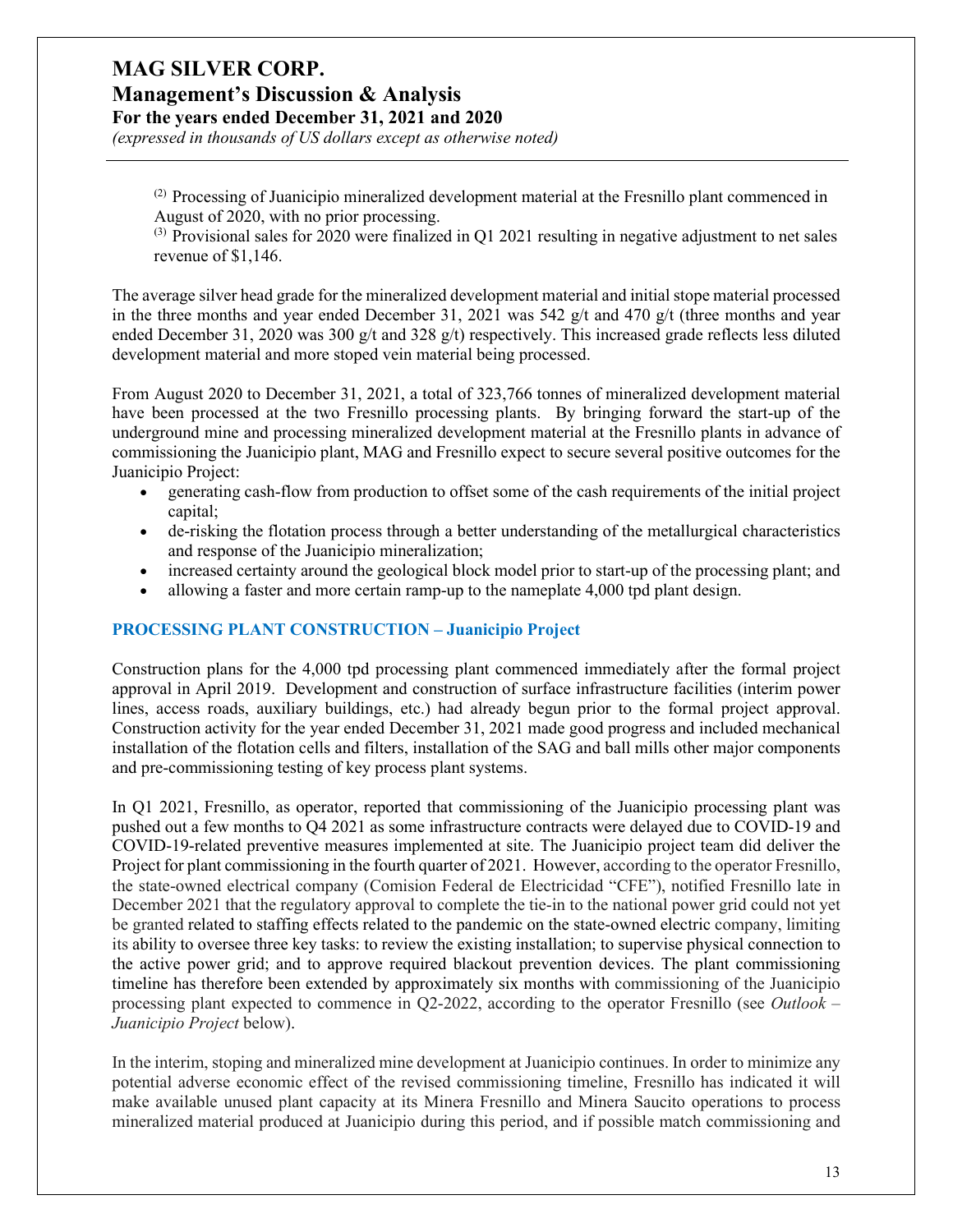# **Management's Discussion & Analysis**

**For the years ended December 31, 2021 and 2020**

*(expressed in thousands of US dollars except as otherwise noted)*

ramp up tonnages that were previously expected. The effect on cashflow generation from Juanicipio therefore will also be mitigated while power connection approvals are pending.

A regularly updated photo gallery of construction progress at Juanicipio is available at [https://magsilver.com/projects/photo-gallery/#photo-gallery.](https://magsilver.com/projects/photo-gallery/#photo-gallery)

#### **UNDERGROUND DEVELOPMENT – Juanicipio Project**

Access to the mine is via twin underground declines that extend to the top of mineralization in the Valdecañas Vein. From the top of mineralization, the upper footwall haulage/access drift has been driven the length of the vein and three internal spiral production ramps are being extended from the drift to depth in the footwall of the mineralized envelope (vein). The three spiral ramps are situated behind the mineralized envelope to provide access to stopes within the vein and allow a planned mining rate of 4,000 tpd. Initial cross-cuts through the vein have been made from a number of points along the footwall ramps. Most expose well-mineralized vein and this initial development indicates that the grade and width of the mineralization is in line with previous drill core-based estimates. As discussed above, the mineralized material encountered in this underground development is being processed at the nearby Fresnillo owned processing plants (see *Underground Mine Production* above).

Once in full production, mineralized material from mining of the vein will be hauled to an underground crushing station (already excavated) and crushed underground. The crushed mineralized material will be trucked to the flotation plant until the conveyor is completed in Q4 2022. When the conveyor is completed, the crushed mineralized material will be conveyed directly from the underground crushing station to the process plant area via a third ramp to the surface - the underground conveyor ramp. The conveyor ramp is approximately 90% complete and is being driven both from the surface and from the underground crushing chamber. This ramp will also provide access to the entire Valdecañas underground mining infrastructure and serve as a fresh air entry for the ventilation system. As well, the long-term mine ventilation system is nearing completion. The #1 ventilation shaft has been commissioned and is now ventilating some of the lower areas of the mine. The #2 ventilation shaft has also been completed and now in operation.

Total underground development to date is approximately 47km (29 miles), including 3.3 km (2.1 miles) completed in the three months ended December 31, 2021. Underground mine infrastructure is well advanced and development continues to focus on:

- advancing the three internal spiral footwall ramps to be used to further access the full strike length of the Valdecañas Vein System;
- making additional cross-cuts through the vein and establishing the initial mining stopes.
- finalizing construction of the underground crushing system, underground warehouse, fuel storage and pumping station;
- advancing the underground conveyor ramp to and from the planned surface processing facility from both faces; and
- integrating additional ventilation and other associated underground infrastructure.

Due to the poor rock quality on the western section of the upper Valdecañas Vein, cut and fill will be the chosen mining method for the higher levels in this section. A trial longhole stope has been in operation for the past nine months, and this will be the preferred mining method through the main central section and eastern side of Valdecañas Vein.

Labour reform legislation on subcontracting and outsourcing in Mexico was published on April 23, 2021 and came into effect on September 1, 2021 (see *Risks and Uncertainties* below). With various restrictions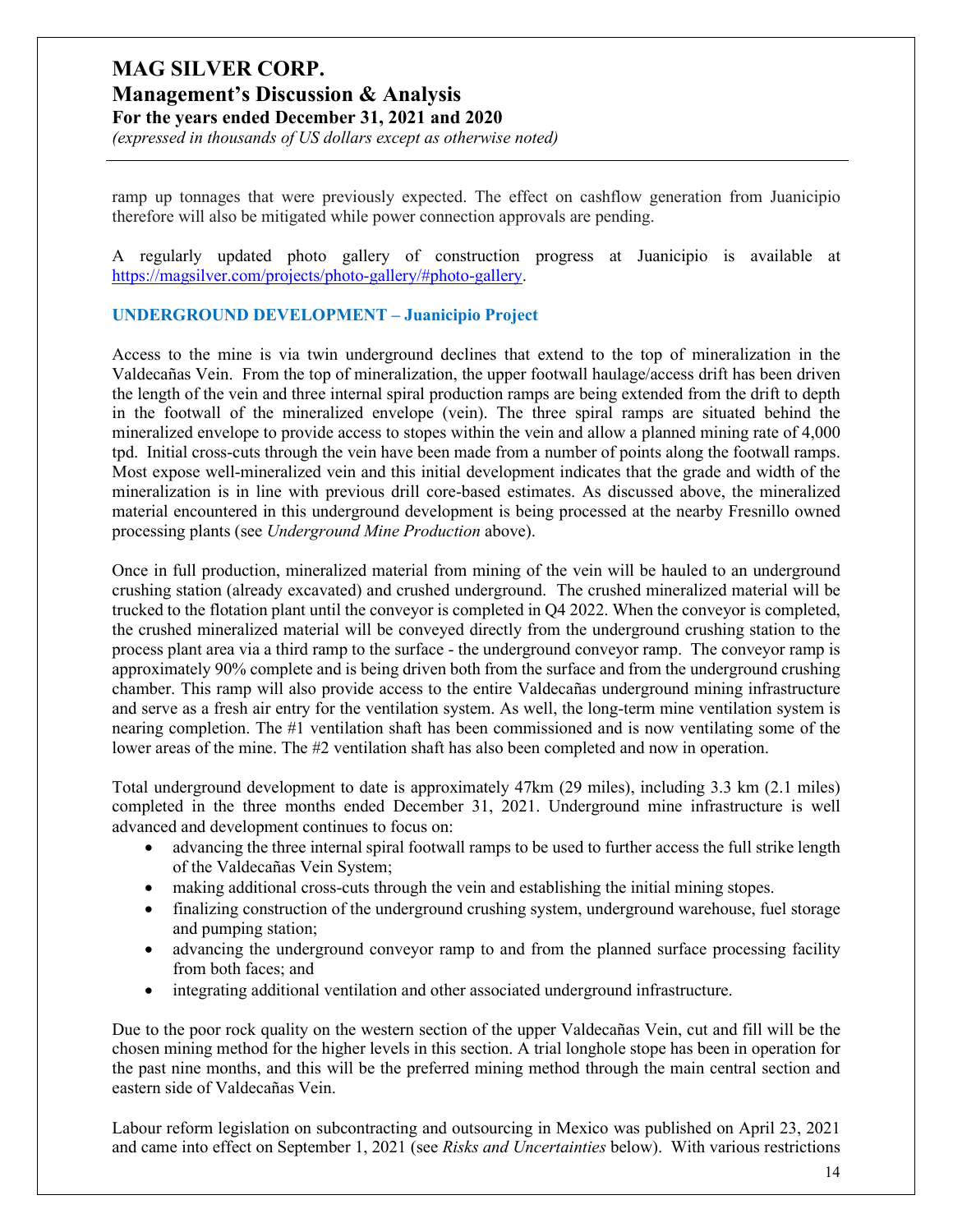*(expressed in thousands of US dollars except as otherwise noted)*

on hiring contractors, Fresnillo, as operator, has indicated a need to internalize a significant portion of its contractor workforce and perform much of the development work directly rather than outsourcing it to contractors, and hence invest in equipment either not previously in the project scope or not envisaged to be required until later in the mine life, to be utilized in underground operations. As well, certain underground development expenditures related to processing development material and some small items brought forward from project investments planned in the future are considered sustaining capital by Fresnillo. The costs incurred are expected to reduce future sustaining capital costs and totaled approximately \$41,388 on a 100% basis in the second half of 2021 in preparation for the legislation to come into effect. These costs are included in the current Juanicipio development costs but are not considered by the operator as part of the \$440,000 initial project capital.

#### **PROJECT CAPITAL ("CAPEX") – Juanicipio Project**

The Juanicipio Project initial capital or pre-operative project capital cost ("capex") on a 100% basis, as estimated from January 1, 2018, is expected to be \$440,000 (see *Press Release dated February 24, 2020*), and according to the operator Fresnillo, the project construction will be delivered on budget.

With the plant ready to commence commissioning once connected to the power grid (expected in Q2 2022) – see '*Processing Plant Construction – Juanicipio Project'* above), final construction costs are expected to wind down until final commissioning and testing commence. Meanwhile, the amount of mineralized development material being processed at the two Fresnillo plants since Q4 2021 has been significantly higher than the original targeted rate of 16,000 tonnes per month. The processing rate increased to an average of 37,983 tonnes per month in Q4 2021 and subsequent to the year end to an average of 44,963 tonnes per month for the first two months of 2022 (see '*Underground Mine Production – Juanicipio Project*' above). Mineralized material from initial stopes is now being processed as well. The cash flow from this processing, along with the cash held by Minera Juanicipio at December 31, 2021 of \$18,972 and the expected cash flows from continued processing until the Juanicipio plant is commissioned are likely to fund the remaining capital expenditures in the \$440,000 (a cash call has not been needed since mid-December 2021 which was \$21,000 on a 100% basis). Should there be additional funding requirements in excess of the cashflow generated related to further commissioning delays (see *Risks and Uncertainties* below) or to additional sustaining capital to be funded prior to attaining commercial production, there may still be further cash calls required fund from Fresnillo and MAG (see *Liquidity and Capital Resources* below).

#### **OUTLOOK – Juanicipio Project**

Fresnillo, as operator, reports that commissioning of the Juanicipio processing plant is expected to come in on budget and the plant is expected to ramp up to 85 to 90% of the nameplate 4,000 tpd capacity by the end of 2022. In contrast, the 2017 PEA originally envisioned ramp-up to full production over 3 years after commissioning of the processing plant. An Operator Services agreement has been finalized which will become effective upon initiation of commercial production, whereby Fresnillo and its affiliates will continue to operate the mine. Until the Juanicipio processing plant is commissioned, mineralized development material and initial stope material from Juanicipio is being processed at the Fresnillo and Saucito beneficiation plants (both 100% owned by Fresnillo), with the lead (silver-rich) and zinc concentrates treated at market terms under off-take agreements with Met-Mex Peñoles, S.A. de C.V. in Torreón, Mexico.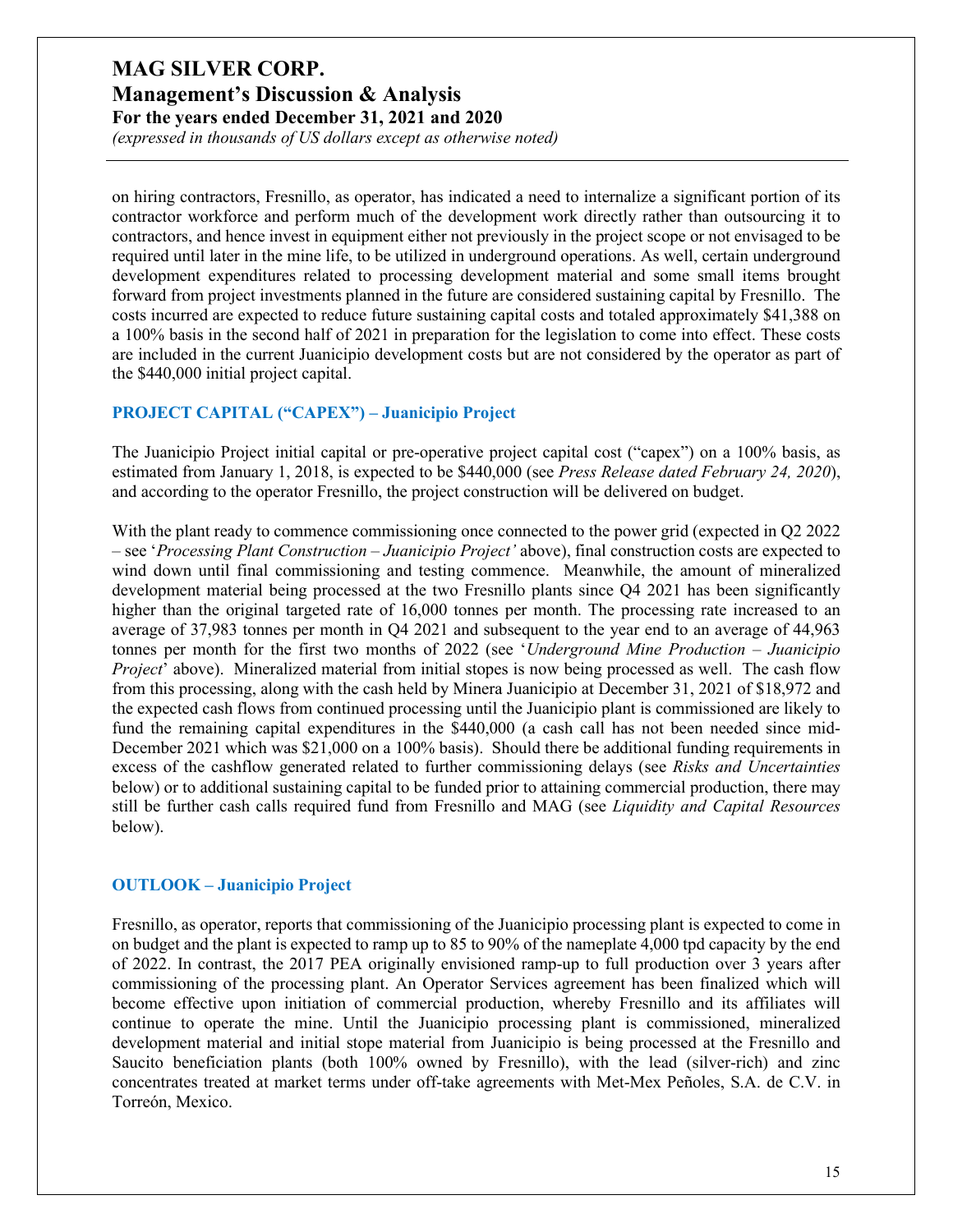*(expressed in thousands of US dollars except as otherwise noted)*

As operator, Fresnillo will continue to engage closely with the CFE and 'El Centro Nacional de Control de Energía' ("CENACE") to do all that it can to expedite the necessary approvals and comply with requirements to complete the tie-in to the national power grid. The connection to the grid is the last step prior to feeding lower grade mineralized material through the grinding mills and mineralized material has been conveyed to the fine ore bin in preparation for processing. Although there remains some uncertainty regarding the timing for the power connection (see *Risks and Uncertainties* below), according to Fresnillo, full load commissioning of the Juanicipio processing plant is expected to commence in Q2-2022.

In order to minimize any potential adverse effect of the revised commissioning timeline, Fresnillo has indicated it will make available unused plant capacity at its Minera Fresnillo and Minera Saucito operations to process mineralized material produced at Juanicipio during this period, and if possible match commissioning and ramp up tonnages that were previously expected. In the three months ended December 31, 2021, 113,950 tonnes of development material and some initial stope material were processed at an average silver head grade of 542 g/t (see *Underground Mine Production – Juanicipio Project* above), or an average of 37,983 tonnes per month. Subsequent to the year-end in January and February 2022, a further 89,925 tonnes of Juanicipio mineralized development material were processed at the Fresnillo plant with a silver head grade of 529 g/t. The effect on cashflow generation from Juanicipio therefore will also be mitigated while the power connection approvals are pending.

According to Fresnillo, the Juanicipio development is expected to create approximately 2,750 jobs during construction and 1,720 jobs once at full production, with potential to scale-up operations in the future beyond 4,000 tpd.

### **EXPLORATION – Juanicipio Project**

Most of the Juanicipio property remains unexplored with many untested targets still to be pursued within the property concession. Drilling in recent years has been primarily designed to both convert the Inferred Mineral Resources included in the Deep Zone into Indicated Mineral Resources, and to further trace the Deep Zone laterally and to depth.

#### *2022 Exploration Program*

The planned expenditures for the 2022 Exploration Program total \$7,000 with the programs designed to expand and convert the Inferred Mineral Resources included in the Deep Zone into Indicated Mineral Resources, and to explore other parts of the Juanicipio concession. Permit applications for drilling other exploration targets on the property were submitted in 2021 or are in the process of being generated pending surface access arrangements. Meanwhile, detailed mapping and sampling of these targets is underway. All aspects of the exploration work continue to be done under strict COVID-19 protocols.

Subsequent to the year-end in mid-January, 2022, drilling began on the first hole on the "Cesantoni Kaolinite Pits"(Cesantoni) target (assay pending). Cesantoni lies in the northwestern corner of the Juanicipio concession, roughly 6 km west of the Valdecañas Vein and related underground infrastructure. Thousands of tonnes of mixed kaolinite-illite clays have been mined over the last 25 years by the Cesantoni Ceramics Company from a series of pits developed along the strong northeast-trending Cesantoni structure. This orientation is almost orthogonal to the northwest-trending veins that dominate the district, but is roughly parallel to the high-grade Venadas Vein family that cuts the NW-trending Valdecañas vein. The extent of kaolinite-illite alteration at Cesantoni is much greater than that seen elsewhere in the district and may indicate passage of very large volumes of hydrothermal fluids. The top of anticipated mineralization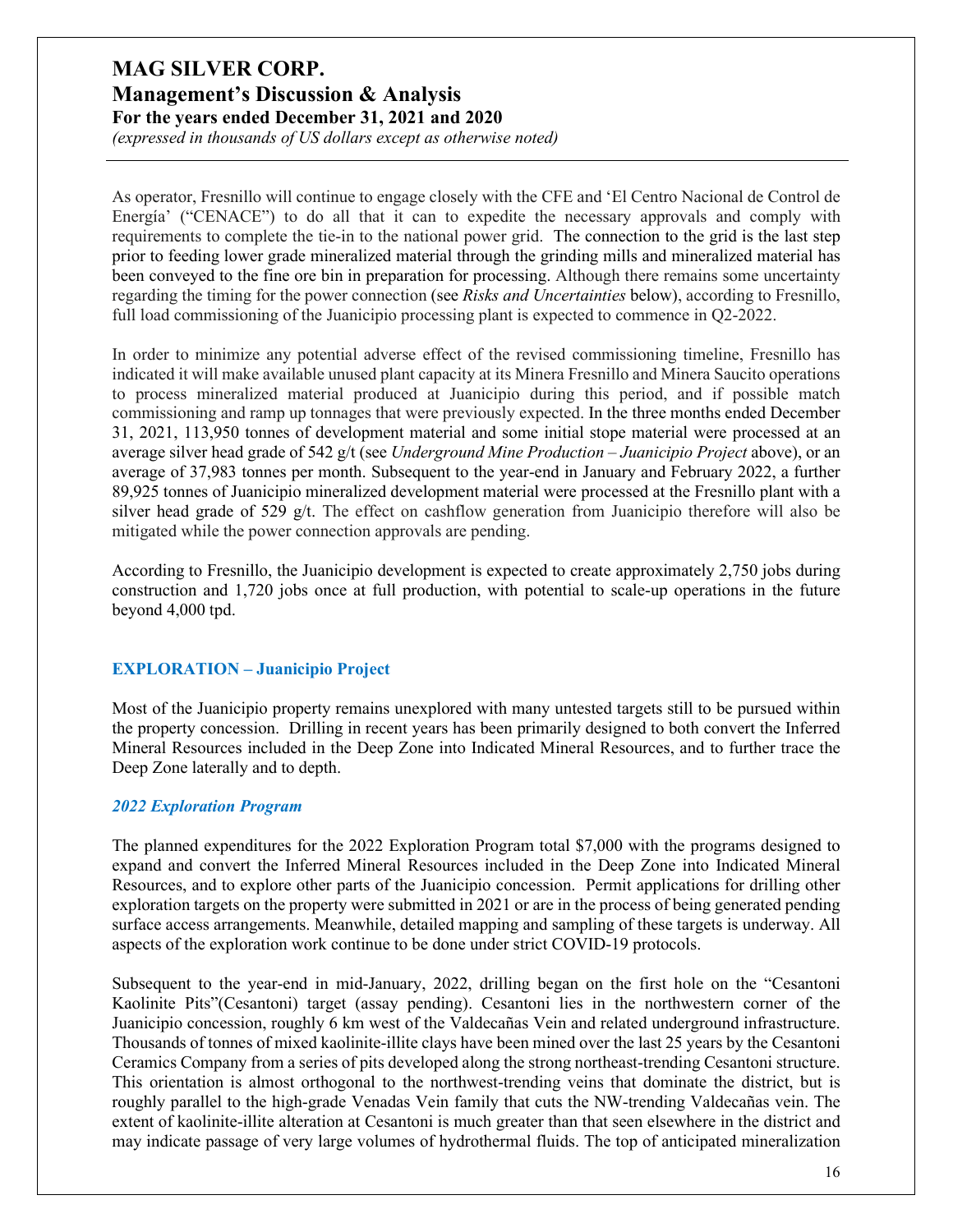# **MAG SILVER CORP. Management's Discussion & Analysis**

**For the years ended December 31, 2021 and 2020**

*(expressed in thousands of US dollars except as otherwise noted)*

at Cesantoni is expected to occur at depths similar to those elsewhere in the Juanicipio concession (350 to 500 metres below the surface).

Initial planning as laid out by project operators, Fresnillo, is to drill 5 core holes totaling 6,000 metres. Drilling is being done with a highly portable rig to minimize surface disturbance. Depending on ground conditions in this new area, the drilling program should take between 5 and 7 months to complete.

#### *2021 Exploration Program*

The 2021 Juanicipio exploration program was completed with an actual spend of \$6,296 on a 100% basis and was focused on continued step-out and infill drilling of the Valdecañas Vein System (including independent targeting of the Venadas Vein family and the Anticipada Vein). Drilling for the program began in January 2021 with four drill rigs and a fifth drill rig was added mid-year, with three of the drill rigs dedicated to Devico directional drilling. In total 23 targets (holes) were successfully tested with 21 being deep infill holes and two exploration holes on other parts of the Juanicipio concession, resulting in 29,421 metres drilled. The program results will be released in Q2 2022 pending receipt of all assays.

#### *2020 Exploration Program*

Assays were released for the Juanicipio 2020 drill program in Q3 2021 (see *Press Release dated August 5, 2021*). A total of 33 surface holes (27,900 m) and 77 underground definition holes (11,800 m) were completed with the primary objectives of: infilling and expanding the Valdecañas Deep Zone ("Deep Zone") to optimize its planned extraction; and underground definition drilling of the upper high-grade Valdecañas Bonanza Zone ("Bonanza Zone") where test mining has already begun and the focus for the first several years of mining lies. Many of the holes directed at the Valdecañas Vein coincidentally also cut one or more of the hangingwall Anticipada and Pre-Anticipada veins and footwall veins. Fourteen of these cut the Anticipada Vein. Owing to drillhole geometries, the Pre-Anticipada Vein was not intercepted on its east side where it appears to improve in grade and thickness. In addition to the above, 17 holes intercepted the NE-trending Venadas Vein family. Only three exploration holes were drilled outside the Valdecañas Vein System during the year: two directed at the long-suspected North Vein and a deep test of the Juanicipio Vein.

Brief summaries of results are below, with a complete set of tables by vein of the 2020 drilling results available at[: https://magsilver.com/site/assets/files/5810/nr-mar3-2020-table1-sdadds.pdf](https://magsilver.com/site/assets/files/5810/nr-mar3-2020-table1-sdadds.pdf) along with a new 3D video displaying the entire Valdecañas Vein System, available at: https://magsilver.com/site/assets/files/5810/SSMovieHQ2\_3-Mar3-2019-sdsawe.mp4.

The 2020 drill program successfully:

- Confirmed, and allowed modeling with greater detail and confidence of the high-grade silver resource within the upper parts of the Valdecañas Bonanza Zone where the first several years of mining will occur;
- Confirmed, expanded, and allowed improved modeling of the continuous wide mineralization of the Valdecañas Deep Zone; and,
- Confirmed, expanded, and allowed improved modeling of the ever-growing Anticipada Vein.

**Valdecañas Vein Bonanza Zone:** The first major focus of 2020 was a 77-hole underground definition drilling program targeting the uppermost part of the very high-grade Bonanza Zone where mining will occur for the next few years. The top of this zone was known to be irregular, and its upper limits not well defined,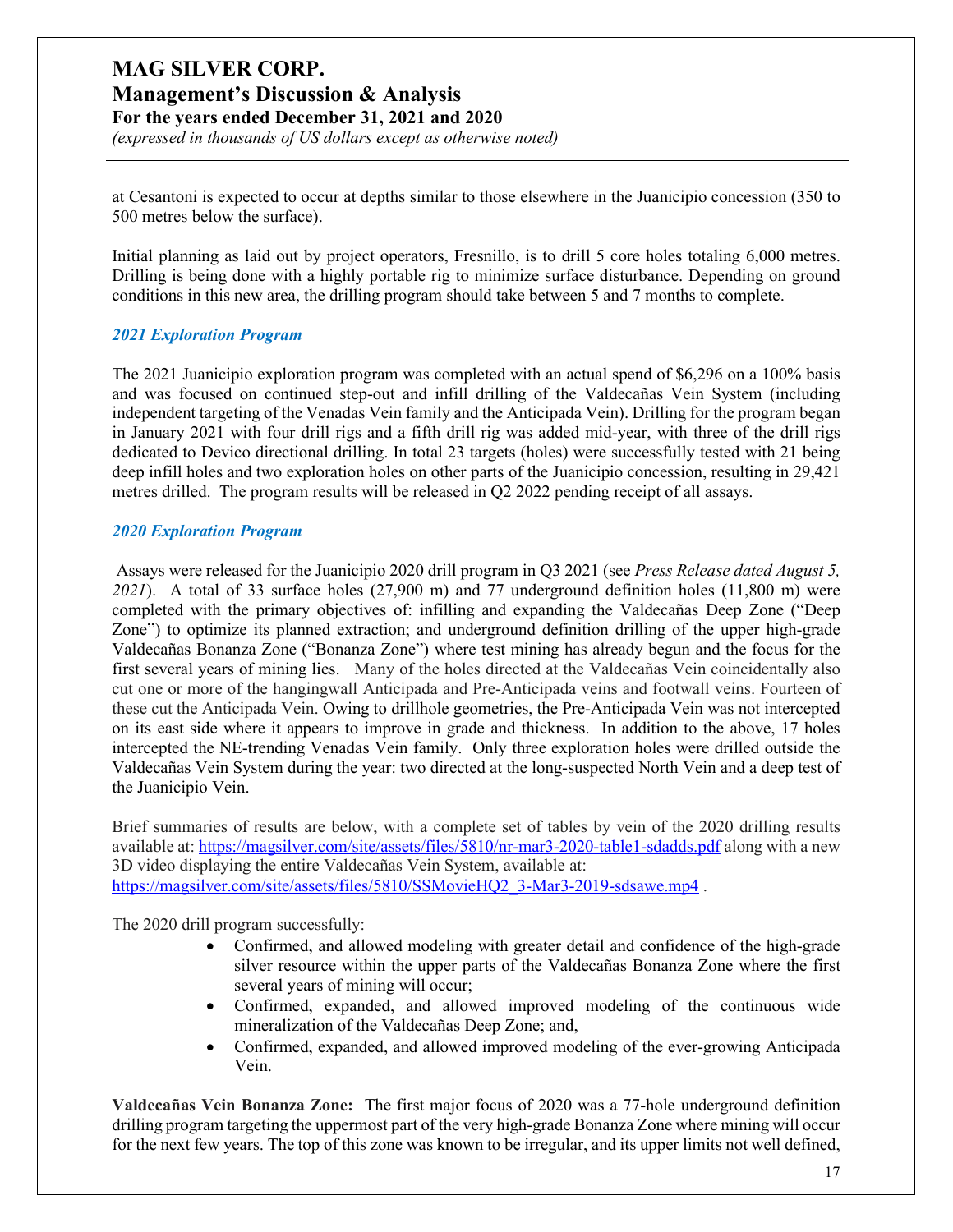*(expressed in thousands of US dollars except as otherwise noted)*

so tightly spaced drilling was undertaken from underground drill stations between 50 and 200m from the vein. All intercepts show the high silver and gold grades with very low base metals, typical of the top of the Valdecañas Vein. The underground drilling results in this program help define in detail the upper limits of the mineralization and continuity of grade and thickness within the vein. Additionally, the significant boost to the geochemical database for the Bonanza Zone allows more detailed grade distribution analysis and the added geotechnical data provide crucial information on ground conditions. Stope design based on the results is underway.

**Valdecañas Vein Deep Zone**: The second major focus of the 2020 program was continued infill and expansion drilling of the Deep Zone, with 21 holes (14 infill and 7 expansion) drilled from surface. All but one infill hole cut significant grade over width. Hole D1-6-1 reinforces the width and grade of the western dilatant zone. Hole D5-3-3, at 21m true width, was the highlight on the east side. The weakest hole (P34) went into the narrow "waist" between the two dilatant zones about 24m from a previous weak intercept. Seven holes were drilled outside the known mineralized envelope and extend it laterally and to depth on both ends of the vein. Two holes were drilled very deep on the Valdecañas Vein and cut 187 and 279 meters respectively of zinc mineralized skarn surrounding the vein. These are by far the greatest mineralized skarn thicknesses drilled to date in the district and provide additional definition of the ore-fluid upwelling zone that appears to have fed the entire Valdecañas Vein System.

**Anticipada:** Fourteen Valdecañas-directed holes coincidentally cut and nicely infill the parallel hangingwall Anticipada Vein. At 10.3 m true width, Hole D5-3-1 is one of the widest holes through Anticipada to date. Several of the holes cut high gold grades and most cut significant base metals, including high copper.

**Venadas "North-East Trending" Vein Family:** The combined surface and underground drilling program made 17 intercepts of members of the northeast-trending "Venadas Vein Family". Most of the intercepts show significant silver and gold grades with very low base metals indicating a very high level of exposure analogous to the top of the Bonanza Zone of Valdecañas.

**Other Targets:** Three exploration holes were drilled outside of the Valdecañas Vein System during 2020. One (101P) cut modest mineralization deep and to the west on the Juanicipio Vein, demonstrating continuity of mineralization in the structure. Two holes (P33 and P33-2) targeted the long-suspected North Vein some 400m to the north of the footwall of the Valdecañas Vein. These holes are very close to each other and both cut around 2.5m of barren "high-level looking" quartz vein at a similar elevation to the irregular top-out of the Valdecañas Vein. Deeper drilling to test this vein at elevations similar to the Bonanza Zone of the Valdecañas Vein was part of the 2021 Exploration Program.

**Quality Assurance and Control**: The samples (half core) are shipped directly in security-sealed bags to ALS-Chemex Laboratories preparation facility in Guadalajara, Jalisco, Mexico (Certification ISO 9001). Samples shipped also include intermittent standards and blanks. Pulp samples are subsequently shipped to ALS-Chemex Laboratories in North Vancouver, British Columbia, Canada for analysis. Two extra pulp samples are also prepared and are analyzed (in progress) by SGS Laboratories (Certification ISO 9001) and Inspectorate Laboratories (Certification ISO 9001) (or another recognized lab). The remaining half core is placed back into the core boxes and is stored on site with the rest of the drill hole core in a secured core storage facility. The bulk reject is subsequently sent to the Center for Investigation and Technical Development ("CIDT") of Peñoles in Torreon, Coahuila State, Mexico for metallurgical testing where a fourth assay for each sample is analyzed and a calculated head grade is received on the basis of a concentrate balance. The CIDT also does a full microscopic, XRF and XRD mineralogical analysis.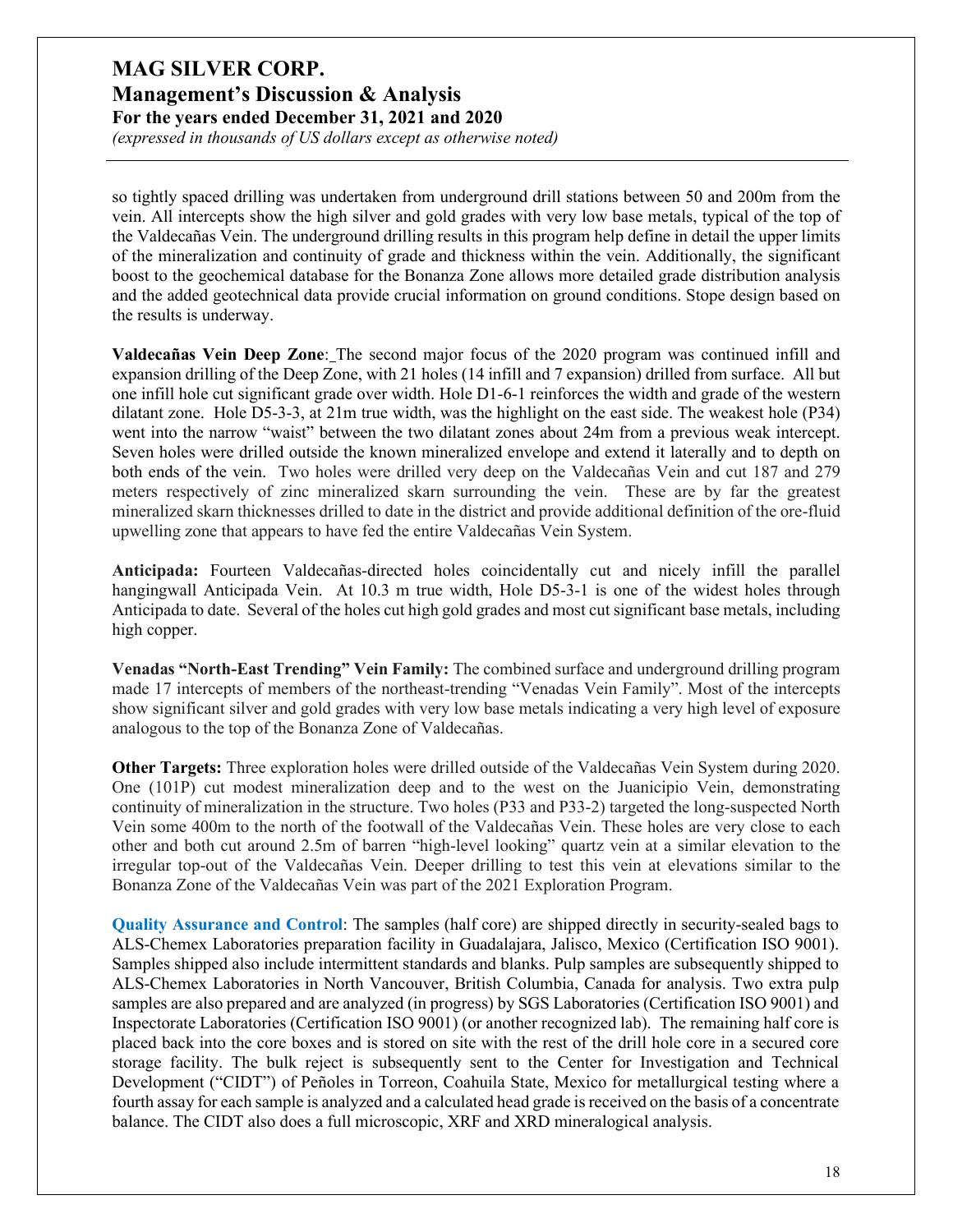**Management's Discussion & Analysis**

**For the years ended December 31, 2021 and 2020**

*(expressed in thousands of US dollars except as otherwise noted)*

### **COVID-19 – Juanicipio Project**

The Juanicipio Project operator, Fresnillo, continues to closely monitor the spread of the virus and has implemented a range of safety measures in accordance with the World Health Organization and Mexican Government guidelines. These include stringent monitoring & hygiene, temperature screening and social distancing. Testing and contact tracing have been used to identify potential cases and prevent the spread of the virus. Fresnillo maintains an open dialogue with government officials at both the Federal and local level.

As previously reported and as noted above, in Q1 2021 Fresnillo as operator announced that the commissioning timetable for the Juanicipio processing plant was deferred a few months to Q4 2021 as some infrastructure contracts were delayed due to COVID-19 related restrictions as well as preventive measures implemented at site. In addition, connecting to the national power grid impacted the commissioning schedule by knock-on effects of the pandemic on the state-owned electric company related to a lack of staffing (see *Processing Plant Construction – Juanicipio Project* above). Further impacts of this pandemic could create or include significant COVID-19 specific costs, further delays in plant commissioning, volatility in the prices for silver and other metals, further restrictions or temporary closures, additional travel restraints, supply chain disruptions and workforce interruptions, including loss of life. Depending on the duration and extent of the impact of COVID-19, this could materially impact the Company's financial performance, cash flows and financial position, and could result in material changes to the costs and time for the completion of development at Juanicipio. The total amount that the Company is required to finance in order to maintain its proportionate ownership in the project may increase from these and other consequences of the COVID-19 outbreak. See '*Virus outbreaks may create instability in world markets and may affect the Company's Business'* in *'Risk and Uncertainties'* below.

#### **5. DEER TRAIL PROJECT**

The Deer Trail Project displays and satisfies MAG's top criteria when exploring for large CRD systems, specifically: the presence of high silver grades; location on a deep-penetrating regional-scale fault known to host other major CRD-family deposits; location at the top of a thick section of favorable host rocks; and an identifiable plumbing network of faults that localized mineralization.

MAG's exploration focus on the project is to seek the source of the historically mined high-grade silverlead-zinc-copper-gold Deer Trail manto in the thick section of high-potential limestone host (Redwall Limestone) that regional mapping indicates lies just below the interlayered sedimentary and limestone sequence that hosts the Deer Trail mine. This involves: verifying the presence of those potentially more favorable host rocks at depth; projecting the feeder structures of the known CRD mineralization to depth into these inferred underlying limestone host rocks; and seeking large-scale silver-rich massive sulfide replacements and potentially mineralized skarn in them.

### **Phase I drill program (Q4 2020 - Q2 2021)**

Phase I drilling commenced in November 2020 and was completed in Q2 2021 with assays and interpretations released in the third quarter of 2021 (see *Press Release September 7, 2021*). Initial targets were derived within Leapfrog Geo® by integrating vast new technical data acquired over 2019 - 2020 and the large inherited historic data set into MAG's CRD exploration model. Phase I saw the completion of three holes and 3,927 metres drilled from surface.

Phase I successfully fulfilled all three of its planned objectives by: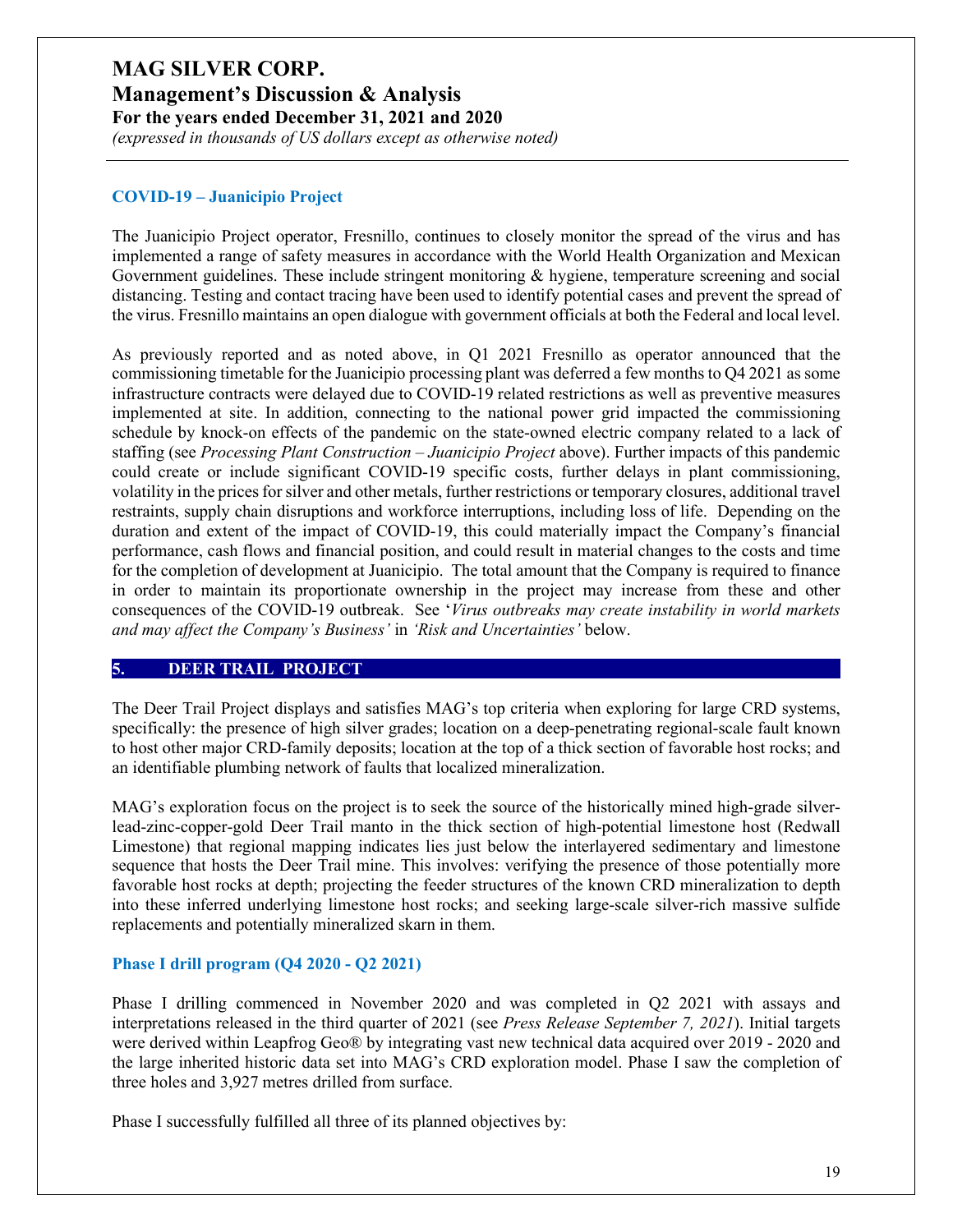*(expressed in thousands of US dollars except as otherwise noted)*

- 1) Confirming the presence of a thick section of more favorable carbonate host rocks (the predicted "Redwall Limestone" or "Redwall") below the Deer Trail mine;
- 2) Confirming and projecting two suspected mineralization *feeder structures* to depth; and
- 3) Intercepting high-grade mineralization related to those structures in host rocks below what was historically known.

Notably, all three holes bottomed within multi-phase porphyritic granitoids affected by later sericite-pyrite alteration with modest copper and silver mineralization along their upper contacts (including 0.86m grading 1.7% copper and 64 g/t silver in hole DT20-01).

The principal goal of Phase I drilling was to locate the Redwall Limestone, a thick, clean limestone unit hypothesized to be a more favorable host rock than the thinly layered Callville Formation, which hosts the deepest historically known mineralization in the mine area. The likely presence of the Redwall was indicated by regional occurrences and all three holes cut 215m - 320m of highly altered Redwall before bottoming in granitoid intrusions. All three holes cut high-grade sulphide mineralization in/near projected feeder structures within the Callville before reaching the Redwall (Table 1). DT21-02 intercepted 0.50 m (core length) of sulphides grading 426 g/t (12.4 ounces per ton ("opt") silver, 6.5 g/t (0.2 opt) gold, and 17.1% lead plus zinc within a 3.5 m breccia zone along the Red Fissure Fault; principal feeder to the historic Deer Trail manto. DT21-03 cut 1.90 m (core length) of manto-style (bedding parallel) sulphides grading 952 g/t silver (27.8 opt), 38.2 g/t (1.1 opt) gold, and 9.2% lead plus zinc close to the Wet Fault, a principal feeder to the 3400 Area manto zone. DT20-01 was designed simply to locate the Redwall at shallow depth, but before reaching the Redwall, it cut a  $\sim 20$  m (core length) feeder zone in the Callville containing a 2.30 m (core length) mineralized strand that reported 1.0 g/t gold and 101 g/t silver.

|                | -<br>0<br><b>From</b> | -<br>To | <b>Core Length</b> | Au        | Ag        | <b>Pb</b> | Zn     | Cu    |
|----------------|-----------------------|---------|--------------------|-----------|-----------|-----------|--------|-------|
| <b>Hole ID</b> | (m)                   | (m)     | $(m)^1$            | $(g/t)^2$ | $(g/t)^2$ | (%)       | $(\%)$ | (%)   |
| DT20-01        | 679.24                | 681.54  | 2.30               | 1.0       | 101       | 0.1       | 0.2    | < 0.1 |
| and            | 1147.42               | 1148.28 | 0.86               | 0.0       | 64        | 0.1       | 0.1    | 1.7   |
| DT21-02        | 1161.23               | 1161.73 | 0.50               | 6.5       | 426       | 9.2       | 7.9    | 1.8   |
| incl.          | 1161.23               | 1161.40 | 0.17               | 13.3      | 831       | 15.7      | 13.7   | 3.3   |
| DT21-03        | 261.51                | 264.07  | 2.56               | 1.5       | 147       | 0.1       | 0.1    | < 0.1 |
| and            | 443.20                | 445.10  | 1.90               | 38.2      | 952       | $5.0^3$   | 4.2    | 0.3   |
| incl.          | 444.74                | 445.10  | 0.36               | 111.5     | 2340      | $>20^3$   | 4.9    | 0.5   |
| and            | 514.45                | 515.49  | 1.04               | 3.0       | 22        | 0.8       | 1.4    | < 0.1 |
| and            | 746.70                | 747.12  | 0.42               | 5.2       | 270       | 4.2       | 8.1    | 1.0   |
| and            | 1043.98               | 1044.20 | 0.22               | 0.2       | 162       | 1.9       | 2.9    | 0.1   |

#### **Table 3 - Phase I Drilling Highlights**

 $<sup>1</sup>$  core length as cut; true thickness indeterminate</sup>

2 grams per tonne

 $3$  includes single  $>20\%$  pending overlimit

### **Quality Assurance and Control**

The samples (half core) are shipped directly in security-sealed bags to ALS-Laboratories preparation facilities in Elko, Nevada, or Tucson, Arizona, USA (Certification ISO/IEC 17025:2017). Samples shipped also included intermittent QA/QC standards and blanks. Pulp samples are subsequently shipped to ALS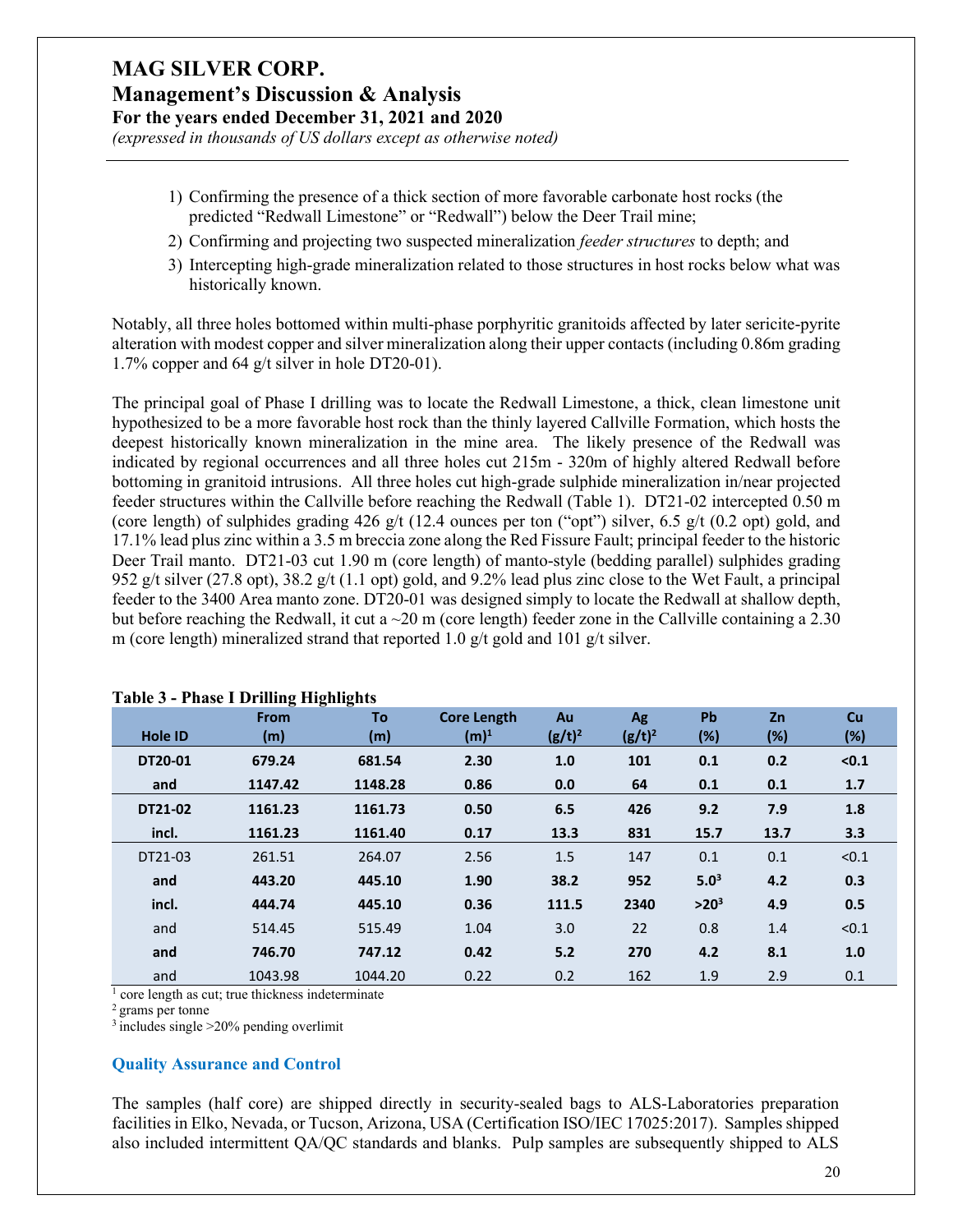### **Management's Discussion & Analysis**

**For the years ended December 31, 2021 and 2020**

*(expressed in thousands of US dollars except as otherwise noted)*

Global - Geochemistry Analytical Lab in North Vancouver, British Columbia, Canada for analysis. The remaining half core is placed back into the core boxes and is retained on site in a secured core storage facility.

#### **COVID-19: Deer Trail Project**

Health and safety are two of MAG's key core values and MAG has implemented strict COVID-19 protocols for the Deer Trail Project in line with guidance from governmental public health agencies. The Company established its COVID-19 response plan for Deer Trail in September 2020 with safety measures that include mandatory mask use, COVID-19 testing for contractors and employees prior to returning to site, temperature screening, employee health surveys, antibody rapid tests for team members to track exposure and social distancing. The Company continues to monitor the Utah Department of Health, Center for Disease Control and World Health Organization recommendations, updating the protocols in January 2021, April 2021 and September 2021. These updates include additional controls for positive result cases, a safe return to the workplace plan (post COVID-19) and a protocol for fully vaccinated individuals. The most recent version of the COVID response plan was updated in September 2021 and incorporates concerns with the Delta variant and a protocol for vaccine hesitant individuals. Most project employees and contractors have now been fully vaccinated.

#### **Deer Trail Outlook**

Phase II drilling commenced at the Deer Trail Project on August 20, 2021 and is in process, planned for 5,000 metres of drilling over 5 holes. Deviation/directional drilling is being used in Phase II to make the drilling more efficient and accurate. In part to facilitate the directional drilling, drilling contractors were changed in Q1 2022, with the new contractor on site and preparing to resume drilling.

Holes DT21-02 and 03 from Phase I drilling, both cut high-grade, multi-stage massive sulphide replacement mineralization in Callville Formation limestones above the Redwall Limestone (see *Phase I Drill Program* above). Notably, the silver grades in both holes are comparable to those of the historic Deer Trail massive sulfides, which suggests limited vertical zoning despite being up to 740 m deeper in the system. DT21-02 appears to have cut mineralization directly within the Red Fissure fault, while DT21-03 appears to be manto-style mineralization fed from the nearby Wet fault. Phase II drilling is targeting these mineralized structures down dip within the clean carbonates of the Redwall. The first hole of Phase 2 is an offset of hole DT21-03 designed to test the Wet fault 150 m deeper where it cuts through the Redwall. All assays pending.

Other highly prospective areas of the large property package are also being considered for further exploration and subsequent drill testing. An orientation AMT geophysical survey was undertaken on the alluvium mantled slope at the base of Deer Trail Mountain that indicates that the alluvium may be much shallower than previously believed and that drilling targets may also exist under this shallow cover. Most of this area is patented, fee-simple land, so permitting is expected to be straightforward.

### **6. INVESTMENT IN JUANICIPIO**

#### **Minera Juanicipio**

Minera Juanicipio is the corporate entity through which MAG Silver records and holds its Investment in Juanicipio (see *Notes 2(b)* and *6* in the audited consolidated financial statements of the Company as at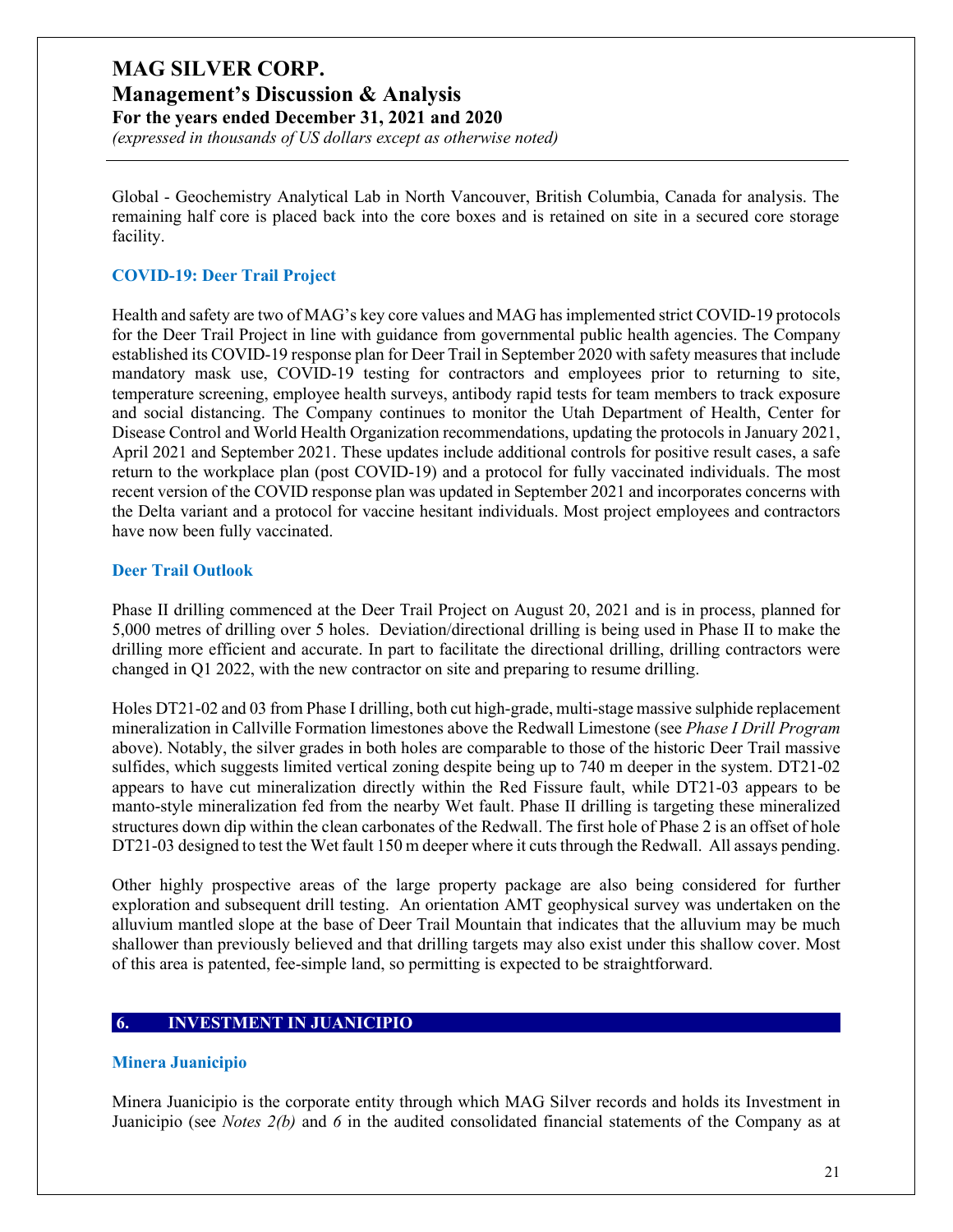# **Management's Discussion & Analysis**

**For the years ended December 31, 2021 and 2020**

*(expressed in thousands of US dollars except as otherwise noted)*

December 31, 2021). The Company's investment relating to its interest in Minera Juanicipio is detailed as follows for the year ended December 31, 2021:

|                                                                | December 31,        | December 31, |
|----------------------------------------------------------------|---------------------|--------------|
|                                                                | 2021                | 2020         |
| Juanicipio Project oversight expenditures incurred 100% by MAG | $\mathbb{S}$<br>620 | 568          |
| Interest earned on advances to Minera Juanicipio               | (1,316)             | (567)        |
| Cash contributions to Minera Juanicipio                        | 73,524              | 63,712       |
| Total for the year                                             | 72,828              | 63,713       |
| Income from equity accounted investment in Juanicipio          | 15,686              | 2,214        |
| Balance, beginning of year                                     | 202,570             | 136,643      |
| Balance, end of year                                           | 291,084             | 202,570      |

During the year ended December 31, 2021, the Company incurred Juanicipio oversight expenditures of \$620 (December 31, 2020: \$568) and made \$73,524 in cash advances to Minera Juanicipio (December 31, 2020: \$63,712).

A portion of the Investment in Juanicipio is in the form of interest-bearing shareholder loans. The interest accrued within Minera Juanicipio was capitalized to 'Mineral interests, plant and equipment' and the interest recorded by the Company on the loan totaling \$1,316 for the year ended December 31, 2021 (December 31, 2020: \$567) was applied to the Investment in Juanicipio account reducing its balance as an eliminating related party entry.

During the year ended December 31, 2021, MAG recorded \$15,686 income from its equity accounted investment in Juanicipio (December 31, 2020: \$2,214) as outlined in **Table 4** below.

|                                                                                | December 31,<br>2021 | December 31,<br><b>2020</b> |
|--------------------------------------------------------------------------------|----------------------|-----------------------------|
| Gross profit from processing mineralized development material (see Underground |                      |                             |
| Mine Production – Juanicipio Project above)                                    | \$60,064             | \$11,462                    |
| Administrative expenses                                                        | (1,929)              | (239)                       |
| Extraordinary mining duty                                                      | (337)                | (76)                        |
| Foreign exchange and other                                                     | (1, 363)             | (623)                       |
| Net income before tax                                                          | 56,435               | 10,524                      |
| Income tax expense (including deferred income tax)                             | (20, 784)            | (5, 492)                    |
| Net income for the period (100% basis)                                         | \$35,651             | \$5,032                     |
| MAG's 44% share of income from equity accounted Investment in Juanicipio       | \$15,686             | \$2,214                     |

#### **Table 4: MAG's income from its equity accounted Investment in Juanicipio**

### **7. EXPLORATION AND EVALUATION ASSETS**

#### **Option Earn-in Project**

In 2017, the Company entered into an option earn-in agreement with a private group whereby the Company can earn up to a 100% interest in a prospective land claim package. To December 31, 2021, the Company has incurred \$9,930 in exploration expenditures on the property and there are no further exploration funding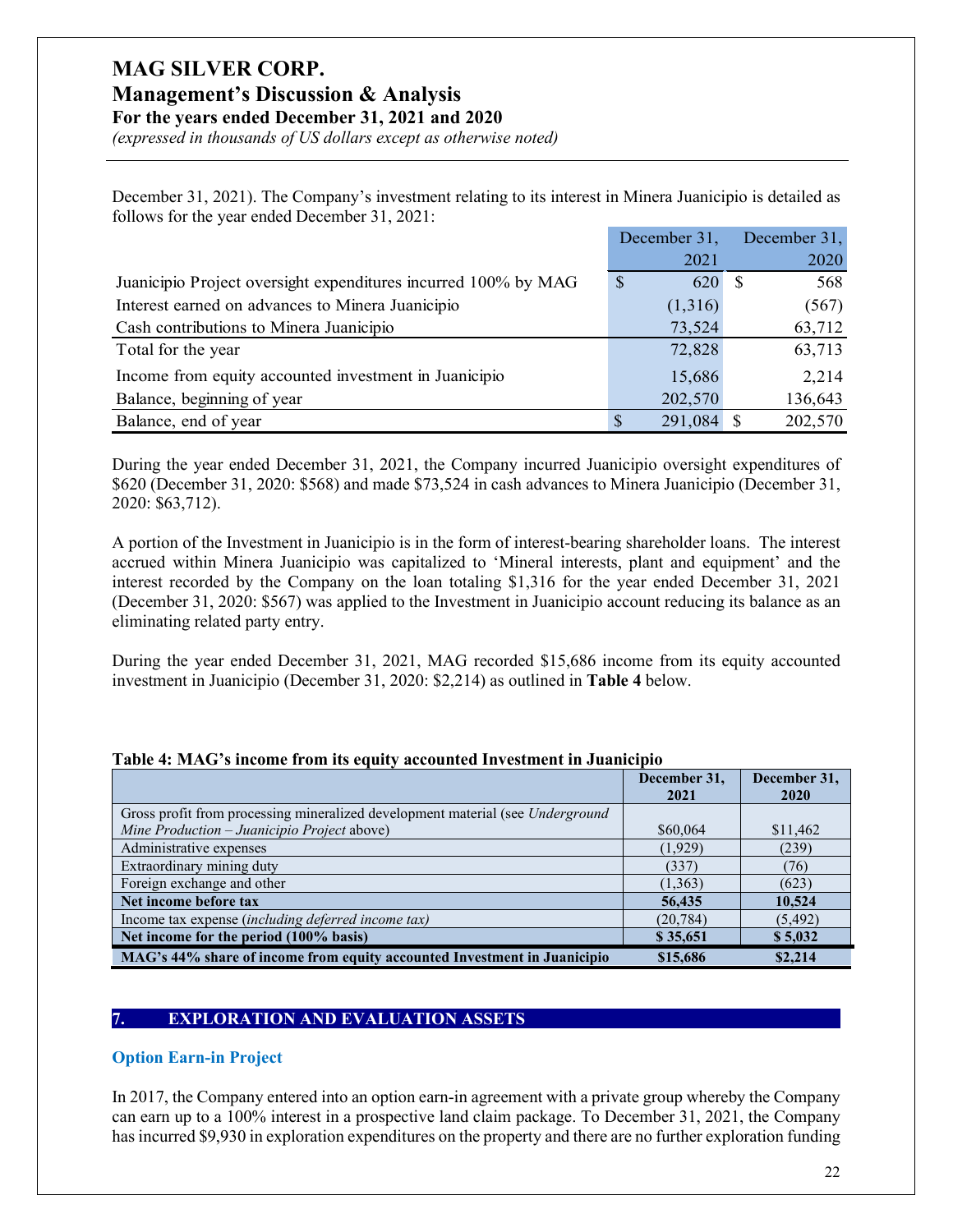**Management's Discussion & Analysis**

**For the years ended December 31, 2021 and 2020**

*(expressed in thousands of US dollars except as otherwise noted)*

requirements under the agreement. However, to earn a 100% interest in the property package, the Company must make a remaining cash or share payment of \$150 on or before the fifth annual anniversary of the agreement, at which time the vendors will retain a 2% NSR royalty. In May 2021, the Company elected to settle the fourth annual option payment of \$100 in shares and issued 5,223 shares to the vendors in settlement of the payment.

### **Deer Trail Project**

In 2018, the Company entered into an option agreement with another private group whereby MAG has the right to earn 100% ownership interest in a company which owns the Deer Trail project in Utah. MAG paid \$150 upon signing the agreement, \$150 in October 2020 and another \$150 in December 2021. To earn 100% interest in the property, MAG must make remaining cash payments of \$1,550 over the next 7 years and fund a cumulative of \$30,000 of eligible exploration expenditures (\$9,509 incurred to December 31, 2021) by 2028. Upon MAG's 100% earn-in, the vendors will retain a 2% NSR royalty.

### **Cinco de Mayo Project**

A full impairment was recognized on the Cinco de Mayo property in Mexico in prior years, although the concessions are still maintained in good standing.

### **8. SELECTED ANNUAL INFORMATION**

The following table summarizes selected financial data for the Company's three most recently completed financial years. The information set forth below should be read in conjunction with the consolidated audited financial statements and related notes thereto. All figures are reported under IFRS.

|                             | Year ended<br>Dec. 31, 2021 | Year ended<br>Dec. 31, 2020 | Year ended<br>Dec. 31, 2019 |
|-----------------------------|-----------------------------|-----------------------------|-----------------------------|
| Revenues <sup>(1)</sup>     | \$174                       | \$637                       | \$2,627                     |
| Net Income $(Loss)^{(2)}$   | \$6,025                     | $(\$7,097)$                 | $(*4,426)$                  |
| Net Income (Loss) per Share | \$0.06                      | (\$0.08)                    | (\$0.05)                    |
| Total Assets $(3)$          | \$372,372                   | \$323,082                   | \$218,810                   |
| Long Term Debt              | Nil                         | Nil                         | Nil                         |
| Dividends $(4)$             | Nil                         | Nil                         | Nil                         |

Notes:

- (1) The Company's only source of reported revenue during the years ended December 31, 2019, 2020 and 2021 was interest income from cash and term deposits held by the Company. The amount of interest earned correlates directly to the amount of cash on hand during the year referenced and prevailing interest rates. Pre-production sales earned in Juanicipio where MAG owns a 44% interest, are recognized through MAG's income from equity accounted Investment in Juanicipio (see *Investment in Juanicipio* above).
- (2) The Company's normal course of business is to develop, explore and evaluate its mineral properties as appropriate. The loss variation from year to year above reflects, amongst other things, the periodic impairment of exploration and evaluation assets (a non-cash charge), and share based payment expense (a non-cash charge). The current year's net income also includes MAG's income from its equity accounted Investment in Juanicipio of \$15,686 compared to \$2,214 and \$1,884 in 2020 and 2019 respectively.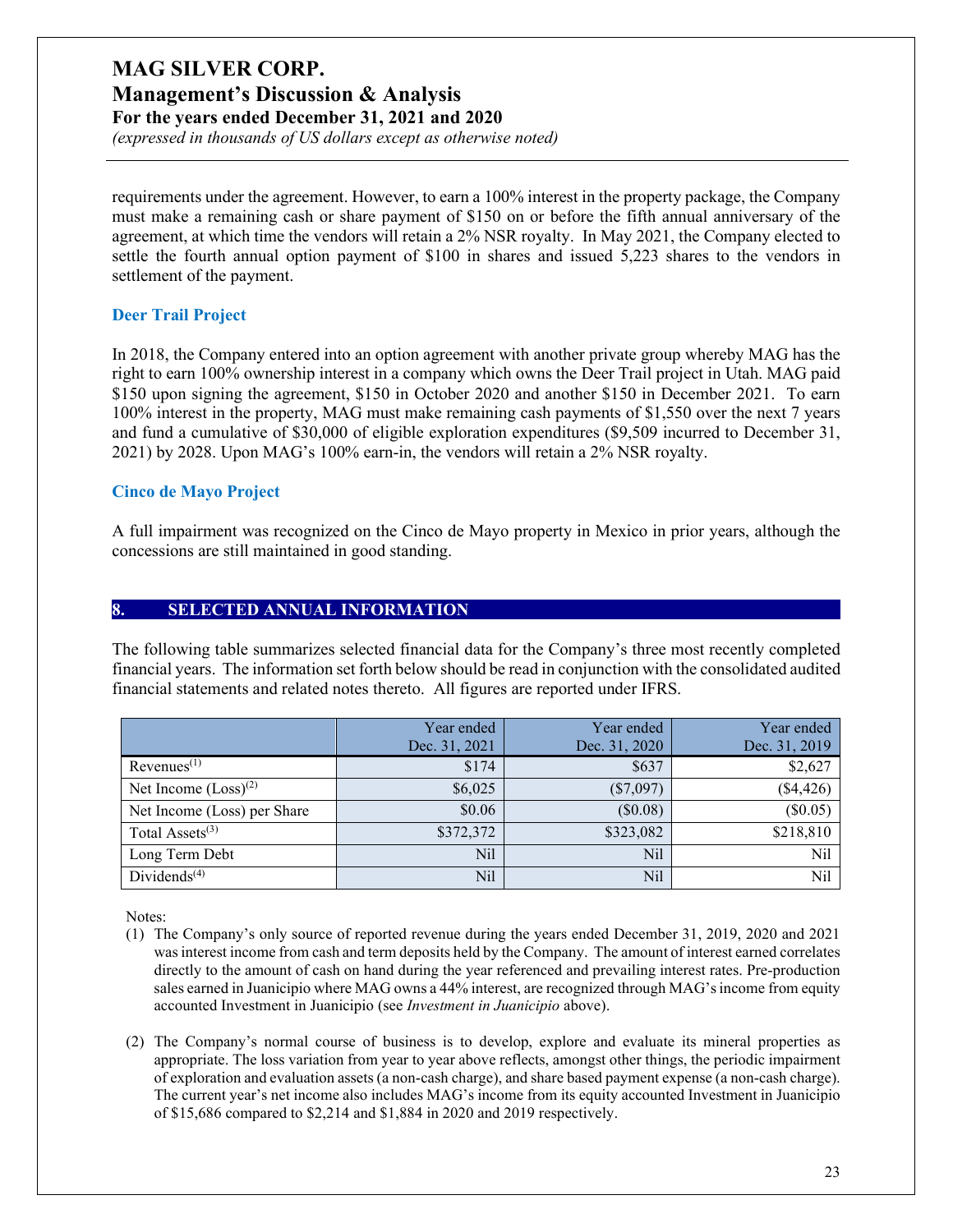*(expressed in thousands of US dollars except as otherwise noted)*

- (3) Included in 'Total Assets' at the end of 2021, the Company held \$56,748 in cash, compared to \$94,008 in December 31, 2020 and \$72,360 at December 31, 2019. In the year ended December 31, 2021, the Company closed a bought deal financing for gross proceeds of \$46,151. In the year ended December 31, 2020, the Company closed a private placement and completed an at-the-market ("ATM") program for an aggregate gross proceeds of \$93,134. No financings were completed in the year ended December 31, 2019. Also included in 'Total Assets' at the end of 2021, the Company's Investment in Juanicipio totaled \$291,084 compared to \$202,570 and \$136,643 at December 31, 2020 and 2019 respectively.
- (4) The Company has not declared or paid dividends on its common shares, and has no intent on paying dividends in the immediate future, as it anticipates that all available funds will be used to finance the operations and growth of its business until positive operating cash flow is achieved from its projects.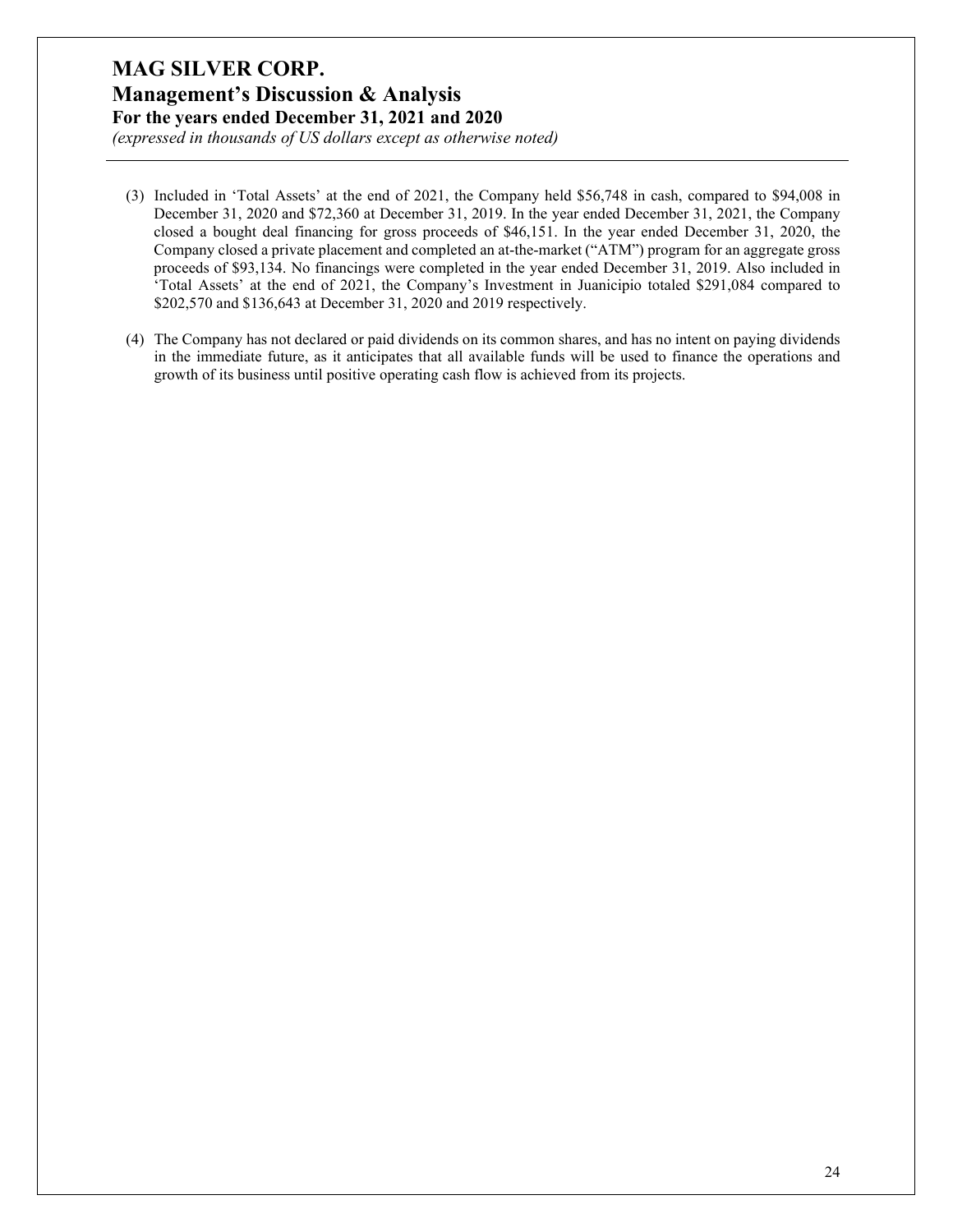**Management's Discussion & Analysis**

**For the years ended December 31, 2021 and 2020**

*(expressed in thousands of US dollars except as otherwise noted)*

#### **9. REVIEW OF FINANCIAL RESULTS**

#### **Year Ended December 31, 2021 vs. Year Ended December 31, 2020**

|                                                       | Year ended December 31, |                           |         |
|-------------------------------------------------------|-------------------------|---------------------------|---------|
|                                                       | 2021                    |                           | 2020    |
| <b>EXPENSES</b>                                       |                         |                           |         |
| Accounting and audit                                  | \$<br>517               | <sup>\$</sup>             | 442     |
| Amortization                                          | 146                     |                           | 121     |
| Filing and transfer agent fees                        | 274                     |                           | 301     |
| General exploration and business development          | 102                     |                           | 38      |
| General office expenses                               | 647                     |                           | 473     |
| Insurance                                             | 1,316                   |                           | 610     |
| Legal                                                 | 161                     |                           | 371     |
| Management compensation and consulting fees           | 3,736                   |                           | 3,259   |
| Share-based payment expense                           | 4,256                   |                           | 3,122   |
| Shareholder relations                                 | 273                     |                           | 298     |
| Travel                                                | 35                      |                           | 58      |
|                                                       | 11,463                  |                           | 9,093   |
| Interest income                                       | 174                     |                           | 637     |
| Foreign exchange gain                                 | 61                      |                           | 171     |
| Income from equity accounted Investment in Juanicipio | 15,686                  |                           | 2,214   |
| Income (loss) for the year before income tax          | \$<br>4,458             | $\mathcal{S}$             | (6,071) |
|                                                       |                         |                           |         |
| Deferred income tax benefit (expense)                 | 1,567                   |                           | (1,026) |
| Income (Loss) for the year                            | \$<br>6,025             | $\boldsymbol{\mathsf{S}}$ | 7,097)  |

The Company's net income for the year ended December 31, 2021 amounted to \$6,025 (December 31, 2020: loss of \$7,097).

During the year ended December 31, 2021, general office expenses increased to \$647 (December 31, 2020: \$473) due to increased compliance costs related to maintaining foreign subsidiaries and increased printing and mailing costs related to the Company's Annual General and Special Meeting held June 21, 2021. Insurance expense during the year ended December 31, 2021 increased to \$1,316 (December 31, 2020: \$610) as insurance premiums increased significantly over the prior year.

In the year ended December 31, 2021, management compensation and consulting fees increased to \$3,736 (December 31, 2020: \$3,259), due to an additional director, a new Corporate Secretary and a new Chief Sustainability Officer as compared to the prior period. This increase was partially offset by a decrease in legal fees to \$161 (December 31, 2020: \$371) as a variety of services were done in house with the new staffing, as compared to the prior year.

Share based payment expense (a non-cash item) recorded in the year ended December 31, 2021 increased to \$4,256 (December 31, 2020: \$3,122) and is determined based on the fair value of equity incentives granted and vesting in the period. The increase in share based payment expense is primarily related to the initial incentive grants to three new directors and the new Officers noted above.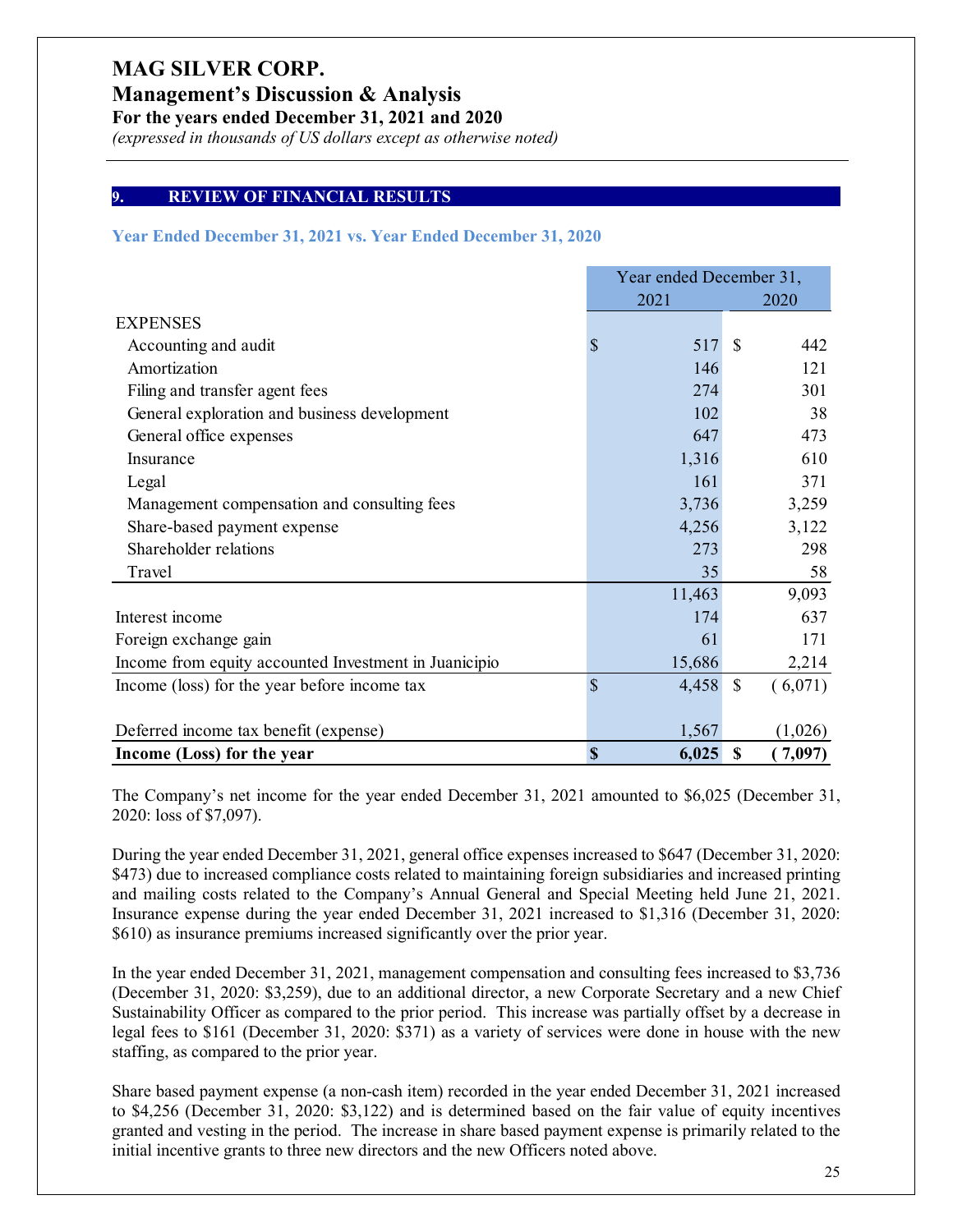**Management's Discussion & Analysis For the years ended December 31, 2021 and 2020**

*(expressed in thousands of US dollars except as otherwise noted)*

Other expenses incurred during the year ended December 31, 2021 were all either comparable with the prior period's expense, or the change was not significant to the overall operations during the period.

The Company recorded a foreign exchange gain of \$61 (December 31, 2020: \$171) in the year ended December 31, 2021 related to exchange rate changes to the Canadian dollar and Mexican peso relative to the Company's US dollar functional currency. Interest income earned by MAG on its cash decreased to \$174 (December 31, 2020: \$637) during the year ended December 31, 2021 primarily due to both lower cash balances held and lower interest rates available as compared to the prior year.

In the year ended December 31, 2021, MAG recorded its 44% share of income from its equity accounted Investment in Juanicipio of \$15,686 (December 31, 2020: \$2,214) as described above in Investment in Juanicipio.

For the year ended December 31, 2021, MAG recorded a deferred income tax benefit of \$1,567 (December 31, 2020: \$1,026 deferred income tax expense) primarily related to a change in the expected draw down of the deferred tax liability created by the income from its equity accounted Investment in Juanicipio.

#### **Other Comprehensive Income (Loss):**

|                                                                     | Year ended December 31, |          |  |         |
|---------------------------------------------------------------------|-------------------------|----------|--|---------|
|                                                                     |                         | 2021     |  | 2020    |
| Income (Loss) for the year                                          | D                       | 6,025    |  | (7,097) |
| OTHER COMPREHENSIVE (LOSS) INCOME:                                  |                         |          |  |         |
| Items that will not be reclassified subsequently to profit or loss: |                         |          |  |         |
| Unrealized (loss) gain on equity securities                         |                         | (4, 401) |  | 14,493  |
| Net of deferred tax benefit (expense)                               |                         | 597      |  | (1,713) |
|                                                                     |                         |          |  |         |
| Total comprehensive income                                          |                         |          |  | 5,683   |

In Other Comprehensive Income during the year ended December 31, 2021, MAG recorded an unrealized mark-to-market loss of \$3,804 (net of \$597 deferred tax benefit) (December 31, 2020: \$12,780 unrealized gain net of deferred tax expense) on equity securities held.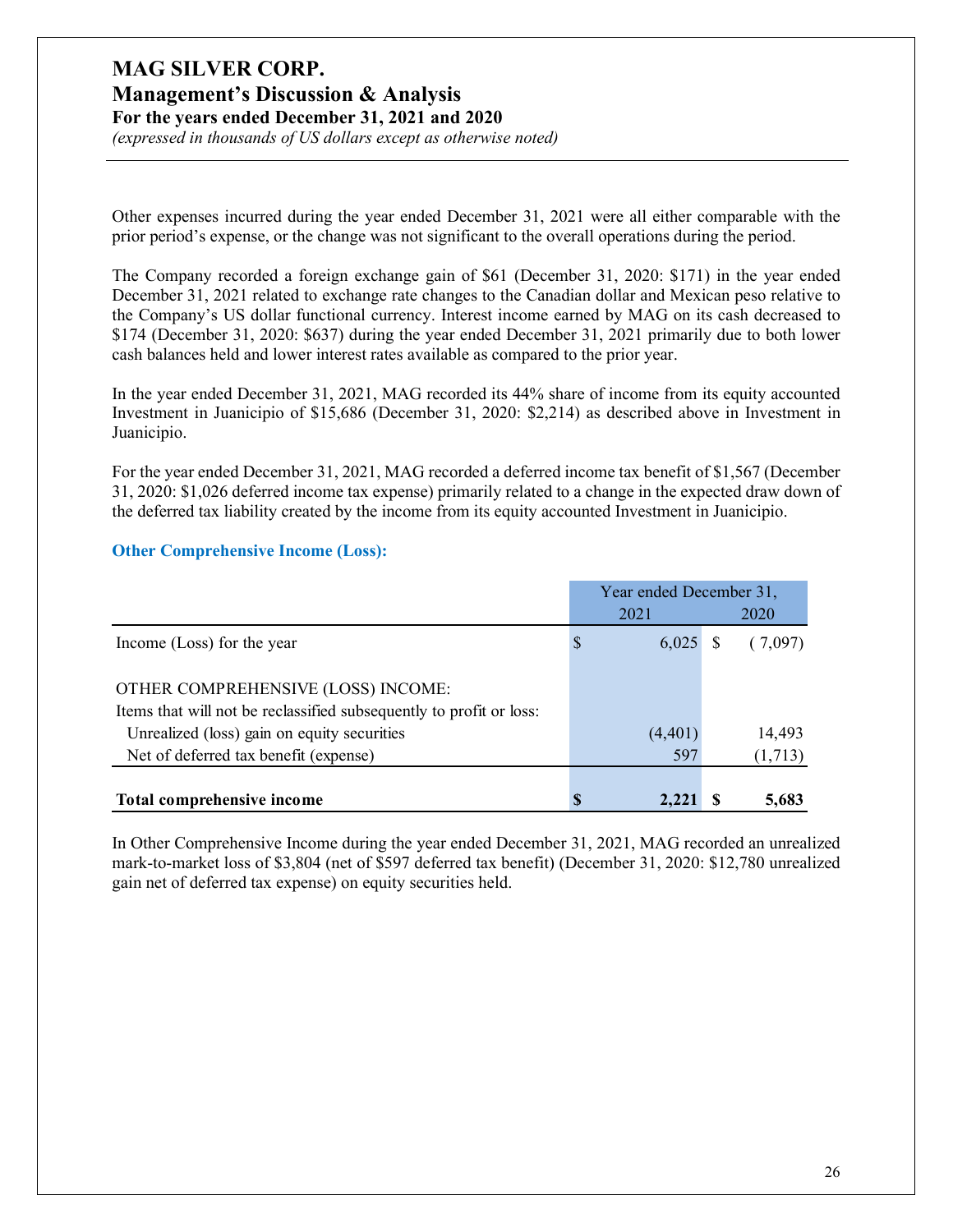**Management's Discussion & Analysis**

**For the years ended December 31, 2021 and 2020**

*(expressed in thousands of US dollars except as otherwise noted)*

#### **10. SUMMARY OF QUARTERLY RESULTS**

The following table sets forth selected quarterly financial information for each of the last eight quarters (as determined under IFRS (expressed in US\$000's except Net Income (Loss) per Share)):

| <b>Quarter Ending</b> | Revenue <sup>(1)</sup> | <b>Net Income</b><br>$(Loss)$ <sup>(2)</sup> | <b>Net Income (Loss)</b><br>per Share | <b>Diluted Net Income</b><br>(Loss) per Share |
|-----------------------|------------------------|----------------------------------------------|---------------------------------------|-----------------------------------------------|
| December 31, 2021     | \$22                   | \$8,662                                      | \$0.09                                | \$0.09                                        |
| September 30, 2021    | \$25                   | \$(2,280)                                    | \$(0.02)                              | \$(0.02)                                      |
| June 30, 2021         | \$42                   | \$3,305                                      | \$0.03                                | \$0.03                                        |
| March 31, 2021        | \$85                   | \$(3,662)                                    | \$(0.04)                              | \$(0.04)                                      |
| December 31, 2020     | \$120                  | $$6,593$ <sup>(3)</sup>                      | \$0.07                                | \$0.07                                        |
| September 30, 2020    | \$133                  | \$(89)                                       | \$0.00                                | \$0.00                                        |
| June 30, 2020         | \$110                  | $$1,297$ <sup>(3)</sup>                      | \$0.01                                | \$0.01                                        |
| March 31, 2020        | \$274                  | $$(14,898)^{(3)}$                            | \$(0.17)                              | \$(0.17)                                      |

Notes:

- (1) The Company's only source of revenue during the quarters listed above was interest earned on cash, cash equivalents and term deposits. The amount of interest revenue earned correlates directly to the amount of cash, cash equivalents and term deposits on hand during the period referenced and prevailing interest rates at the time. Sales within Minera Juanicipio where MAG owns a 44% interest, are recognized through MAG's income (loss) from equity accounted Investment in Juanicipio (see '*Investment in Juanicipio'* above) which is reflected above in net income (loss) as applicable.
- (2) Net income (loss) by quarter is often materially affected by the timing and recognition of large non-cash expenses (specifically share-based payments, exploration and evaluation property impairments, and deferred tax changes) as discussed above when applicable in "Review of Financial Results." Net income in Q4 2021 was positively impacted by the processing of more mineralized material than in prior periods (see '*Underground Mine Production – Juanicipio Project'* above).
- (3) The net loss for the quarter ended March 31, 2020 includes the deferred tax effects of a significant devaluation of the Mexican peso against the US dollar (from 18.87 pesos/US\$ on December 31, 2019 to 24.29 on March 31, 2020), and the resulting devaluation of certain tax assets denominated in Mexican pesos. As the Mexican peso partially recovered during the quarters ended June 30 and December 31, 2020, a deferred tax benefit was recognized by the Company contributing to and/or resulting in net income for those quarters.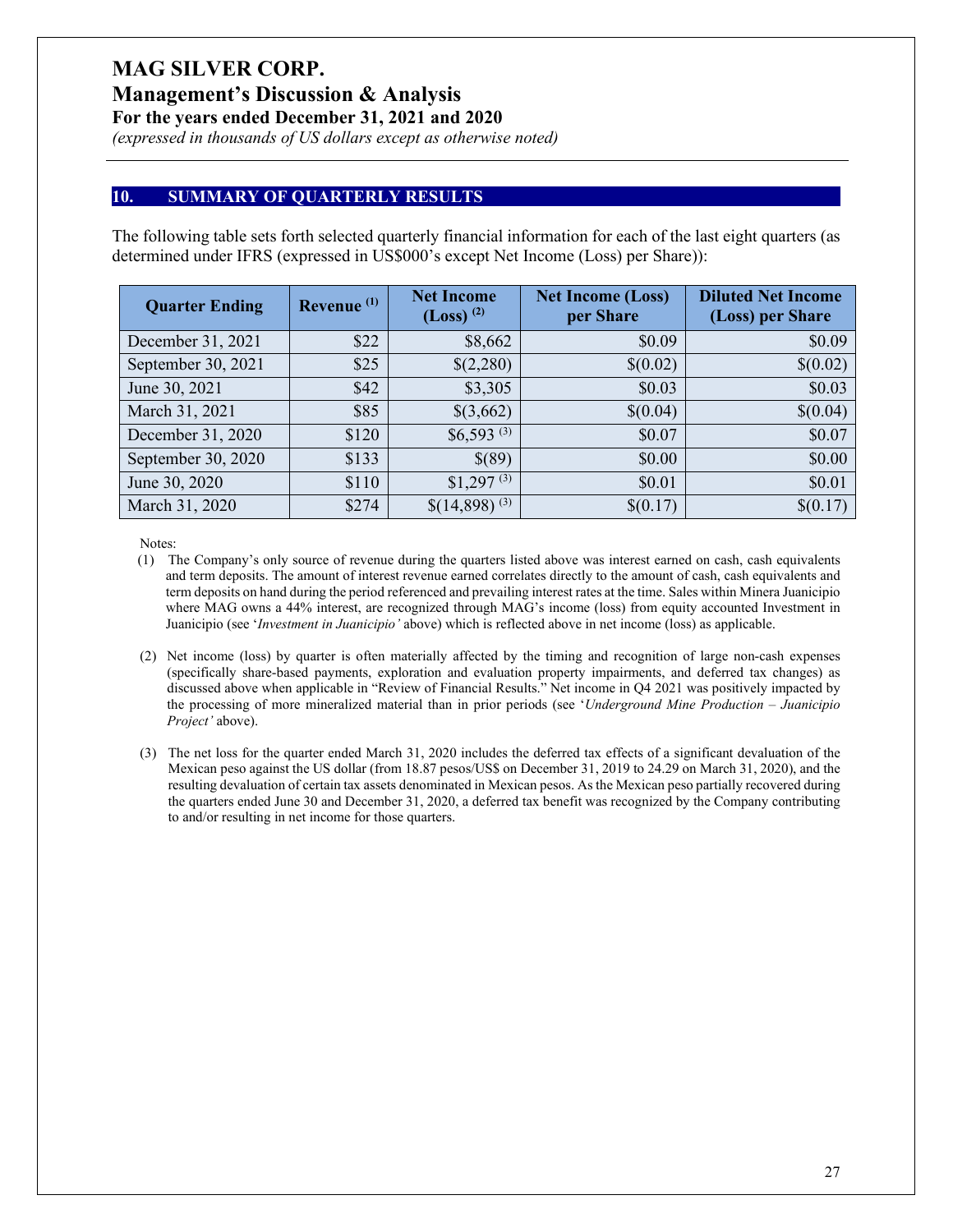**Management's Discussion & Analysis**

**For the years ended December 31, 2021 and 2020**

*(expressed in thousands of US dollars except as otherwise noted)*

#### **11. FOURTH QUARTER**

#### **Three months ended December 31, 2021 vs. Three months ended December 31, 2020**

|                                                       |                           | 3 months ended December 31, |              |                |
|-------------------------------------------------------|---------------------------|-----------------------------|--------------|----------------|
|                                                       |                           | 2021                        |              | 2020           |
| <b>EXPENSES</b>                                       |                           |                             |              |                |
| Accounting and audit                                  | $\mathbb{S}$              | 292                         | $\mathbb{S}$ | 272            |
| Amortization                                          |                           | 39                          |              | 30             |
| Filing and transfer agent fees                        |                           | 4                           |              | 6              |
| General exploration and business development          |                           | 28                          |              | 13             |
| General office expenses                               |                           | 99                          |              | 86             |
| Insurance                                             |                           | 356                         |              | 163            |
| Legal                                                 |                           | 4                           |              | 11             |
| Management compensation and consulting fees           |                           | 1,784                       |              | 1,729          |
| Share-based payment expense                           |                           | 682                         |              | 860            |
| Shareholder relations                                 |                           | 64                          |              | 84             |
| Travel                                                |                           | 23                          |              | $\overline{2}$ |
|                                                       |                           | 3,375                       |              | 3,256          |
| Interest income                                       |                           | 22                          |              | 120            |
| Foreign exchange gain                                 |                           | (53)                        |              | 220            |
| Income from equity accounted investment in Juanicipio |                           | 8,777                       |              | 5,586          |
| Income for the year before income tax                 | \$                        | 5,371                       | $\mathbb{S}$ | 2,670          |
|                                                       |                           |                             |              |                |
| Deferred income tax benefit                           |                           | 3,291                       |              | 3,923          |
| Income for the period                                 | $\boldsymbol{\mathsf{S}}$ | 8,662                       | \$           | 6,593          |

The Company's net income for the three months ended December 31, 2021 amounted to \$8,662 (December 31, 2020: \$6,593 net income).

General office expenses increased to \$99 (December 31, 2020: \$86) and insurance expense increased to \$356 (December 31, 2020: \$163) in the three months ended December 31, 2021 primarily based on the same rationale as described above in the annual financial results. Other expenses incurred during the three months ended December 31, 2021 were all either comparable with the prior period's expense, or the change was not significant to the overall operations during the quarter.

Share-based payment expense (a non-cash item) recorded in the three months ended December 31, 2021 decreased to \$682 (December 31, 2020: \$860) as the annual equity grant was deferred to 2022.

Interest income earned by MAG on its cash decreased to \$22 (December 31, 2020: \$120) during the three months ended December 31, 2021 due to both lower cash balances held and lower interest rates available compared to the prior period. MAG recorded its 44% share of income from its equity accounted Investment in Juanicipio of \$8,777 (December 31, 2020: \$5,586) which included MAG's 44% share of income from the sale of underground mineralized development material (see '*Underground Mine Production'* and '*Investment in Juanicipio'* above) which increased from higher pre-production tonnes being processed in the three months ended December 31, 2021. MAG also recorded a deferred income tax benefit of \$3,291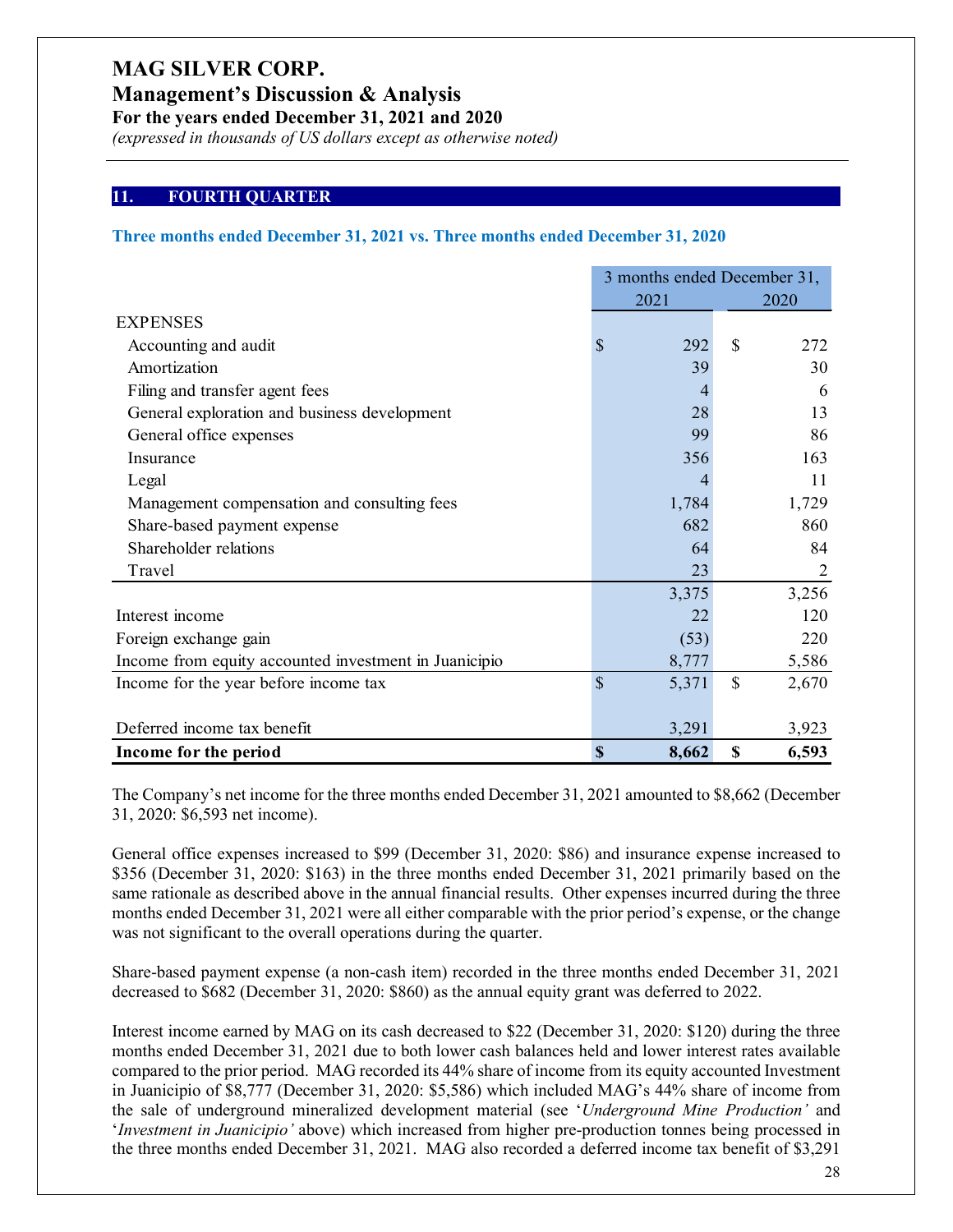# **Management's Discussion & Analysis**

**For the years ended December 31, 2021 and 2020**

*(expressed in thousands of US dollars except as otherwise noted)*

for the three months ended December 31, 2021 (December 31, 2020: \$3,923) based on the same rational as described above in the annual financial results.

### **12. CASH FLOWS**

The following table summarizes MAG Silver's cash flow activities for the year ended December 31, 2021:

|                                                     | Year ended December 31, |           |   |          |
|-----------------------------------------------------|-------------------------|-----------|---|----------|
|                                                     |                         | 2021      |   | 2020     |
| Operating activities before working capital changes | S                       | (7,086)   | S | (5,780)  |
| Changes in non-cash operating working capital       |                         | 364       |   | (434)    |
| Operating activities                                |                         | (6, 722)  |   | (6,214)  |
| Investing activities                                |                         | (74, 939) |   | (65,312) |
| Financing acitivities                               |                         | 44,136    |   | 92,429   |
| Effects of exchange rate changes on cash            |                         | 265       |   | 745      |
|                                                     |                         |           |   |          |
| Changes in cash during the year                     |                         | (37,260)  |   | 21,648   |
| Cash, beginning of year                             |                         | 94,008    |   | 72,360   |
| Cash, end of year                                   | <sup>\$</sup>           | 56,748    |   | 94,008   |

### *Operating Activities*

During the year ended December 31, 2021, MAG used \$7,086 in cash for operations before changes in noncash working capital, compared to \$5,780 in the year ended December 31, 2020. More cash was expended in operations in the current period, primarily because of increased insurance premiums and management compensation and consulting fees, and because of lower interest income earned in the period, all as described above in '*Review of Financial Results.*' MAG's non-cash operating working capital (accounts receivable, prepaid expenses less trade and other payables) in the year ended December 31, 2021 increased by \$364 (December 31, 2020: decreased by \$434) primarily related to timing of receipts of receivables and payments of payables. The total use of cash from operating activities in the year ended December 31, 2021 was \$6,722 (December 31, 2020: \$6,214).

### *Investing Activities*

During the year ended December 31, 2021, the net cash used for investing activities amounted to \$74,939 (December 31, 2020: \$65,312). In the year ended December 31, 2021, the Company used cash to fund advances to Minera Juanicipio, which combined with the Company's Juanicipio expenditures on its own account, totaled \$74,136 (December 31, 2020: \$64,270). In addition, MAG expended \$7,169 (December 31, 2020: \$4,873) on its other exploration and evaluation properties (see '*Exploration and Evaluation Assets'* above) with the increase in 2021 related to drilling at the Deer Trail Project. During the year ended December 31, 2021, the Company received cash proceeds of \$6,371 (December 31, 2020: \$3,905) from the sale of certain equity securities originally acquired as part of its divestiture of non-core concessions in prior years.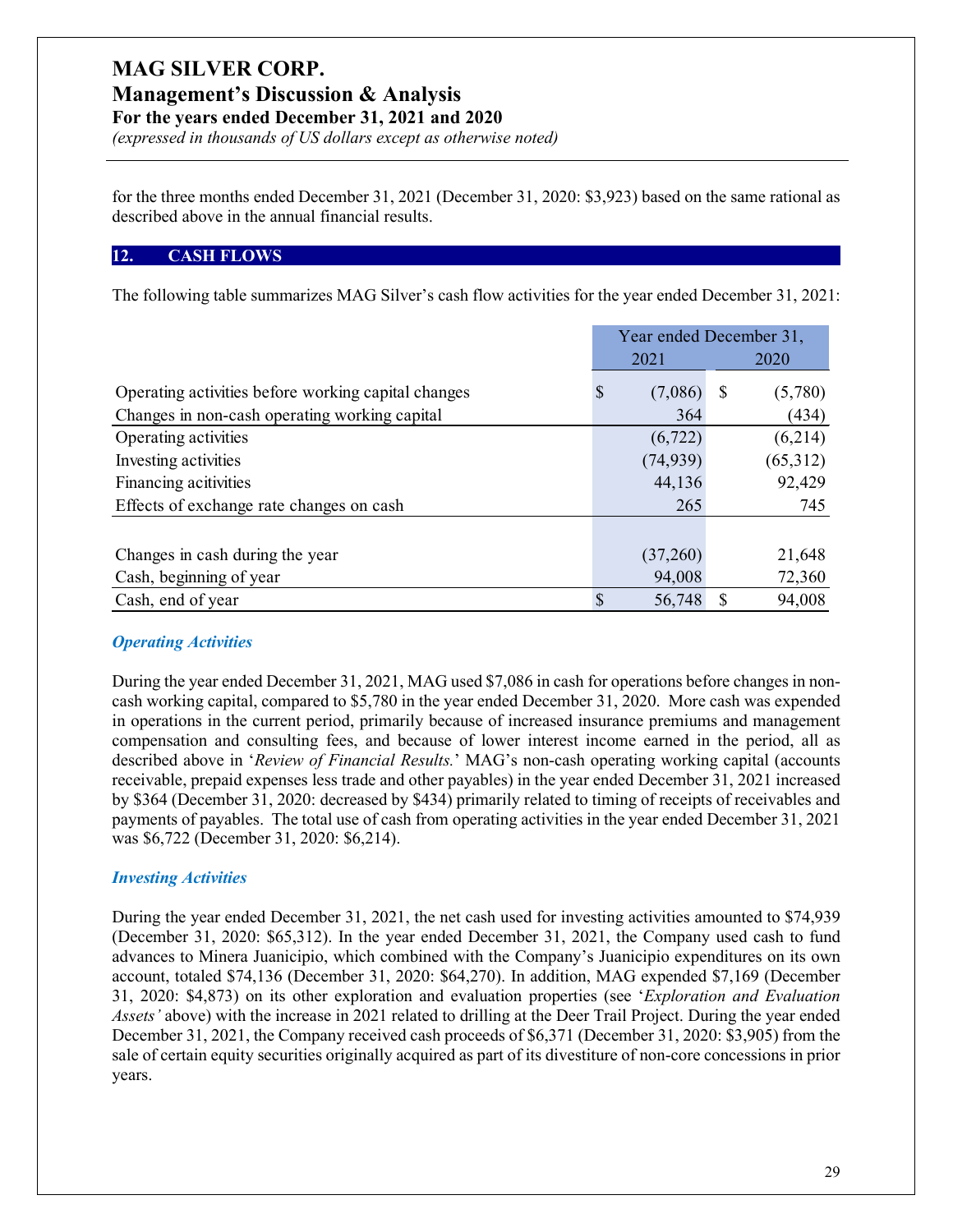### **Management's Discussion & Analysis**

**For the years ended December 31, 2021 and 2020**

*(expressed in thousands of US dollars except as otherwise noted)*

### *Financing Activities*

In the year ended December 31, 2021, the Company closed a bought deal share offering and issued 2,691,000 common shares at \$17.15 a share for net proceeds of \$43,242 (December 31, 2020: \$89,164 aggregate net proceeds from two separate equity offerings).

In the year ended December 31, 2021, 75,066 stock options were exercised for cash proceeds of \$985 (December 31, 2020: 418,294 stock options exercised for cash proceeds of \$3,337).

In the year ended December 31, 2021, cash was used to pay a head office lease obligation of \$91 (December 31, 2020: \$72).

#### **13. FINANCIAL POSITION**

The following table summarizes MAG's financial position as at:

|                                   | December 31, 2021       | December 31, 2020 |  |
|-----------------------------------|-------------------------|-------------------|--|
| Cash                              | $\mathcal{S}$<br>56,748 | \$<br>94,008      |  |
| Other current assets              | 2,623                   | 1,406             |  |
| Total current assets              | 59,371                  | 95,414            |  |
| Investments                       | 1,179                   | 11,951            |  |
| Investment in Juanicipio          | 291,084                 | 202,570           |  |
| Exploration and evaluation assets | 20,254                  | 12,472            |  |
| Property and equipment            | 484                     | 675               |  |
| Total assets                      | \$<br>372,372           | 323,082<br>\$     |  |
|                                   |                         |                   |  |
| Total current liabilities         | 1,610                   | 901               |  |
| Total non-current liabilities     | 3,241                   | 5,513             |  |
| Total liabilities                 | 4,851                   | 6,414             |  |
| Total equity                      | 367,521                 | 316,668           |  |
| Total liabilities and equity      | \$<br>372,372           | 323,082<br>\$     |  |

Cash totaled \$56,748 as at December 31, 2021 compared to \$94,008 at December 31, 2020, and the decrease primarily reflects the use of cash in ongoing operating and investing activities (see '*Cashflows'* above). Other current assets as at December 31, 2021 included accounts receivable of \$2,097 (December 31, 2020: \$897) and prepaid insurance and other prepaid expenses of \$526 (December 31, 2020: \$509). The accounts receivable is comprised primarily of a receivable from Minera Juanicipio related to interest on a portion of MAG's shareholder advances (see '*Related Party Transactions'* below).

Investments of \$1,179 (December 31, 2020: \$11,951) are comprised of equity securities held by MAG acquired from its divestiture of non-core concessions in prior years. The decrease in balance from year ended December 31, 2020 is a result of both a sale of some of the securities and an unrealized mark-tomarket loss recorded in Other Comprehensive Income (Loss) on the securities still held by the Company.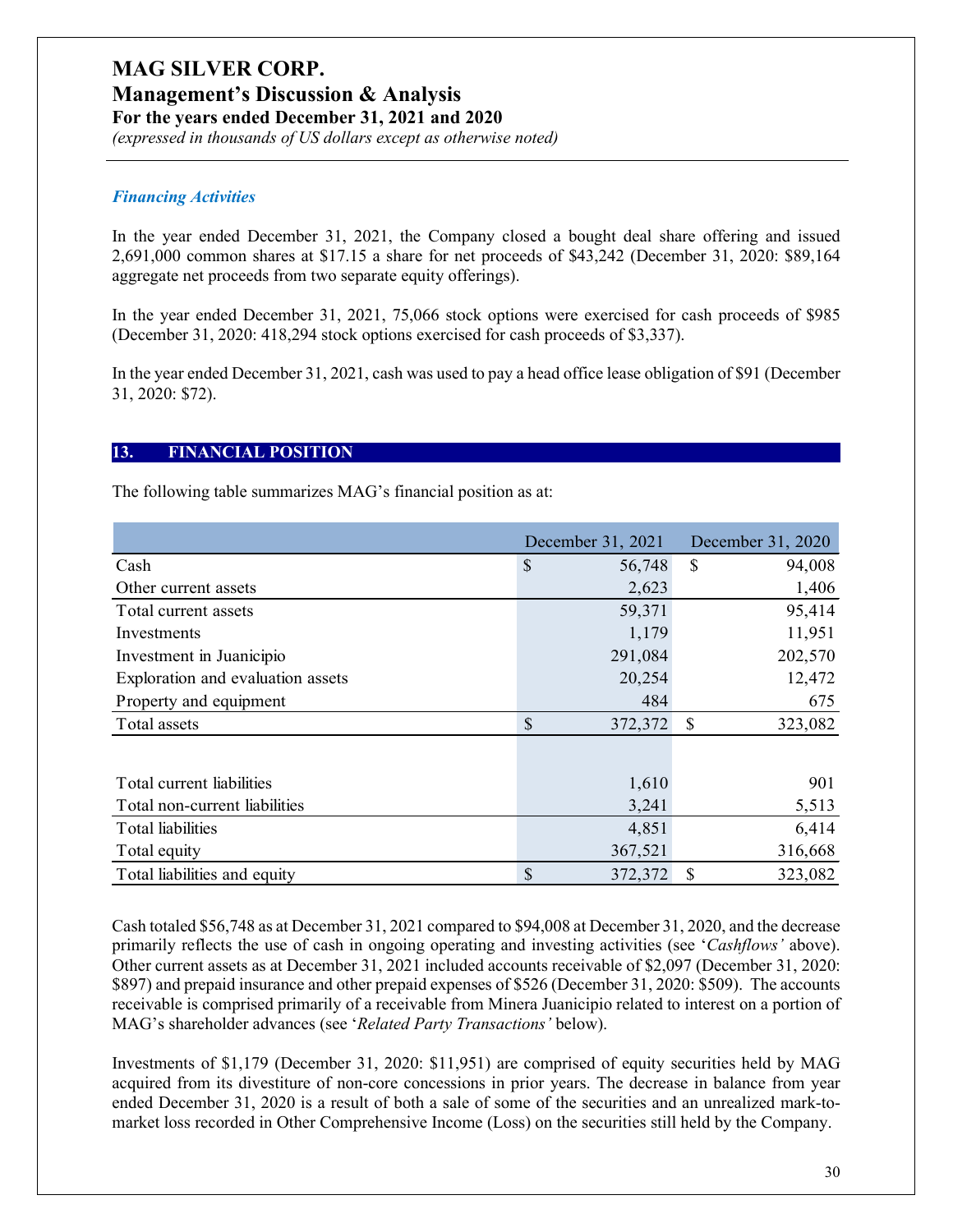*(expressed in thousands of US dollars except as otherwise noted)*

The Investment in Juanicipio balance increased from December 31, 2020 to December 31, 2021 from \$202,570 to \$291,084 and reflects MAG's ongoing investment in Minera Juanicipio, its primary asset, as discussed above in '*Investing Activities'* and '*Investment in Juanicipio.*' Exploration and evaluation assets as at December 31, 2021 increased to \$20,254 (December 31, 2020: \$12,472) reflecting exploration expenditures incurred on the properties described above in '*Exploration and Evaluation Assets*.'

Property and equipment of \$484 (December 31, 2020: \$675) includes a right-of-use asset recognized under IFRS 16 and exploration camp and equipment.

Current liabilities as at December 31, 2021 amounted to \$1,610 (December 31, 2020: \$901) and are attributable to accrued exploration and administrative expenses and the current portion of the IFRS 16 lease obligations referred to above. Non-current liabilities as at December 31, 2021 of \$3,241 (December 31, 2020: \$5,513) includes the non-current portion of the lease obligation of \$275 (December 31, 2020: \$383), \$409 for a reclamation provision (December 31, 2020: \$409) and a deferred income tax liability of \$2,557 (December 31, 2020: \$4,721), the latter resulting from temporary differences between the valuation of various tax assets denominated in pesos rather than the Company's US\$ functional currency.

#### **14. LIQUIDITY AND CAPITAL RESOURCES**

As at December 31, 2021, MAG had working capital of \$57,761 (December 31, 2020: \$94,513) including cash of \$56,748 (December 31, 2020: \$94,008) and no long-term debt. At December 31, 2021, Minera Juanicipio had cash of \$18,972 (MAG's attributable 44% share \$8,348). MAG does not currently receive dividends or have cash flow from operations, and therefore the Company may require additional capital in the future to meet its future project and other related expenditures. Future liquidity may therefore depend upon the Company's ability to arrange debt or additional equity financings.

#### *Bought Deal Financing and Revolving Credit Facility*

On November 29, 2021, MAG closed a bought deal share offering and issued 2,691,000 common shares, including 15,700 common shares issued to an officer and two directors of MAG and 351,000 common shares issued upon the full exercise of the over-allotment option, at \$17.15 per share for gross proceeds of \$46,151. The Company paid commission of \$2,301 to the underwriters and legal and filing costs totaled an additional \$608 resulting in net proceeds of \$43,242. The intended use of proceeds is outlined below in '*Expected Use of Proceeds and Financings*.'

In Q4 2021, the Company signed a binding commitment letter for a fully underwritten \$40,000 revolving credit facility in order to give MAG additional liquidity and financial flexibility for its 44% share of the Juanicipio development and exploration costs should it be needed. MAG continues to work on the definitive documentation for the facility along with other customary conditions required to put the facility into place. Until the facility closes, there is no funding available to MAG under the terms of the commitment letter.

#### *Funding of the Juanicipio Project Capex and other Juanicipio related expenditures*

The initial capital expenditure requirements for the Juanicipio Project, as revised and announced by the Minera Juanicipio shareholders on February 24, 2020, is estimated as of January 1, 2018 to be \$440,000 (100% basis) including the mine development-related costs to be incurred prior to the envisaged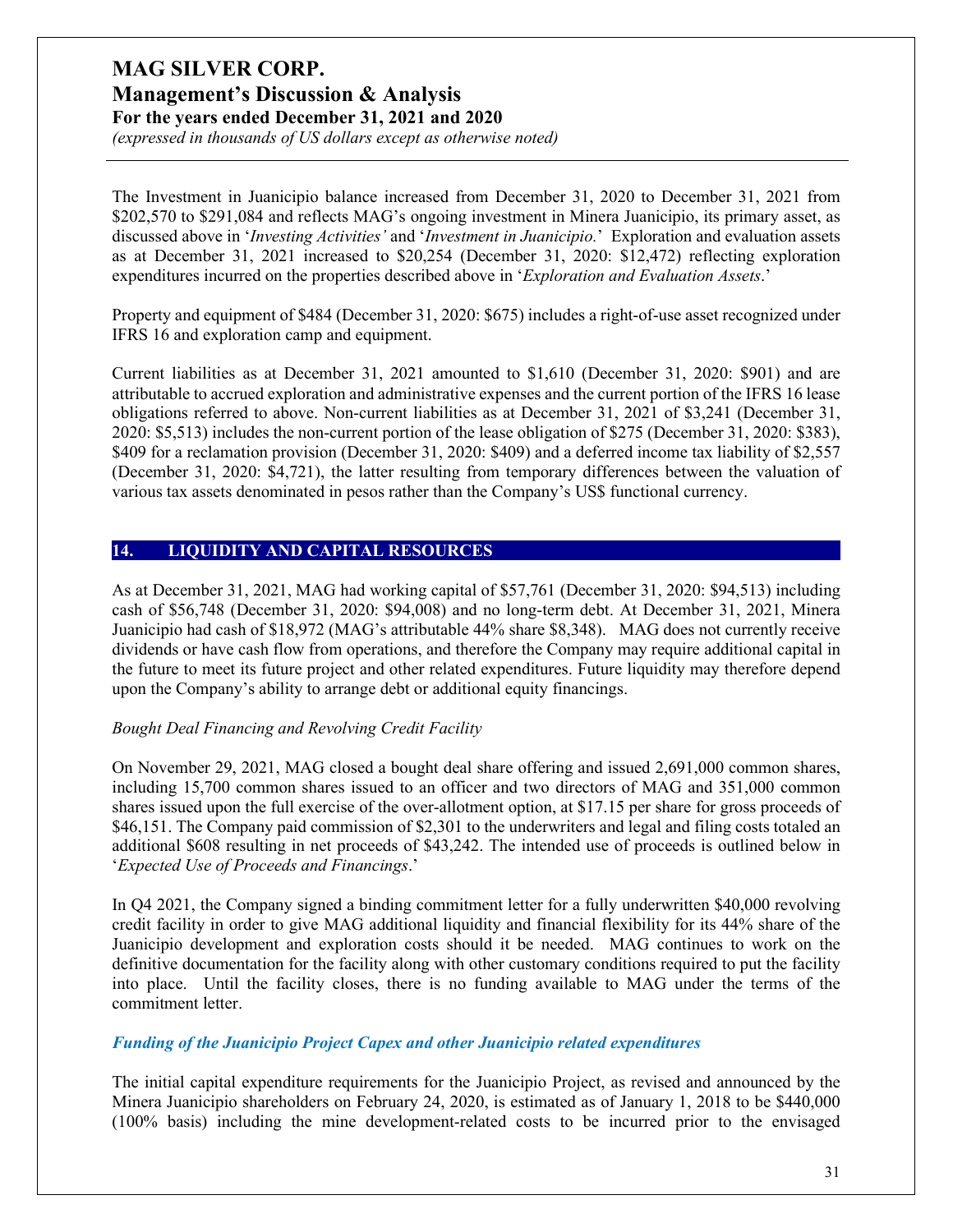*(expressed in thousands of US dollars except as otherwise noted)*

commencement of commercial operations. Capital costs incurred after commercial production, are assigned to sustaining capital and are projected to be paid out of operating cash-flows.

According to the operator Fresnillo, the Juanicipio Project construction will be delivered on budget of \$440,000. With the plant ready to commence commissioning once connected to the power grid (expected in Q2 2022 – see '*Processing Plant Construction – Juanicipio Project'* above), final construction costs have wound down until final commissioning and testing commence. Meanwhile, the amount of mineralized development material being processed at the two Fresnillo plats since Q4 2021 has been significantly higher than the original targeted rate of 16,000 tonnes per month. The processing rate increased to an average of 37,983 tonnes per month in Q4 2021 and subsequent to the year end to an average of 44,963 tonnes per month for the first two months of 2022 (see '*Underground Mine Production – Juanicipio Project*' above). Mineralized material from initial stopes is now being processed as well. The cash flow from this processing, along with the cash held by Minera Juanicipio at December 31, 2021 of \$18,972 and the expected cash flows from continued processing until the Juanicipio plant is commissioned are expected to substantially fund the remaining capital expenditures in the \$440,000 initial capital estimate (a cash call has not been needed since mid-December 2021 which was \$21,000 on a 100% basis). With the current ramp up of underground mine production however and given hiring restrictions on contractors arising from new 2021 labour reform legislation, the timing of various sustaining capital expenditures has been brought forward (see '*Underground development – Juanicipio Project*' above). Should there be additional funding requirements in excess of the cashflow generated related to further commissioning delays (see *Risks and Uncertainties* below) or to additional sustaining capital that is being brought forward and required to be funded prior to attaining commercial production, there may still be further cash calls required from Fresnillo and MAG.

The COVID-19 pandemic has had a material impact on the global economy, the scale and duration of which remain uncertain. As noted above in *COVID-19 – Juanicipio Project,* COVID-19 has had an impact on the Juanicipio plant commissioning timeline already. The impact of possible other consequences of COVID-19 on the development of the mine cannot be fully assessed at this time. The COVID-19 virus outbreak and possible additional work stoppages or restrictions could result in additional medical and other costs, project delays, cost overruns, and operational restart costs. The total amount that the Company is required to finance in order to maintain its proportionate ownership in the project may increase from these and other consequences of the COVID-19 outbreak.

In addition, capital and operating costs, production schedules and economic returns envisioned at Juanicipio are based on certain assumptions which may prove to be inaccurate (see *Risks and Uncertainties* below), and may result in additional costs, project delays, and cost overruns requiring MAG to fund its 44% share of such costs. Aside from its investment in Juanicipio, the Company maintains a corporate office and undertakes other exploration activities. The Company may therefore need to raise additional capital in the future in order to meet these funding requirements and its full share of initial capital required to develop the Juanicipio Project. Accordingly, future liquidity may depend upon the Company's ability to arrange additional debt or additional equity financings. The inability of MAG to fund its 44% share of cash calls would result in dilution of its ownership interest in Minera Juanicipio in accordance with the shareholders' agreement.

#### *Expected Use of Proceeds and Financings*

As noted above, on November 29, 2021, MAG closed a bought deal share offering and issued 2,691,000 common shares, resulting in net proceeds of \$43,242. In the Company's November 23, 2021 Prospectus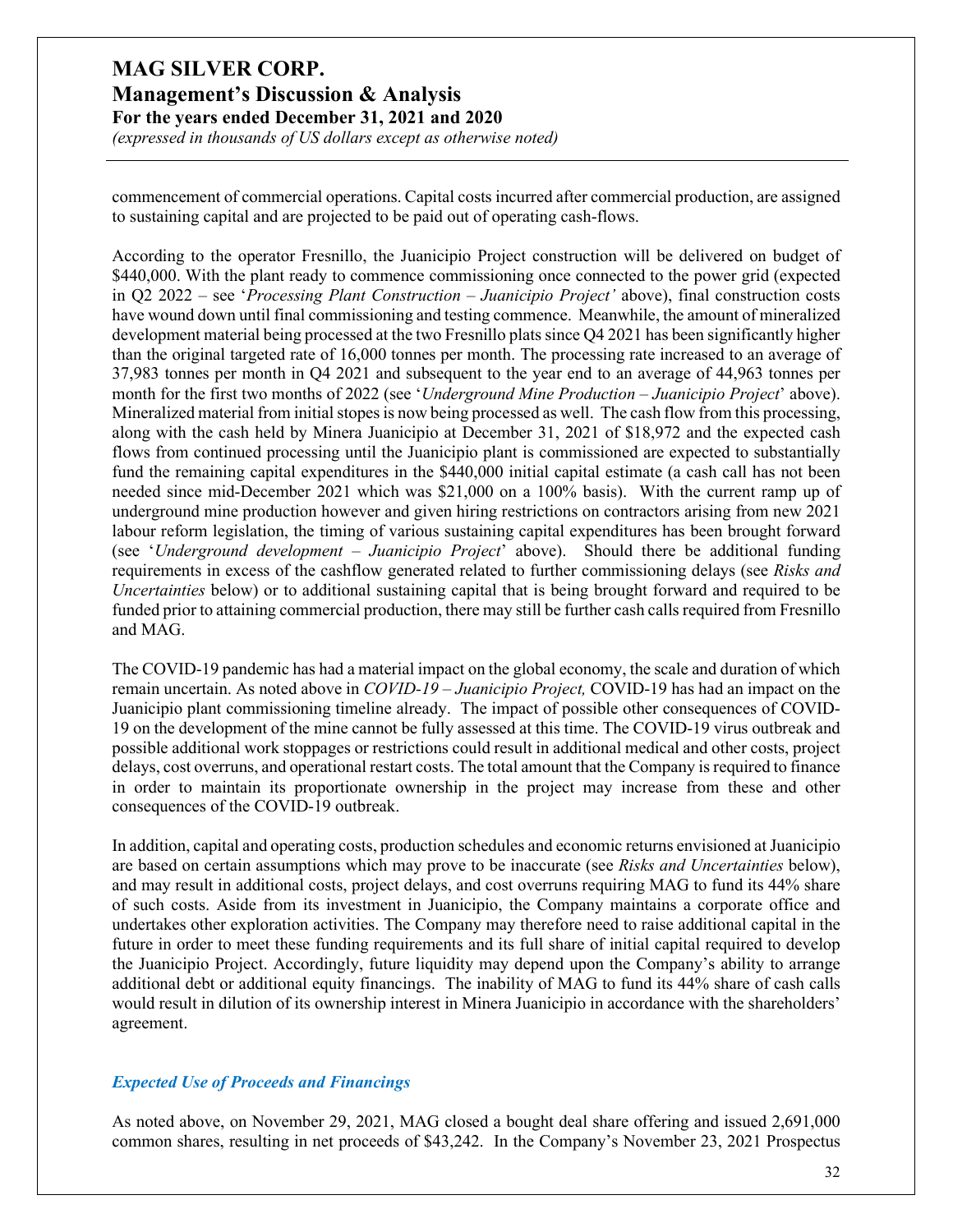# **MAG SILVER CORP. Management's Discussion & Analysis**

**For the years ended December 31, 2021 and 2020**

*(expressed in thousands of US dollars except as otherwise noted)*

Supplement to a Short Form Base Shelf Prospectus, the Company provided the expected use of net proceeds with respect to the offering as follows:

| <b>Description</b>                                                                            | <b>SAmount</b> |
|-----------------------------------------------------------------------------------------------|----------------|
| Exploration expenditures related to the Juanicipio Project, the Deer Trail Project and other  |                |
| projects                                                                                      | \$17,500       |
| Development and sustaining capital expenditures not included in the estimated initial project | 16,700         |
| capital related to the Juanicipio Project (2021-2022)                                         |                |
| Working capital and general corporate purposes                                                | 9.000          |
| Total Estimated Use of Proceeds in the Prospectus Supplement dated November 23, 2021          | \$43,200       |

As the financing closed shortly before year end on November 29, 2021 to December 31, 2021, the majority of these proceeds had yet been expended by the Company. It is expected that the use of proceeds once expended, will align with the above estimates, and the actuals will be reported in future MD&As.

### **15. CONTRACTUAL OBLIGATIONS**

The following table discloses the contractual obligations of MAG and its subsidiaries as at December 31, 2021 for committed exploration work and other committed obligations.

|                                          | Total |     |
|------------------------------------------|-------|-----|
| Committed exploration expenditures       | S     |     |
| Minera Juanicipio <sup>(1)&amp;(2)</sup> |       |     |
| Consulting contract commitments          |       | 145 |
| <b>Total Obligations and Commitments</b> |       | 145 |

1) Although MAG Silver makes cash advances to Minera Juanicipio as cash called by the operator Fresnillo (based on approved Minera Juanicipio budgets), they are not contractual obligations. MAG intends, however, to continue to fund its share of cash calls and avoid dilution of its ownership interest in Minera Juanicipio and the Juanicipio Project.

2) According to the operator, Fresnillo, contractual commitments including project development and for continuing operations total \$36,683 and purchase orders issued for project capital and sustaining capital total \$43,584, with respect to the Juanicipio Project on a 100% basis as at December 31, 2021 (December 31, 2020: combined contractual commitments and purchase orders issued totaled \$192,173 on a 100% basis).

The Company also has discretionary commitments for property option payments and exploration expenditures as outlined above in *Exploration and Evaluation Assets*. There is no obligation to make any of those payments or to conduct any work on its optioned properties. As the Company advances the projects, it evaluates exploration results and determines at its own discretion which option payments to make and which additional exploration work to undertake in order to comply with the earn-in requirements.

MAG may provide guarantees and indemnifications in conjunction with transactions in the normal course of operations. These are recorded as liabilities when reasonable estimates of the obligations can be made. Indemnifications that the Company has provided include an obligation to indemnify directors and officers of the Company for potential liability while acting as a director or officer of the Company, together with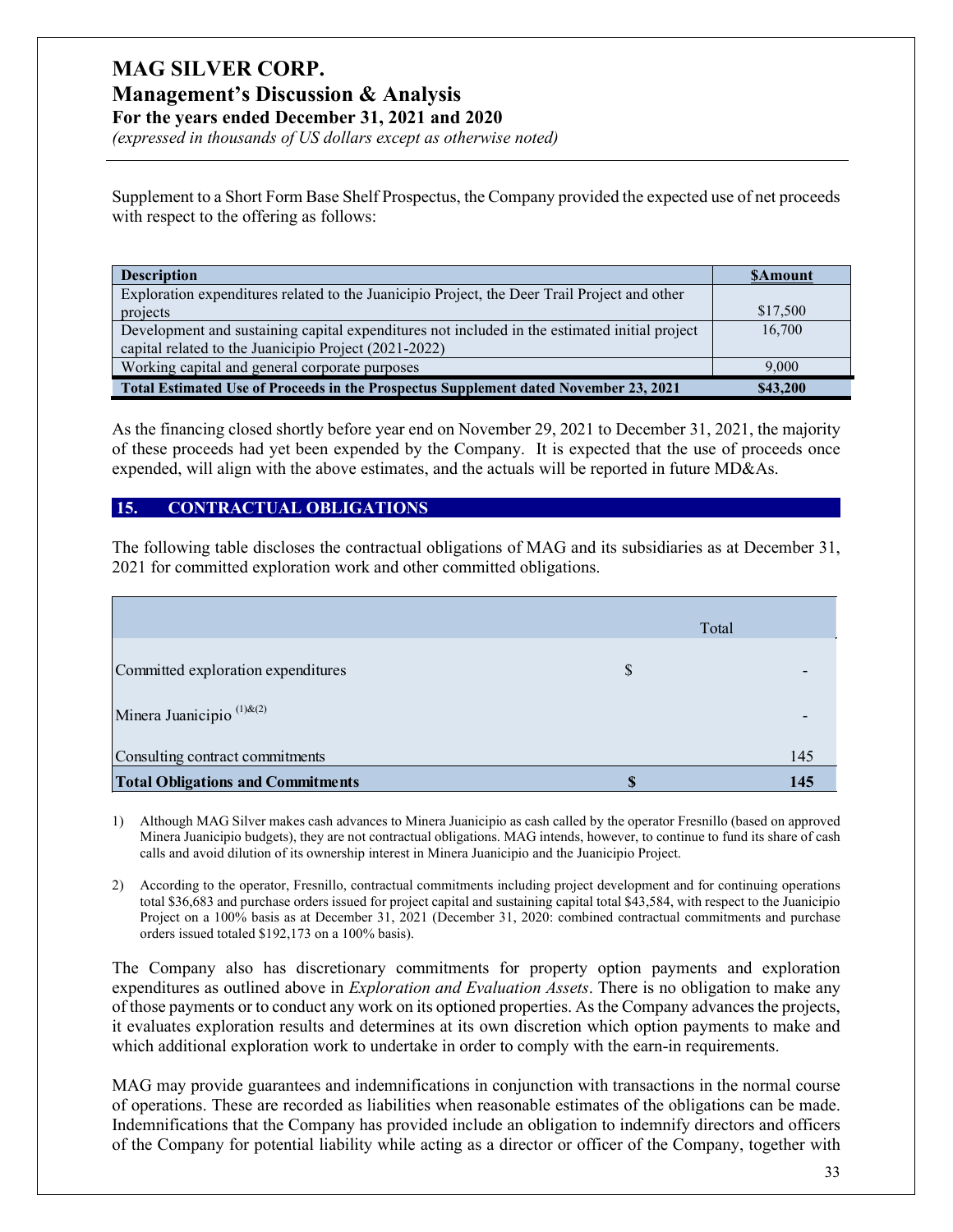**Management's Discussion & Analysis**

**For the years ended December 31, 2021 and 2020**

*(expressed in thousands of US dollars except as otherwise noted)*

various expenses associated with defending and settling such suits or actions due to association with the Company. The Company has a comprehensive director and officers' liability insurance policy that could mitigate such costs if incurred.

### **16. SHARE CAPITAL INFORMATION**

MAG Silver's authorized capital consists of an unlimited number of common shares without par value. As at March 30, 2022, the following common shares, stock options, RSUs, PSUs and DSUs were outstanding:

|                                                 | Number of     | <b>Exercise Price (in</b>                       | Remaining            |
|-------------------------------------------------|---------------|-------------------------------------------------|----------------------|
|                                                 | <b>Shares</b> | Canadian dollars) or<br><b>Conversion Ratio</b> | Life                 |
| Common shares                                   | 97,834,441    | n/a                                             | n/a                  |
| <b>Stock Options</b>                            | 988,727       | $$12.75 - $23.53$                               | $0.7$ to 4.7 years   |
| Performance Share Units ("PSUs") <sup>(1)</sup> | 240,765       | 1:1                                             | $0.7$ to 3.7 years   |
| Restricted Share Units("RSUs")                  | 24,109        | 1:1                                             | $2.0$ to $3.8$ years |
| Deferred Share Units ("DSUs") <sup>(2)</sup>    | 444,373       | 1:1                                             | $n/a^{(2)}$          |
| <b>Fully Diluted</b>                            | 99,532,415    |                                                 |                      |

(1) Includes 87,664 PSU grants where vesting is subject to a market price performance factor, each measured over a three-year performance period which will result in a PSU vesting range from 0% (nil PSUs) to 200% (175,328 PSUs) and 48,918 PSU grants where vesting is also subject to market price performance factor, measured over a three-year performance period with PSU vesting target range from 50% (24,459 PSUs) to 150% (73,377 PSUs).

 $^{(2)}$  To be share settled, but no common shares are to be issued in respect of a participant in the DSU Plan prior to such eligible participant's termination date. As at date of filing this MD&A, there are 61,295 DSUs which are available for settlement to directors no longer with the Company.

### **17. OTHER ITEMS**

The Company is not aware of any undisclosed liabilities or legal actions against MAG and MAG has no legal actions or cause against any third party at this time other than the claims of the Company with respect to its purchase of 41 land rights within the Cinco de Mayo property boundaries, and the associated efforts to regain surface access with the local ejido.

The Company is not aware of any condition of default under any debt, regulatory, exchange related or other contractual obligation.

### *Value Added Tax ("VAT") also known as "IVA"*

In Mexico, VAT is charged on the sale of goods, rendering of services, lease of goods and importation of the majority of goods and services at a rate of 16%. Proprietors selling goods or services must collect VAT on behalf of the government. Goods or services purchased incur a credit for VAT paid. The resulting net VAT is then remitted to, or collected from, the Government of Mexico through a formalized filing process.

The Company has traditionally held a VAT receivable balance due to the expenditures it incurs whereby VAT is paid to the vendor or service provider. Collections of these receivables from the Government of Mexico often take months and sometimes years to recover, but MAG has to date been able to recover all of its VAT paid. Minera Juanicipio also holds a VAT receivable balance, and the collections of these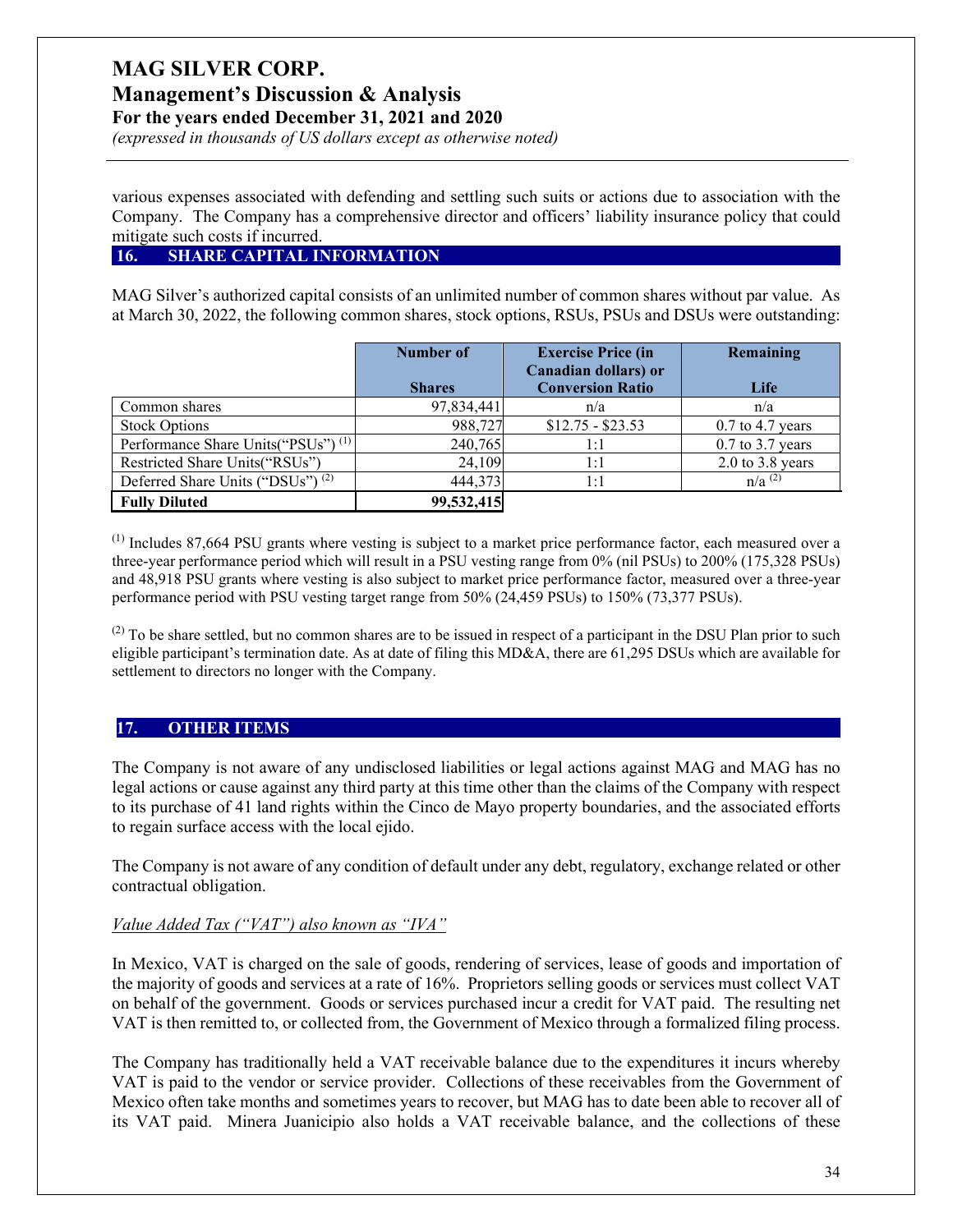# **MAG SILVER CORP. Management's Discussion & Analysis**

**For the years ended December 31, 2021 and 2020**

*(expressed in thousands of US dollars except as otherwise noted)*

receivables, if not recovered on a timely basis, can be credited against VAT payable as Minera Juanicipio becomes a producing mine.

#### **18. TREND INFORMATION**

As both the price and market for silver are volatile and difficult to predict, a significant decrease in the silver price and to a lesser extent gold, zinc and lead prices, could have a material adverse impact on the Company's operations and market value.

The nature of MAG's business is demanding of capital for property acquisition costs, exploration commitments, development and holding costs. MAG Silver's liquidity is affected by the results of its own acquisition, exploration and development activities. The acquisition or discovery of an economic mineral deposit on one of its mineral property interests may have a favourable effect on the Company's liquidity, and conversely, the failure to acquire or find one may have a negative effect. In addition, access to capital to fund exploration and development companies is at times challenging in public markets, which could limit the Company's ability to meet its objectives.

Surface rights in Mexico are often owned by local communities or "ejidos" and there has been a trend in Mexico of increasing ejido challenges to existing surface right usage agreements. The Company has already been impacted by this trend at its Cinco de Mayo Project. Any further challenge to the access to any of the properties in which MAG has an interest may have a negative impact on the Company, as the Company may incur delays and expenses in defending such challenge and, if the challenge is successful, the Company's interest in a property could be materially adversely affected.

Apart from these and the risks referenced below in "*Risks and Uncertainties*," management is not aware of any other trends, commitments, events or uncertainties that would have a material effect on the Company's business, financial condition or results of operations.

### **19. RISKS AND UNCERTAINTIES**

The Company's securities should be considered a highly speculative investment and investors are directed to carefully consider all of the information disclosed in the Company's Canadian and U.S. regulatory filings prior to making an investment in the Company, including the risk factors discussed under the heading "Risk Factors" in the Company's most recent AIF dated March 31, 2022 available on SEDAR a[t www.sedar.com](http://www.sedar.com/) and [www.sec.gov](http://www.sec.gov/) and incorporated by reference herein.

The volatile global economic environment has created market uncertainty and volatility in recent years. The Company remains financially strong and will monitor the risks and opportunities of the current environment carefully. These macro-economic events have in the past, and may again, negatively affect the mining and minerals sectors in general. The Company will consider its business plans and options carefully going forward.

The Company examines the various financial instruments and risks to which it is exposed and assesses the impact and likelihood of those risks. These risks may include credit risk, liquidity risk, currency risk, commodity price risk, and interest rate risk (see *Note 11* in the audited consolidated financial statements of the Company as at December 31, 2021). In the normal course of business, the Company enters into transactions for the purchase of supplies and services denominated in Canadian dollars or Mexican pesos.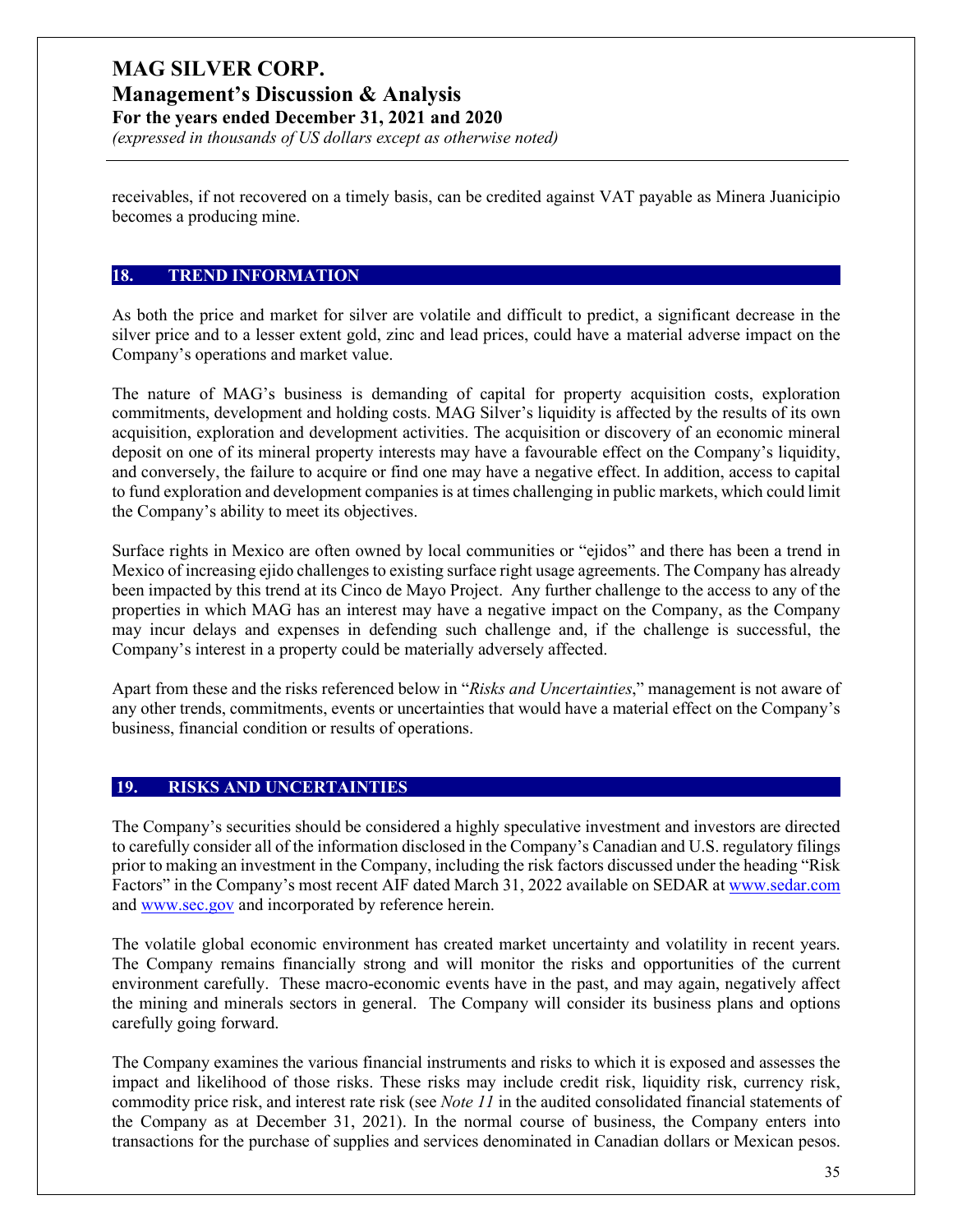# **Management's Discussion & Analysis**

**For the years ended December 31, 2021 and 2020**

*(expressed in thousands of US dollars except as otherwise noted)*

The Company also has cash and other monetary assets and liabilities denominated in Canadian dollars and Mexican pesos. As a result, the Company is subject to foreign exchange risk on these currencies from fluctuations in foreign exchange rates.

In addition, there is increasing environmental regulation as a result of public concern over climate change. The Company may have increased costs associated with the compliance of these regulations and a failure to comply may have a material adverse impact on the Company's performance.

#### *Juanicipio Development Decision*

The actual scope, design and operating results of the Juanicipio Project may differ from the scope, design and results envisaged in the 2017 PEA. While the results of the 2017 PEA are promising, by definition a Preliminary Economic Assessment is preliminary in nature and includes Inferred Mineral Resources that are considered too geologically speculative to have the economic considerations applied to them that would enable them to be categorized as Mineral Reserves. Mineral Resources that are not Mineral Reserves do not have demonstrated economic viability and there is no certainty that Mineral Resources will ever become Mineral Reserves. There can therefore be no certainty that the results in the 2017 PEA will be realized. In addition, the 2017 PEA was commissioned independently by MAG, and not by Minera Juanicipio. Fresnillo is the project operator and the actual development plan and timeline may be materially different. As a result, there are additional risks as to the extent of capital and operating costs, mineral recovery and financial viability of the project.

#### *Commissioning of the Juanicipio Processing Plant may be adversely impacted by the timing of hook up to the national power grid*

The commissioning of the Juanicipio processing plant requires regulatory approval for the power connection to the national electricity transmission grid of Mexico. As noted above (see *Processing Plant Construction – Juanicipio Project')*, the CFE notified Fresnillo late in December 2021 that the regulatory approval to complete the power tie-in could not yet be granted, and the commission timeline was revised to Q2 2022. There is no assurance that the connection will occur in Q2 2022, and further connection delays could compromise many aspects of the project's commissioning and profitability, including, but not limited to the timeline to achieving commercial production and cash flow, and the impact on capital and operating costs.

#### *Amendments to the Federal Labour Law on Labour Subcontracting (or "outsourcing")*

Labour reform legislation on subcontracting and outsourcing in Mexico was published on April, 23, 2021 (the 'Reform'). The Reform, amends several Mexican laws, including the Federal Labour Law, and seeks to, amongst other things, regulate outsourcing as follows: i) to prohibit the use of subcontracting as it has historically been used in Mexico; and, ii) to allow an exception for specialized services under regulated circumstances. This Reform legislation came into effect on September 1, 2021.

The Reform changes are not expected to have a significant impact on the viability of the Juanicipio Project, and Fresnillo, as operator, does not expect the Reform to impact the timeline to commissioning of the Juanicipio plant. However, with various restrictions on hiring contractors, Fresnillo, as operator, has indicated a need to internalize a portion of its workforce and perform much of the development work directly rather than outsourcing it to contractors, and hence invest in equipment not previously planned to be utilized in underground operations. The costs of any required additional equipment is not included in the initial project capital of \$440,000 (see *Project Capital - Juanicipio Project* above) and may affect the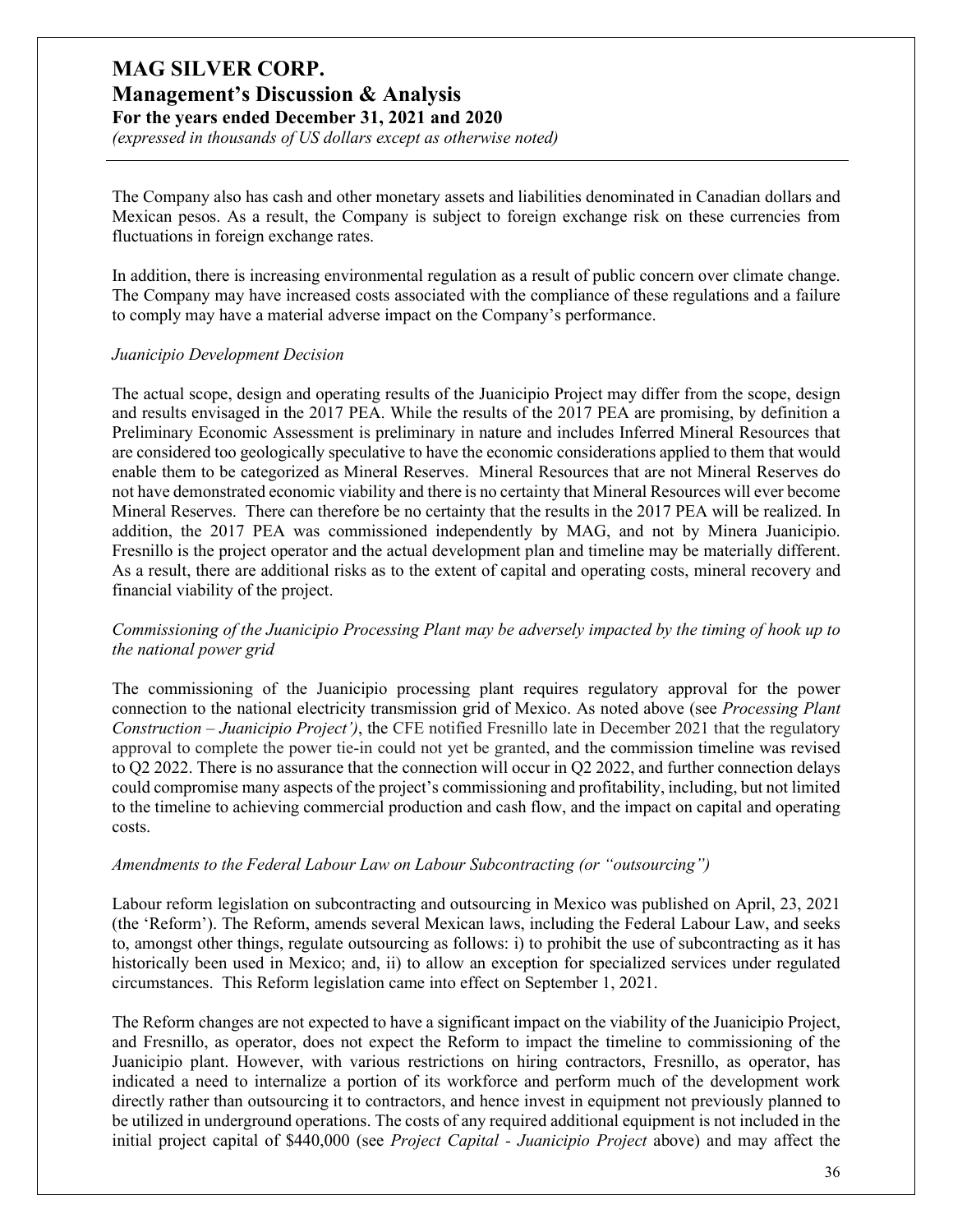### **Management's Discussion & Analysis For the years ended December 31, 2021 and 2020**

*(expressed in thousands of US dollars except as otherwise noted)*

Company's total funding requirement to get the Juanicipio Project to commercial production (see *Underground Development - Juanicipio Project* above).

*The Company's capital and operating costs, production schedules and economic returns are based on certain assumptions which may prove to be inaccurate.* 

The Company's expected capital and operating costs, production estimates, anticipated economic returns and other projections, estimates and forecasts for its mineral properties that are included in the 2017 PEA are based on assumed or estimated future metals prices, cut-off grades, operating costs, capital costs, rates of inflation, underground development rates, metallurgical recoveries, that the actual material mined is amenable to mining or treatment, environmental considerations, labour volumes, permitting and other factors, any of which may prove to be inaccurate. The 2017 PEA includes estimates of future production, development plans, operating costs, capital costs and other economic and technical estimates for the Juanicipio Project. These estimates are based on a variety of factors and assumptions and there is no assurance that such production plans, costs or other estimates will be achieved. Actual production, costs and financial returns may vary significantly from the estimates depending on a variety of factors, many of which are not within the Company's control.

The Company's capital and operating costs are affected by the cost of commodities and goods such as explosives, fuel, electrical power and supplies. Significant declines in market prices for gold, silver and other metals could have an adverse effect on the Company's economic projections. Management of the Company assumes that the materials and supplies required for operations, development and commercial production will be available for purchase and that the Company will have access to the required amount of sufficiently skilled labour. As the Company relies on certain third-party suppliers and contractors, these factors can be outside its control and an increase in the costs of (due to inflation or otherwise), or a lack of availability of, commodities, goods and labour may have an adverse impact on the Company's financial condition. The Company may experience difficulty in obtaining the necessary permits for its exploration, development or operational activities, if such permits are obtained at all, and may face penalties as a result of violations of permits or other environmental laws, which may cause delays and increases to projected budgets. Any of these discrepancies from the Company's expected capital and operating costs, production schedules and economic returns could cause a material adverse effect on the Company's business, financial condition and results of operations.

The Company has in the past, and may in the future, provide estimates and projections of its future production, production costs and financial results. In addition, Fresnillo, as operator of the Juanicipio Project, has in the past, and may in the future, provide estimates and projections of future production, production costs and financial results expected from Juanicipio. Any such information provided by the Company and/or Fresnillo, is forward looking. Neither the Company's auditors nor any other independent expert or outside party compiles or examines these forward- looking statements. Accordingly, no such person expresses any opinion or any other form of assurance with respect thereto. Such estimates are made by the Company's management and technical personnel and are qualified by, and subject to the assumptions, contained or referred to in the filing, release or presentation in which they are made, including assumptions about the availability, accessibility, sufficiency and quality of mineralized material, the Company's costs of production, general economic conditions (including rates of inflation), the market prices of silver, gold and other metals, the Company's ability to sustain and increase production levels, the ability to produce and sell marketable concentrates, the sufficiency of its infrastructure, the performance of its personnel and equipment, its ability to maintain and obtain mining interests and permits, the state of the government and community relations, and its compliance with existing and future laws and regulations. Actual results and experience may differ materially from these assumptions. Failure to achieve estimates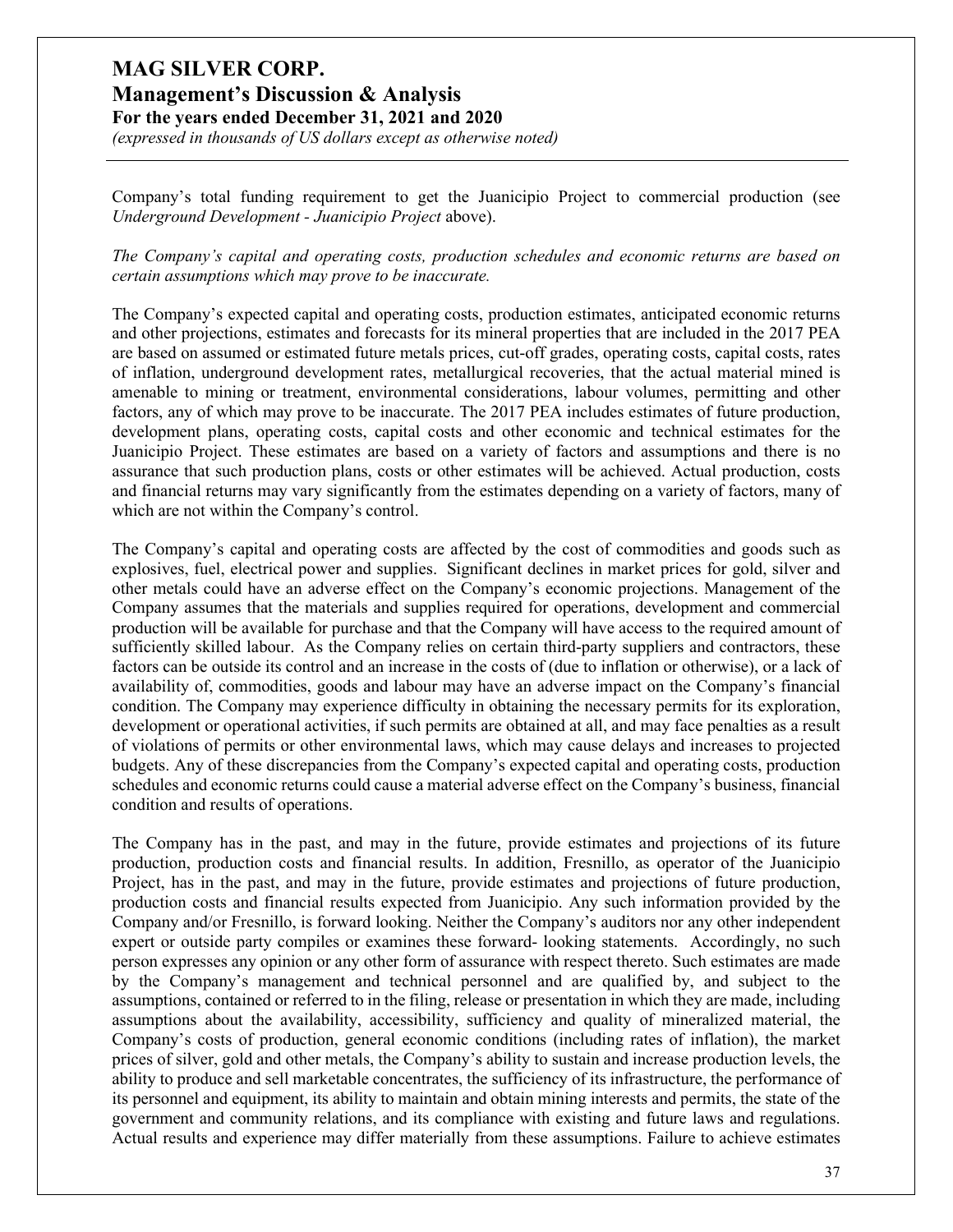*(expressed in thousands of US dollars except as otherwise noted)*

or material increases costs could have a material adverse impact on the Company's future cash flows, profitability, results of operations and financial condition. Any such production, cost, or financial results estimates speak only as of the date on which they are made, and the Company disclaims any intent or obligation to update such estimates, whether as a result of new information, future events or otherwise. Accordingly, these forward-looking statements should be considered in the context in which they are made, and undue reliance should not be placed on them.

#### *Cyber Security*

The Company's operations depend, in part, on the efficient operation and management of the Company's information technology and operational systems in a secure manner that minimizes cyber risks. A breach of the Company's systems could have a material adverse impact on the Company, its operations and reputation.

There has been an increase in cyber security incidents globally over the past several years and this trend is expected to continue and intensify as global reliance on technology continues to increase. The Company has programs and strategies in place that are designed to mitigate the risk of cyber-attacks and to allow the Company to recover from cyber security incidents as rapidly as possible should one occur. The Company monitors, assesses and works to improve the effectiveness of its technology programs and strategies, taking into account best industry practices. The Company has not experienced an information security breach in the last three years, nor has it experienced any known material losses relating to cyber-attacks or other data/information security since its inception.

The Company has policies and programs in place to manage cyber risks. Such programs focus primarily on the following:

- protecting the Company's assets from cyber-attacks and safeguarding sensitive information;
- improving cyber security protection, detection, incident response and recovery capabilities to minimize impact of adverse cyber events;
- adopting practices to reduce third-party cyber security risks;
- ongoing cyber security awareness in the workforce and the annual distribution of an information technology security policy;
- quarterly briefings by senior management of the Company to the Audit Committee on information security matters; and
- embedding security by design across the Company to proactively assess and manage cyber risk.

The above policies and programs are subject to oversight by the Company's management team and Board. The Audit Committee, which is comprised entirely of independent directors, has been tasked with assisting the Board in fulfilling its oversight responsibilities with regard to information security.

There is no assurance that the Company's policies and programs will be sufficient to eliminate the risk of cyber-attack nor to protect the Company's assets or operations.

#### *Minera Juanicipio – Cyber Security*

Fresnillo, the operator of the Juanicipio Project, has disclosed the following risks with respect to its, and its affiliates' cyber security and privacy: risks relating to (i) corruption of data; (ii) unauthorized access; (iii) breach and data theft, (iv) business disruption; (v) lack of cyber security ownership; (vi) non-compliance with regulations; (vii) health and safety incidents; and (viii) halt or loss of operations. Fresnillo has indicated that it has a security management model designed with defensive structural controls to prevent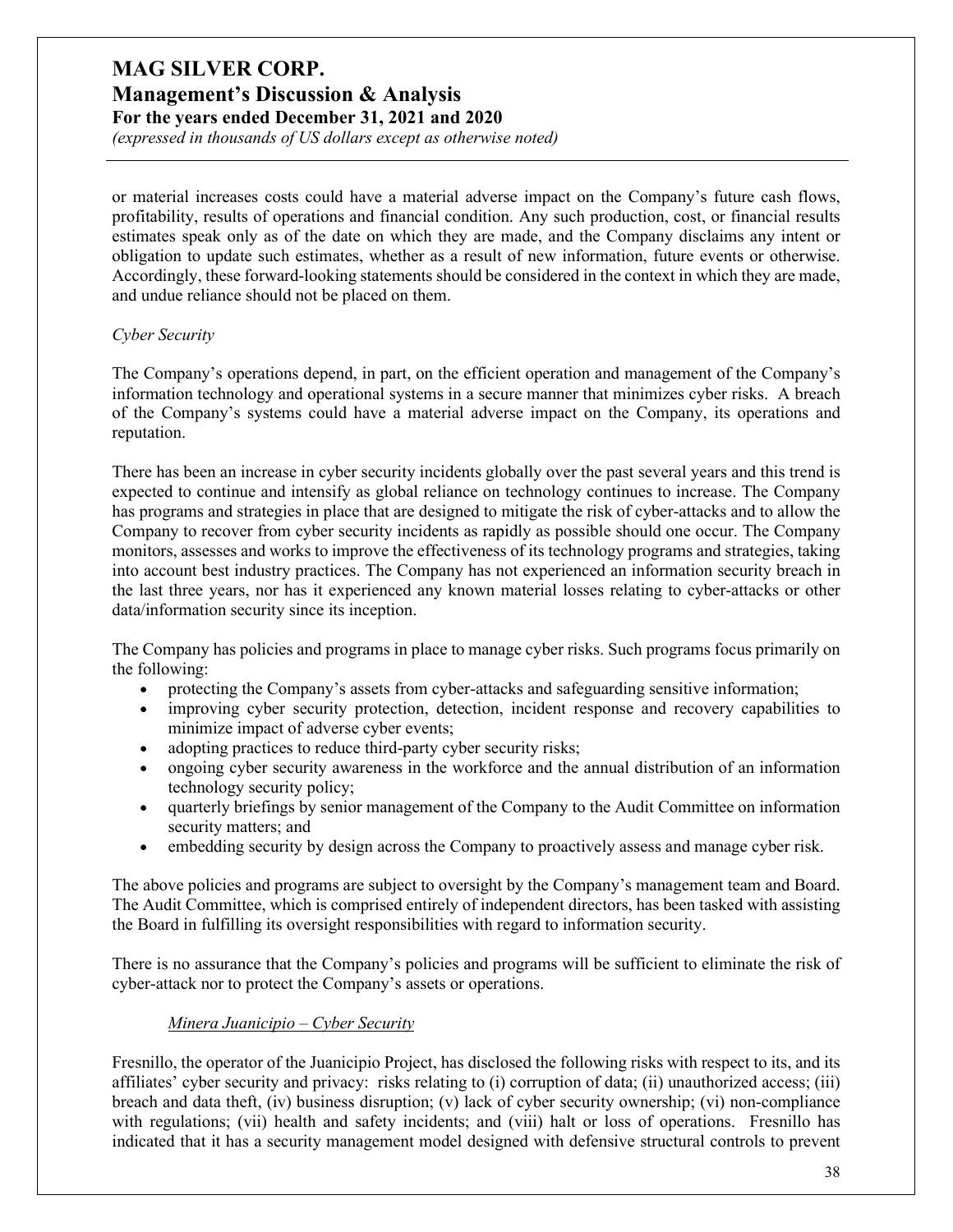# **Management's Discussion & Analysis**

**For the years ended December 31, 2021 and 2020**

*(expressed in thousands of US dollars except as otherwise noted)*

and mitigate the effects of computer risks; that its systems are regularly audited to identify any potential threats to the operations and additional systems; that it has implemented a training and awareness program; and it has made investments in IT security platforms.

There is no assurance that the Fresnillo's cyber security risk mitigation strategies will be sufficient to eliminate the risk of cyber-attack nor to protect the assets, personnel or operations of Minera Juanicipio or the Juanicipio Project. A breach of Fresnillo's systems could have a material adverse impact on the Company to the extent that such breach adversely impacts the Company's interest in Minera Juanicipio or the Juanicipio Project.

#### *Virus outbreaks may create instability in world markets and may affect the Company's business.*

MAG's operations and the operations it has an interest in are subject to the risk of emerging infectious diseases or the threat of outbreaks of viruses or other contagions or epidemic diseases, including COVID-19, and any variants thereof . The current outbreak of COVID-19 and any future emergence and spread of similar pathogens, could have an adverse impact on global economic conditions which may adversely impact the Company's operations, and the operations of the Company's suppliers, contractors and service providers and may negatively impact future fiscal periods in the event of prolonged disruptions associated with the outbreak. The Chinese market is a significant source of global demand for commodities, including silver, gold and other metals. A sustained slowdown in China's growth or demand, or a significant slowdown in other markets, in either case, that is not offset by reduced supply or increased demand from other regions could have an adverse effect on the price and/or demand for the Company's products. COVID-19 and efforts to contain it, including restrictions on travel and other advisories issued may have a significant effect on metal prices and demand in China and other markets and potentially broader impacts on the global economy.

Any COVID-19 related outbreaks or direct or indirect COVID-19 related impacts could cause increased costs or delays in the development timeline and commissioning of the Juanicipio processing plant and could have a material adverse impact on the Company. The impact of this pandemic could include significant COVID-19 specific costs, volatility in the prices for silver and other metals, further restrictions or temporary closures, additional travel restraints, other supply chain disruptions and workforce and contractor interruptions, including possible loss of life. Depending on the duration and extent of the impact of COVID-19, this could materially impact the Company's financial performance, cash flows and financial position, and could result in material impairment charges to the Company's assets. The total amount that the Company is required to finance in order to maintain its proportionate ownership in the project may increase from these and other consequences of the COVID-19 outbreak.

#### **20. OFF-BALANCE SHEET ARRANGEMENTS**

MAG Silver has no off-balance sheet arrangements.

### **21. RELATED PARTY TRANSACTIONS**

The Company does not have offices or direct personnel in Mexico, but rather is party to a Field Services Agreement, whereby it has contracted administrative and exploration services in Mexico with Minera Cascabel S.A. de C.V. ("Cascabel") and IMDEX Inc. ("IMDEX"). Dr. Peter Megaw, the Company's Chief Exploration Officer, is a principal of both IMDEX and Cascabel, and is remunerated by the Company through fees to IMDEX. In addition to corporate executive responsibilities with MAG, Dr. Megaw is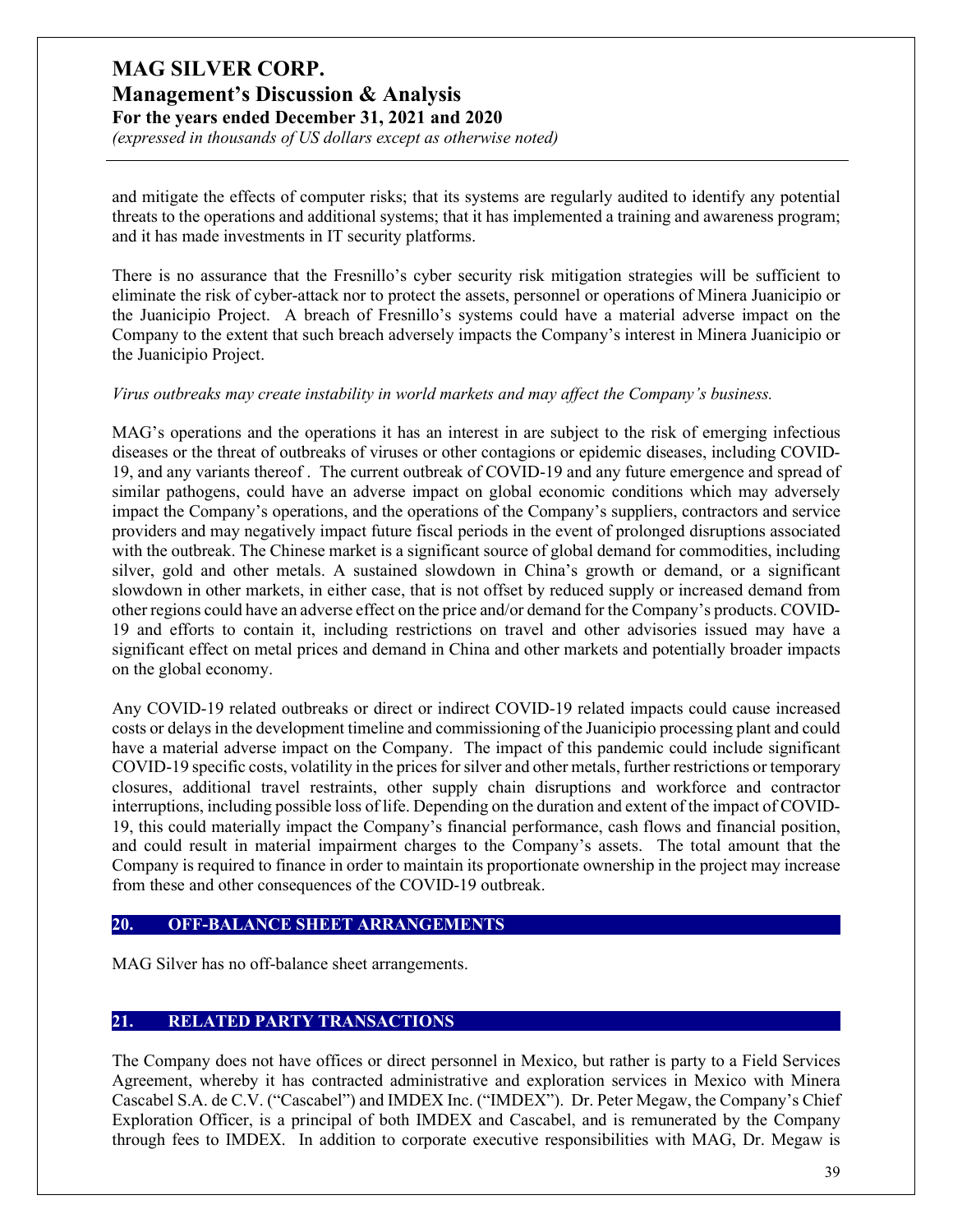# **MAG SILVER CORP. Management's Discussion & Analysis**

**For the years ended December 31, 2021 and 2020**

*(expressed in thousands of US dollars except as otherwise noted)*

responsible for the planning, execution and assessment of the Company's exploration programs, and he and his team developed the geologic concepts and directed the discovery and acquisition of the Juanicipio property.

During the year, the Company incurred expenses with Cascabel and IMDEX as follows:

|                                         |               | December 31, |  | December 31, |  |
|-----------------------------------------|---------------|--------------|--|--------------|--|
|                                         |               | 2021         |  | 2020         |  |
|                                         |               |              |  |              |  |
| Fees related to Dr. Megaw:              |               |              |  |              |  |
| Exploration and marketing services      | $\mathcal{S}$ | 436S         |  | 505          |  |
| Travel and expenses                     |               | 29           |  | 12           |  |
| Other fees to Cascabel and IMDEX:       |               |              |  |              |  |
| Administration for Mexican subsidiaries |               | 54           |  | 54           |  |
| Field exploration services              |               | 167          |  | 160          |  |
|                                         |               |              |  | 731          |  |

All transactions are incurred in the normal course of business and are negotiated on terms between the parties which are believed to represent fair market value for all services rendered. A portion of the expenditures are incurred on the Company's behalf and are charged to the Company on a "cost  $+10\%$ " basis. The services provided do not include drilling and assay work which are contracted out independently from Cascabel and IMDEX. Included in trade and other payables at December 31, 2021 is \$22 related to these services (December 31, 2020: \$78).

Any amounts due to related parties arising from the above transactions are unsecured, non-interest bearing and are due upon receipt of invoices.

The Company holds various mineral property claims in Mexico upon which full impairments have been recognized. The Company is obligated to a 2.5% NSR royalty on the Cinco de Mayo property payable to the principals of Cascabel under the terms of an option agreement dated February 26, 2004, whereby the Company acquired a 100% interest in the property from Cascabel, and under the terms of assignment agreements entered into by Cascabel with its principals.

The immediate parent and ultimate controlling party of the consolidated group is MAG Silver Corp. (incorporated in British Columbia, Canada).

The details of the Company's significant subsidiaries and controlling ownership interests are as follows:

| Name                              | Principal<br>Country of |                  | MAG's effective interest |         |
|-----------------------------------|-------------------------|------------------|--------------------------|---------|
|                                   | Incorporation           | Project          | 2021(%)                  | 2020(%) |
| Minera Los Lagartos, S.A. de C.V. | Mexico                  | Juanicipio (44%) | 100%                     | $100\%$ |

Balances and transactions between the Company and its subsidiaries, which are related parties of the Company, have been eliminated on consolidation and are not disclosed in this note.

Minera Juanicipio, created for the purpose of holding and operating the Juanicipio Project, is held 56% by Fresnillo and 44% by the Company through Minera Los Lagartos, S.A. de C.V. Fresnillo is the operator of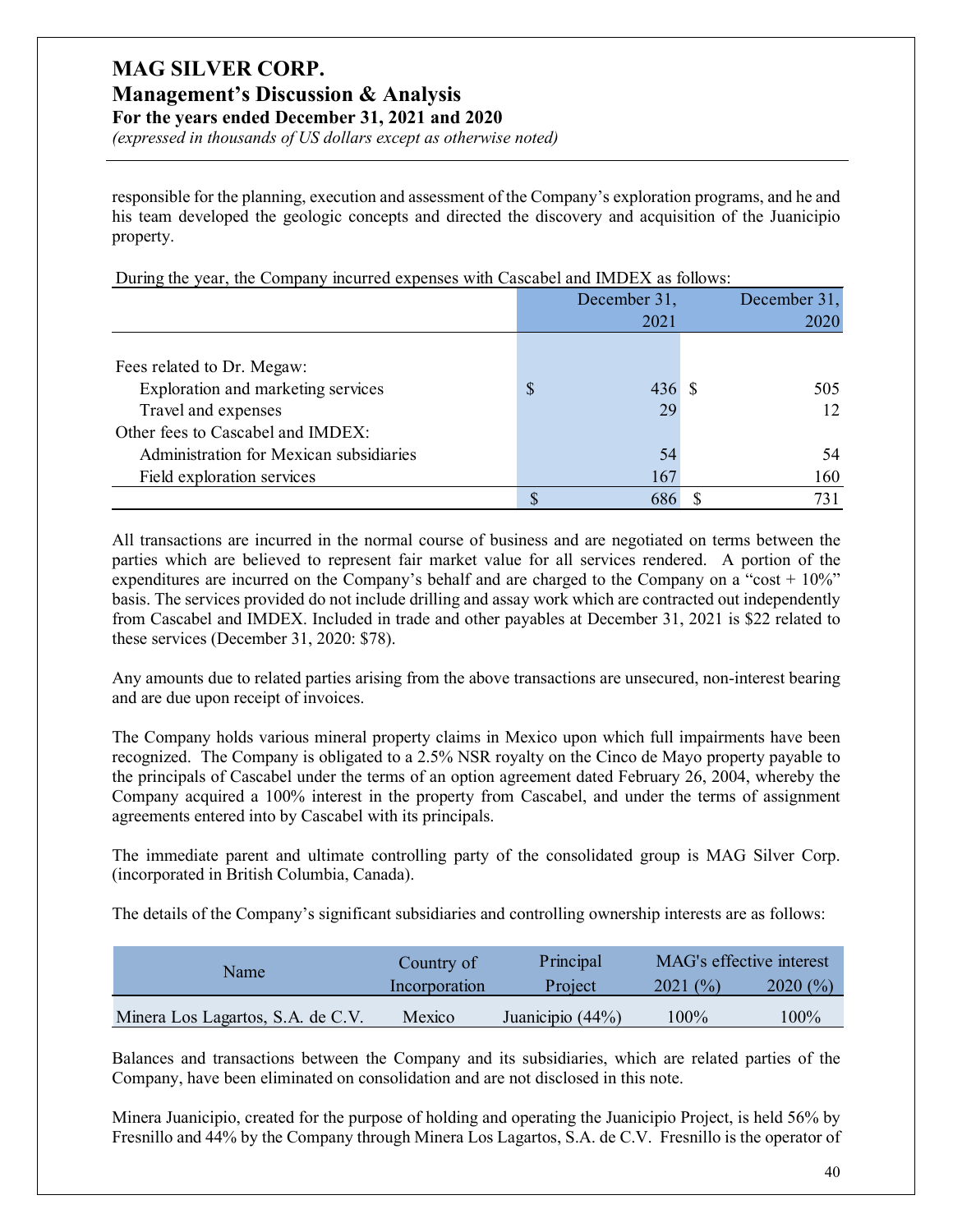# **MAG SILVER CORP. Management's Discussion & Analysis**

**For the years ended December 31, 2021 and 2020** *(expressed in thousands of US dollars except as otherwise noted)*

Minera Juanicipio, and with its affiliates, beneficially owns 10.0% of the common shares of the Company as at December 31, 2021, as publicly reported. Minera Juanicipio is governed by a shareholders agreement and corporate by-laws. All costs relating to the project and Minera Juanicipio are required to be shared by the Company and Fresnillo pro-rata based on their ownership interests in Minera Juanicipio.

As at December 31, 2021, Fresnillo and the Company have advanced \$240,998 as shareholder loans (MAG's 44% share \$106,035) to Minera Juanicipio, bearing interest at LIBOR + 2%. The interest accrued within Minera Juanicipio was capitalized to 'Mineral interests, plant and equipment' and the cumulative interest recorded by the Company on the loan totaling \$1,883 has therefore been applied to the Investment in Juanicipio account reducing its balance as an eliminating related party entry (see *Note 6* in the audited consolidated financial statements of the Company as at December 31, 2021).

During the year, compensation of key management personnel (including directors) was as follows:

|                                                 | Year ended December 31, |  |       |
|-------------------------------------------------|-------------------------|--|-------|
|                                                 | 2021                    |  | 2020  |
| Salaries and other short term employee benefits | 1.941                   |  | 1,726 |
| Share-based payments                            | 2.219                   |  | 1,853 |
|                                                 |                         |  | 3.579 |

*Key management personnel* are those persons having authority and responsibility for planning, directing and controlling the activities of the Company, directly or indirectly, and consists of its Directors, the Chief Executive Officer and the Chief Financial Officer.

### **22. CRITICAL ACCOUNTING ESTIMATES**

The preparation of consolidated financial statements in conformity with IFRS requires management to make estimates and assumptions that affect the reported amounts of assets and liabilities and disclosure of contingent assets and liabilities at the date of the financial statements and the reported amounts of revenues and expenditures during the reported period. Significant estimates used in preparation of these financial statements include: (i) estimates of the recoverable amount and any impairment of exploration and evaluation assets, investment in associates and mine development costs; (ii) recovery of receivable balances including value added taxes; (iii) estimates of mineral stockpile inventory valuations; (iv) recording revenue based on estimated metal quantities based on assay data and on a provisional price which will be trued up for price and quantity in a later period; (v) provisions including closure and reclamation; (vi) share based payment expense; and (vii) income tax provisions. Actual results may differ from those estimated. Please refer to Note 2 of the Company's consolidated financial statements as at December 31, 2021 for a description of all of the significant accounting policies.

(i) Under IFRS, the Company defers all costs relating to the acquisition and exploration of its mineral properties ("exploration and evaluation" assets). When commercial production commences on any of the Company's properties, any previously capitalized costs would be charged to operations using a unit-ofproduction method. The Company reviews and assesses when events or changes in circumstances indicate the carrying values of its properties may exceed their estimated net recoverable amount, and a provision is made for any impairment in value. IFRS also requires the reversal of impairments if conditions that gave rise to those impairments no longer exist.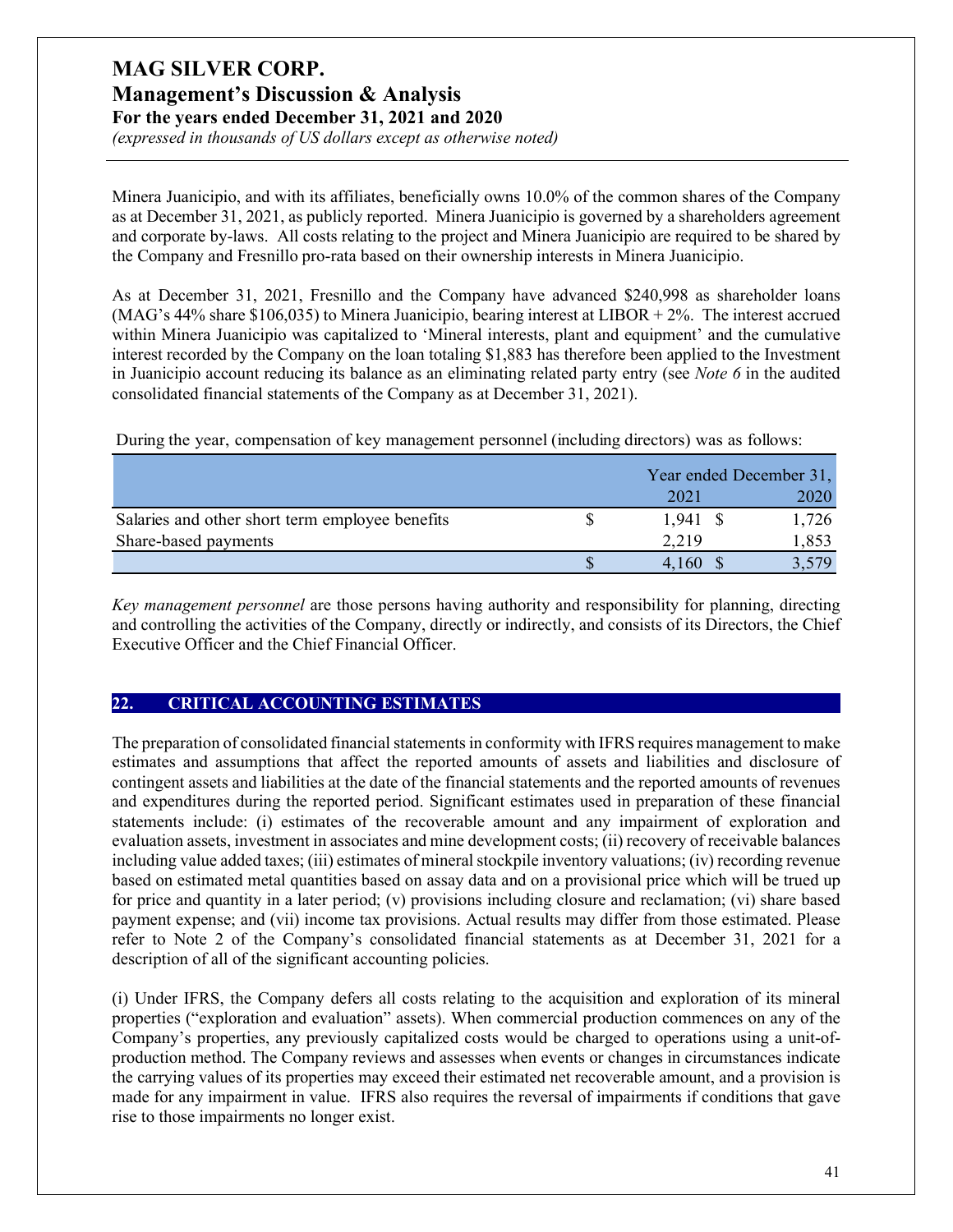*(expressed in thousands of US dollars except as otherwise noted)*

The existence of uncertainties during the exploration stage and the lack of definitive empirical evidence with respect to the feasibility of successful commercial development of any exploration property does create measurement uncertainty concerning the estimate of the amount of impairment to the value of any mineral property. The Company relies on its own or independent estimates of further geological prospects of a particular property and also considers the likely proceeds from a sale or assignment of the rights before determining whether or not impairment in value has occurred.

(ii) The Company and Juanicipio incur indirect taxes, including value-added tax, on purchases of goods and services at its development and exploration projects. Indirect tax balances are recorded at their estimated recoverable amounts within current or long-term assets, net of provisions, and reflect the Company's best estimate of their recoverability under existing tax rules in the respective jurisdictions in which they arise. Management's assessment of recoverability considers the probable outcomes of claimed deductions and/or disputes. The provisions and balance sheet classifications made to date may be subject to change and such change may be material.

(iii) Juanicipio has mineral stockpiles that are valued at the lower of cost and net realizable value. The assumptions used in the valuation of inventories include estimates of the amount of recoverable metal in the stockpile and an assumption of the metal prices expected to be realized when the metal is recovered. If these estimates or assumptions prove to be inaccurate, Juanicipio and the Company could be required to write-down the recorded value of its stockpile, work-in process inventories and finished metal inventory, which would reduce earnings and working capital.

(iv) Sales recorded in Minera Juanicipio, which are reflected as a component in the Company's income (loss) from its equity accounted Investment in Juanicipio, are based on estimated metal quantities reflecting assay data and on provisional prices which will be trued up for actual price and quantity in a later period.

(v) Reclamation and closure costs have been estimated based on the Company's and Minera Juanicipio's interpretation of current regulatory requirements, however changes in regulatory requirements and new information may result in revisions to estimates. The Company and Minera Juanicipio recognize the fair value of liabilities for reclamation and closure costs in the period in which they are incurred. A corresponding increase to the carrying amount of the related assets is generally recorded and depreciated over the production life of the asset.

(vi) Under IFRS 2 - *Share-based Payments*, stock options are accounted for by the fair value method of accounting. Under this method, the Company is required to recognize a charge to the statement of income (loss) based on an option-pricing model based on certain assumptions including dividends to be paid, historical volatility of the Company's share price, an annual risk free interest rate, forfeiture rates, and expected lives of the options. The fair value of performance share units awarded with market price conditions is determined using a risk-neutral asset pricing model, based on certain assumptions including dividends to be paid, historical volatility of the Company's share price, a risk free interest rate, and correlated stock returns.

(vii) The deferred income tax provision is based on the liability method. Deferred taxes arise from the recognition of the tax consequences of temporary differences by applying enacted or substantively enacted tax rates applicable to future years to differences between the financial statement carrying amounts and the tax bases of certain assets and liabilities. The Company records only those deferred tax assets that it believes will be probable, that sufficient future taxable profit will be available to recover those assets.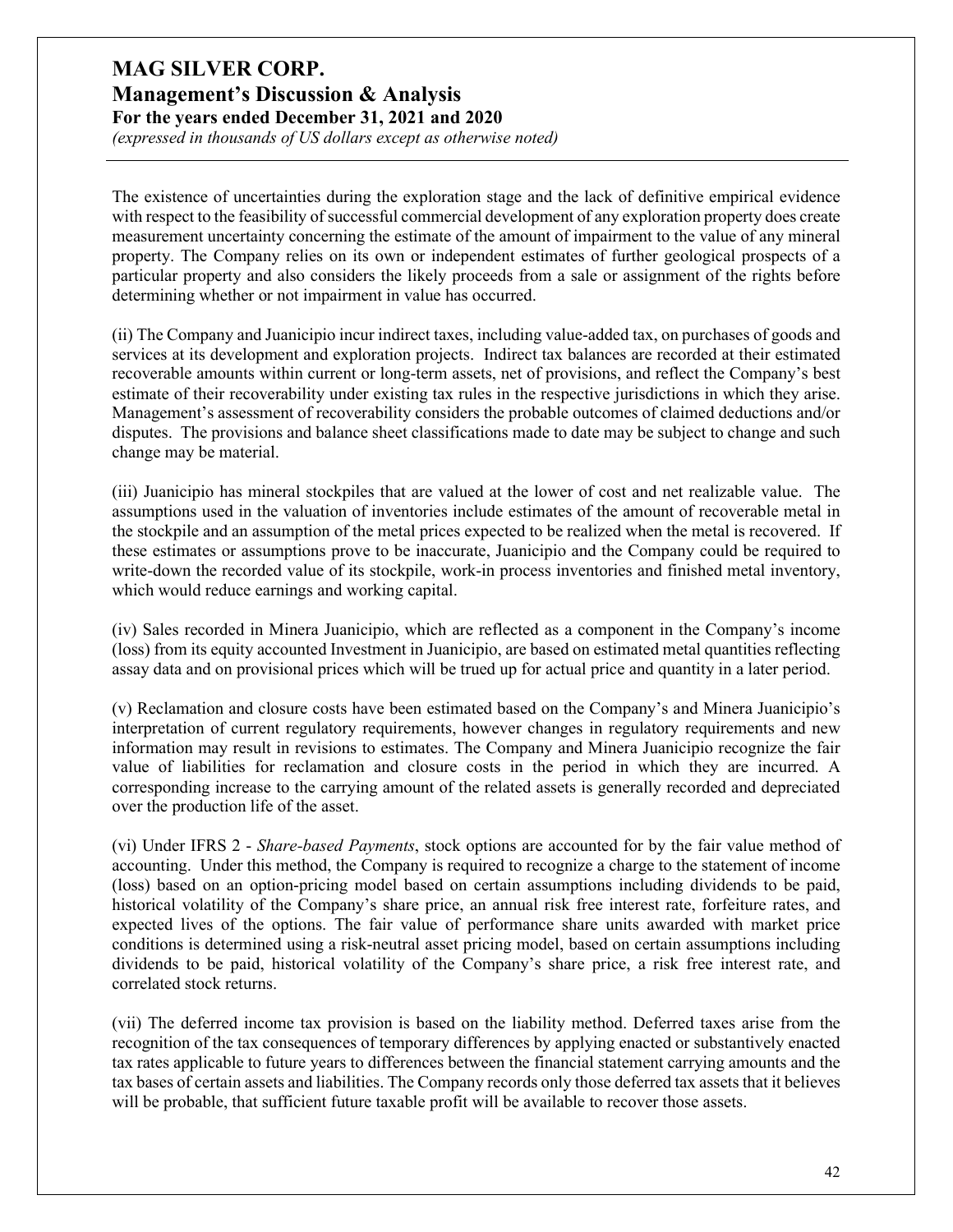**Management's Discussion & Analysis**

**For the years ended December 31, 2021 and 2020**

*(expressed in thousands of US dollars except as otherwise noted)*

### **23. CHANGES IN ACCOUNTING STANDARDS**

The accounting policies applied in the preparation of the Financial Statements are consistent with those applied and disclosed in the Company's audited consolidated financial statements for the year ended December 31, 2020, except for the new and amended IFRS standard as stated below:

*Interest Rate Benchmark Reform – Amendments to IFRS 9, IAS 39, IFRS 7, IFRS 4 and IFRS 16 ("Phase II Amendments")*. In August 2020, the IASB issued *Interest Rate Benchmark Reform – Phase 2*, which amends IFRS 9 *Financial Instruments*, IAS 39 *Financial Instruments: Recognition and Measurement*, IFRS 7 *Financial Instruments: Disclosures*, IFRS 4 *Insurance Contracts* and IFRS 16 *Leases*. The amendments became effective January 1, 2021. The Company has assessed the impact of the amendment and determined it does not currently have a significant effect on the Company's consolidated financial statements.

The Company has reviewed new accounting pronouncements that have been issued but are not yet effective at December 31, 2021. These include:

**IAS 12** *Income Taxes*. In May 2021, the IASB issued *Deferred Tax related to Assets and Liabilities arising from a Single Transaction*, which amended IAS 12 Income Taxes. The amendments are effective beginning on or after January 1, 2023, with early adoption permitted. The amendments narrowed the scope of the recognition exemption in paragraphs 15 and 24 of IAS 12 (recognition exemption) so that it no longer applies to transactions that, on initial recognition, give rise to equal amounts of taxable and deductible temporary differences, such as leases and reclamation provisions. The Company is assessing the impact of the amendment and does not expect it to have a significant effect on the Company's consolidated financial statements.

### **24. CONTROLS AND PROCEDURES**

#### *Disclosure Controls and Procedures*

MAG Silver maintains a set of disclosure controls and procedures designed to provide reasonable assurance that information required to be disclosed in the reports that it is required to file or submit under applicable securities laws is recorded, processed, summarized and reported in the manner specified by such laws. The Chief Executive Officer and the Chief Financial Officer have evaluated, or caused to be evaluated under their supervision, the design and effectiveness of the Company's disclosure controls and procedures as of December 31, 2021 through inquiry and review, as well as by drawing upon their own relevant experience. The Chief Executive Officer and the Chief Financial Officer have concluded that the Company's disclosure controls and procedures are effective as at December 31, 2021.

### *Internal Control Over Financial Reporting*

MAG Silver also maintains a system of internal controls over financial reporting, as defined by National Instrument 52-109 - *Certification of Disclosure in Issuers' Annual and Interim Filings* in order to provide reasonable assurance that assets are safeguarded and financial information is accurate and reliable and in accordance with IFRS. The Company retains a third-party specialist annually to assist in the assessment of its internal control procedures. The Board of Directors approves the financial statements and MD&A before they are publicly filed and ensures that management discharges its financial responsibilities. The audited consolidated financial statements and MD&A for the year ended December 31, 2021 were approved by the Board on March 31, 2022. The Board's review is accomplished principally through the Audit Committee,